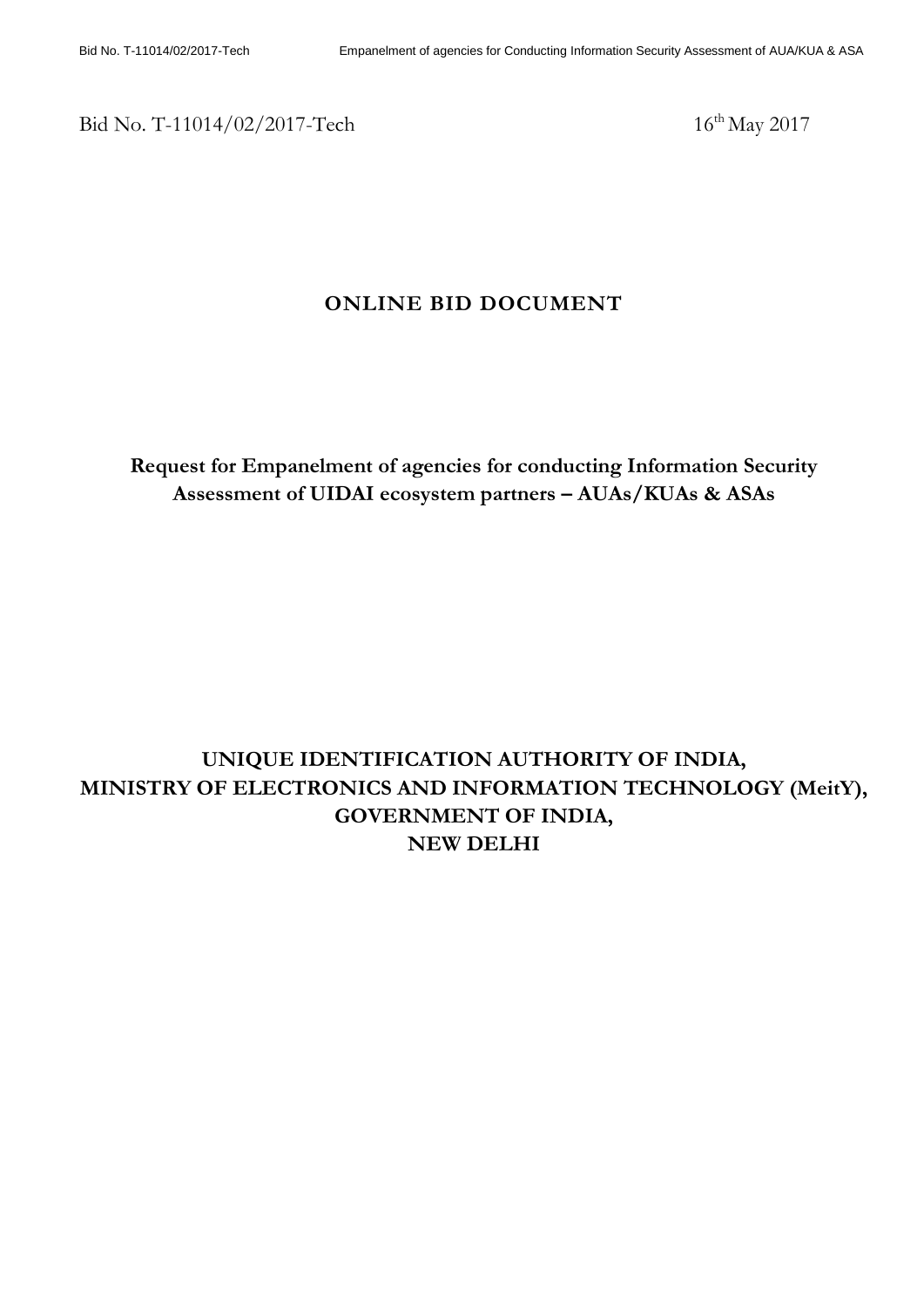# **Table of Contents**

|                | Section I- Invitation to Empanelment                                                                       | 5  |
|----------------|------------------------------------------------------------------------------------------------------------|----|
| 1.1            | Invitation                                                                                                 | 5  |
| 1.2            | Schedule for Invitation to Bid                                                                             | 7  |
| 1.2.1          | <b>Important Dates</b>                                                                                     | 7  |
| 1.3            | Check list                                                                                                 | 7  |
| 1.3.1          | Check List of Eligibility Criteria documents/supporting documents to be uploaded in the Technical Bid<br>8 |    |
| 1.3.2          | Check List of Annexe / Appendix to be uploaded in Technical Bid                                            | 9  |
| 1.3.3          | Check List of Annexe / Appendix to be uploaded in the Commercial Bid                                       | 10 |
| 1.4            | Procedure for Submission of Online Bids on CPP Portal                                                      | 10 |
| 1.4.1          | Registration                                                                                               | 10 |
| 1.4.2          | Searching for tender documents                                                                             | 11 |
| 1.4.3          | Preparation of bids                                                                                        | 11 |
| 1.4.4          | Submission of bids                                                                                         | 11 |
| 1.4.5          | Assistance to bidders                                                                                      | 12 |
|                | <b>Section II- Introduction</b>                                                                            | 13 |
| Background     |                                                                                                            | 13 |
| Authentication |                                                                                                            | 13 |
|                | Authentication User Agency (AUA)                                                                           | 15 |
|                | Authentication Service Agency (ASA)                                                                        | 16 |
|                | SECTION III- Instruction to Bidders                                                                        | 18 |
| 3.1.           | Procedure for Online Submission of Bids                                                                    | 18 |
| 3.2.           | Cost of Bid Document                                                                                       | 18 |
| 3.3.           | Clarification of Bid Document                                                                              | 19 |
| 3.4.           | Amendment to the Bid Document                                                                              | 19 |
| 3.5.           | Language of Bids                                                                                           | 19 |
| 3.6.           | Documents Comprising the Bids                                                                              | 19 |
| 3.7.           | <b>Bidder Qualification</b>                                                                                | 20 |
| 3.8.           | <b>Bid Security</b>                                                                                        | 21 |
| 3.9.           | Period of Validity of Bids                                                                                 | 21 |
| 3.10.          | Format and Signing of Bid                                                                                  | 21 |
| 3.11.          | Revelation of Prices                                                                                       | 21 |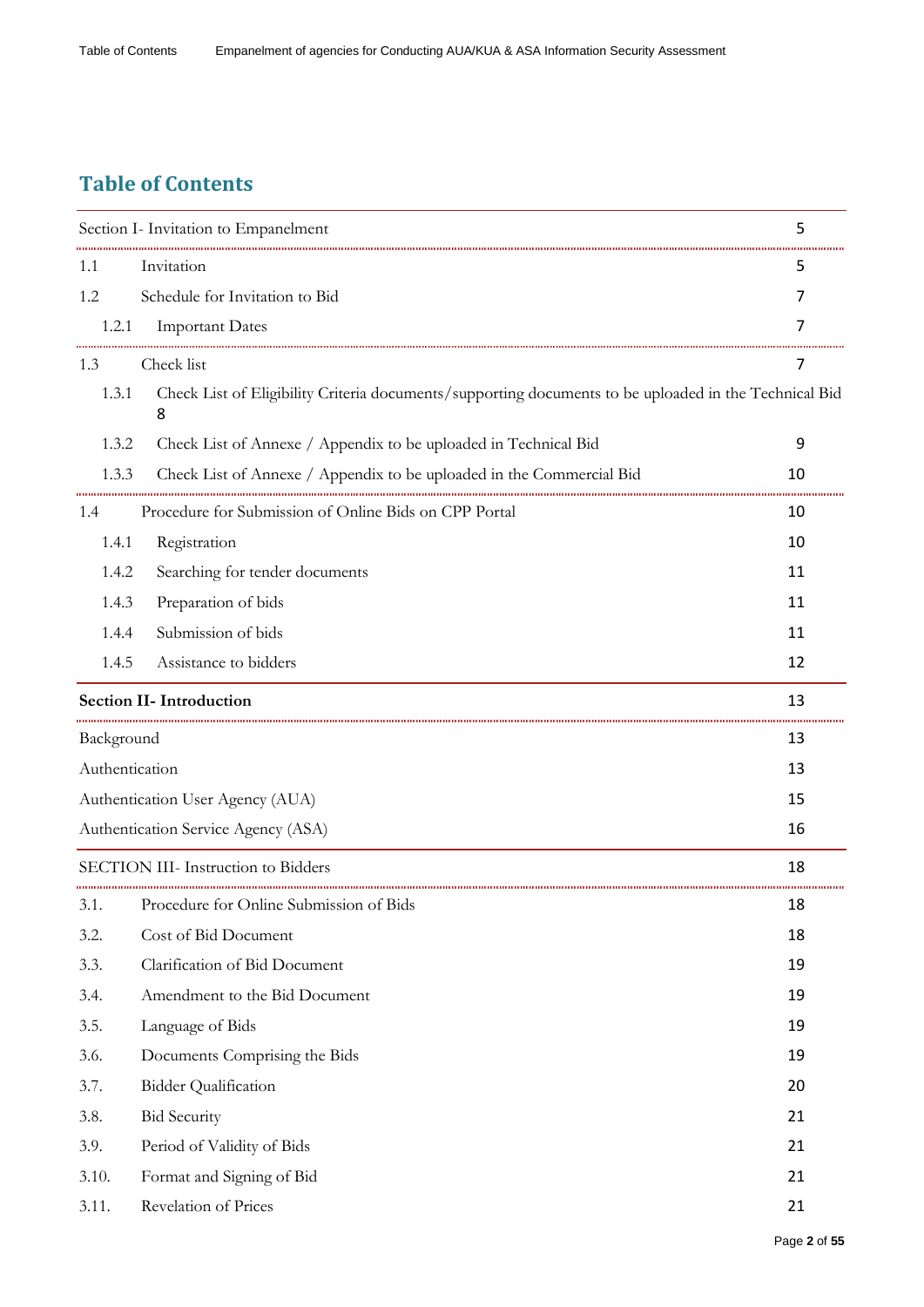| 3.12. | Terms and Conditions of Bidders                               | 21 |
|-------|---------------------------------------------------------------|----|
| 3.13. | Local Conditions                                              | 22 |
| 3.14. | Headings                                                      | 22 |
| 3.15. | Conditions for Bidders                                        | 22 |
| 3.16. | Last Date for Receipt of Bids                                 | 22 |
| 3.17. | Late Bids                                                     | 22 |
| 3.18. | Address for Correspondence                                    | 22 |
| 3.19. | Opening of Bids by UIDAI                                      | 22 |
| 3.20. | Clarification                                                 | 22 |
| 3.21. | Preliminary Examination                                       | 23 |
| 3.22. | Contacting the UIDAI                                          | 23 |
| 3.23. | Post Qualification                                            | 23 |
| 3.24. | Criteria for Evaluation of Bids                               | 23 |
| 3.25. | UIDAI's Right to Vary Scope of Contract at the time of Award  | 28 |
| 3.26. | UIDAI's Right to Accept Any Bid and to Reject Any or All Bids | 28 |
| 3.27. | Signing of Contract                                           | 28 |
| 3.28. | Performance Bank Guarantee (PBG)                              | 28 |
| 3.29. | Confidentiality of the Document                               | 28 |
| 3.30. | Rejection Criteria                                            | 29 |
|       | Section IV-Scope of Work                                      | 30 |
| 4.1.  | Objective                                                     | 30 |
| 4.2.  | Audit Approach                                                | 30 |
| 4.3.  | Audit Methodology:                                            | 30 |
| 4.4.  | Overview of Scope                                             | 30 |
| 4.5.  | <b>Empanelment Profiles</b>                                   | 31 |
| 4.6.  | Deliverables                                                  | 31 |
| 4.7.  | Minimum Required Profiles for Audit Teams:                    | 32 |
|       | Section V - Terms and Conditions of Empanelment               | 33 |
| 5.1.  | Post Empanelment Process                                      | 33 |
| 5.2.  | Terms and Conditions                                          | 33 |
|       | Section VI - ANNEXURES                                        | 35 |
|       | <b>Technical Bid</b>                                          | 35 |
| 6.1.  | <b>BID PARTICULARS</b><br>(Annex 6.1)                         | 35 |
| 6.2.  | TECHNICAL BID LETTER<br>(Annex 6.2)                           | 36 |
| 6.3.  | DECLARATION FOR THE SERVICES OFFERED<br>(Annex 6.3)           | 38 |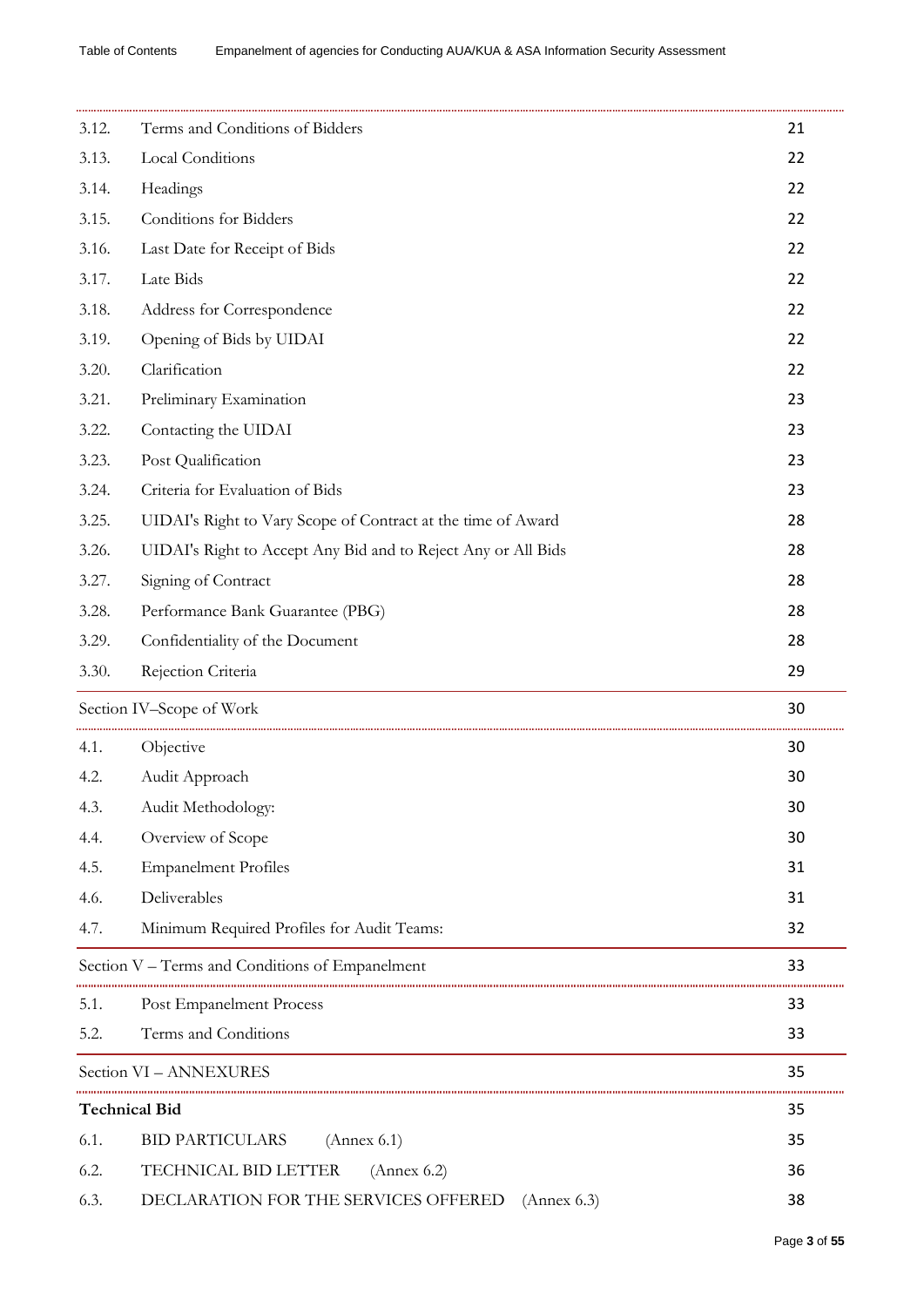| 6.4.           | STATEMENT OF DEVIATIONS FROM THE TERMS AND CONDITIONS (Annex 6.4)           | 39 |
|----------------|-----------------------------------------------------------------------------|----|
| 6.5.           | BIDDERS' OVERALL EXPERIENCE AND ORGANISATIONAL STRENGTH(Annex 6.5) 40       |    |
| 6.6.           | BIDDERS' OVERALL EXPERIENCE IN AUDIT Services for IT PROJECTS (Annex 6.6)   | 41 |
| 6.7.           | BIDDERS' APPROACH AND METHODOLOGY (Annex 6.7)                               | 42 |
| 6.8.           | QUALIFICATION AND COMPETENCE OF PROFESSIONAL STAFF (Annex 6.8)              | 43 |
|                | <b>COMMERCIAL BID</b>                                                       | 44 |
| 6.9.           | <b>BID PARTICULARS</b><br>(Annex 6.9)                                       | 44 |
| 6.10.          | Commercial Bid Letter<br>(Annex 6.10)                                       | 45 |
| 6.11.          | COST OF Services (Per Audit) (in the form of BOQ_AUDIT.xls)<br>(Annex 6.11) | 47 |
| Bidder Profile | Appendix A                                                                  | 48 |
|                | <b>BID SECURITY FORM</b><br>Appendix B                                      | 49 |
|                | Non-Disclosure Declaration<br>Appendix C                                    | 50 |
| Contract Form  | Appendix D                                                                  | 53 |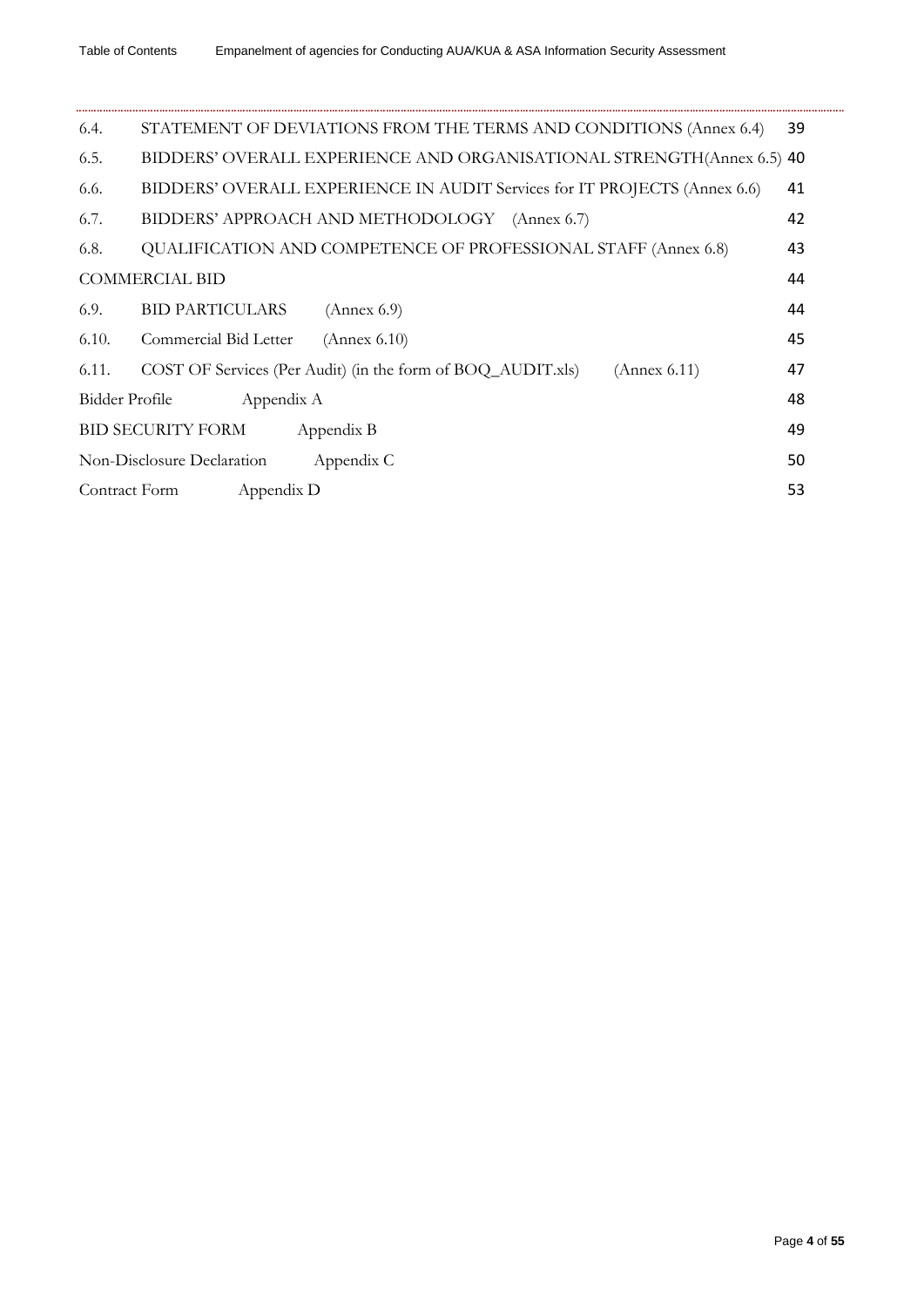## <span id="page-4-0"></span>**Section I- Invitation to Empanelment**

### <span id="page-4-1"></span>**1.1 Invitation**

## This invitation to bid is for **"Request for Empanelment of agencies for conducting Information Security Assessment of UIDAI ecosystem partners – AUAs/KUAs & ASAs"**

a) Bidders are advised to study the Bid document carefully. Online submission of bids shall be deemed to have been done after careful study and examination of the bid document with full understanding of its implications. Offers prepared in accordance with the procedures enumerated in **Clause 1.2 TO Clause 1.4** should be submitted online only CPPP website: <https://eprocure.gov.in/eprocure/app> not later than the date and time laid down at the address given in the **Schedule for Invitation to Bid under Clause 1.2.** Tenderer/Contractor are advised to follow the instructions provided in the "Instructions to the Contractors/Tenderer for the esubmission of the bids online through the Central Public Procurement Portal for e Procurement at <https://eprocure.gov.in/eprocure/app>". Bid documents may be scanned with **100 dpi with black and white option** which helps in reducing size of the scanned document.

## **Manual bids shall not be accepted.**

b) Tenderer who has downloaded the tender from the UIDAI website www.uidai.gov.in and Central Public Procurement Portal (CPPP) website [https://eprocure.gov.in/eprocure/app,](https://eprocure.gov.in/eprocure/app) shall not tamper/modify the tender form including downloaded price bid template in any manner. In case if the same is found to be tempered /modified in any manner, tender will be completely rejected and EMD would be forfeited and tenderer is liable to be banned from doing business with UIDAI.

c) Intending bidders are advised to visit again UIDAI website [www.uidai.gov.in](file:///C:/Users/simranjot%20singh/Downloads/www.uidai.gov.in) and CPPP website<https://eprocure.gov.in/eprocure/app> at least 3 days prior to closing date of submission of tender for any corrigendum / addendum/ amendment.

d) The Hard Copy of original instruments in respect of cost of tender document, earnest money and original copy of affidavits must be delivered to the address as mentioned in the Clause 1.2 on or before last date of submission of bids as mentioned in Important Dates section. The **Bidder is required to pay Rs.500/- (Rupees Five Hundred Only) towards Bid Document Fee**, at the time of submission of Bids, in the form of a Bank Demand Draft failing which the Bids submitted by the Bidder shall not be entertained and shall be summarily rejected. The Bank Demand Draft should be drawn on a Scheduled Bank in favor of **"Unique Identification Authority of India"** and payable at **New Delhi. The Bid Document Fee is non-refundable.**  Tenderer shall likely to be liable for legal action for non-submission of original payment instrument like DD etc., against the submitted bid. The Demand Draft attached/submitted for tender fee shall be non-refundable.

e) All Bids must be accompanied by an **EMD (Earnest Money Deposit) / Bid Security of Rs. 2,00,000/- (Rupees Two lakhs only)** except those bidders who are registered with the Central Purchase Organization, National Small Industries Corporation (NSIC) or with the Ministry of Electronics and Information Technology (MeitY).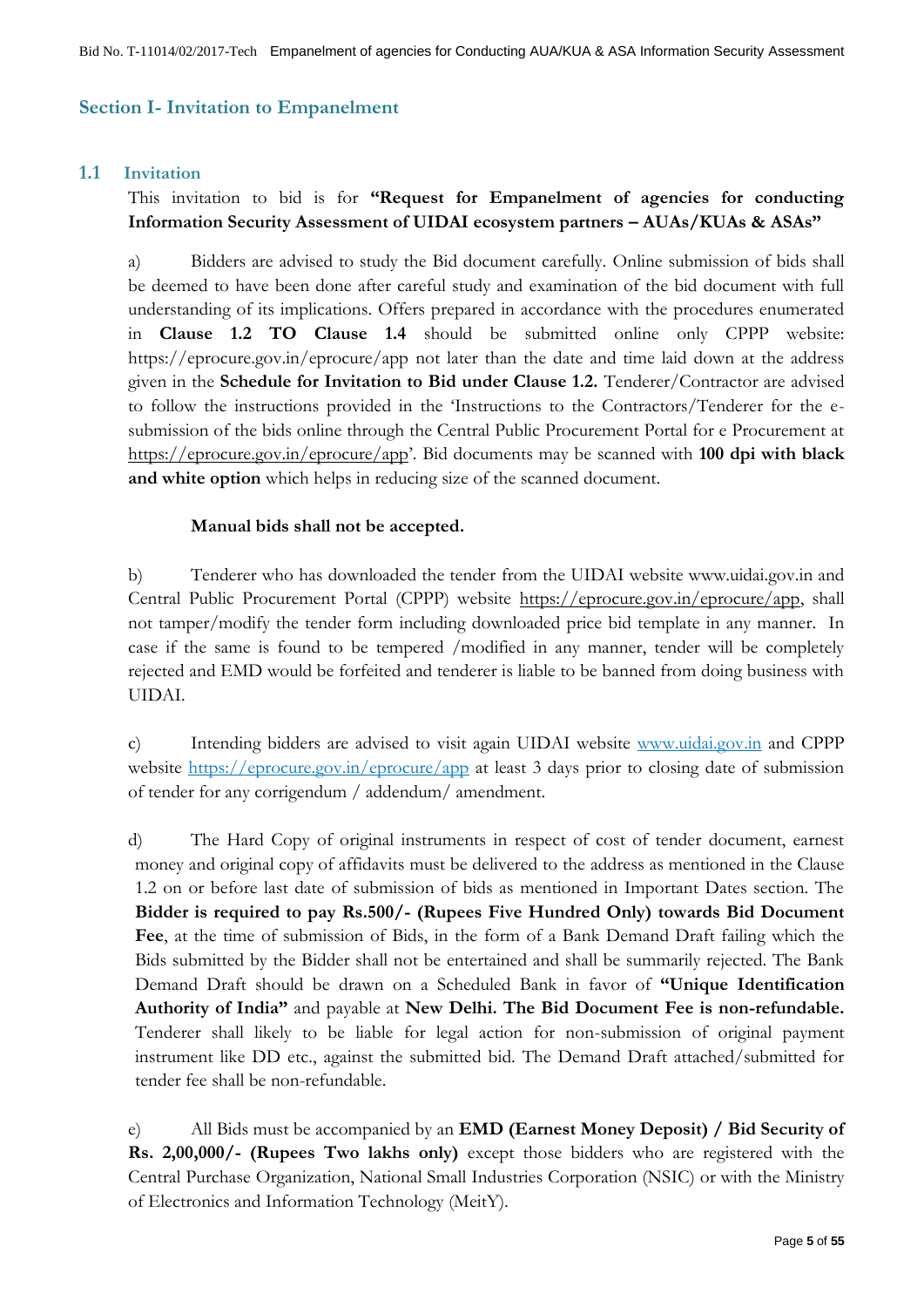f) The detailed Scope of Work has been included in the RFP for selection of Bidder for "Request for Empanelment of agencies for conducting Information Security Assessment of UIDAI ecosystem partners – AUAs/KUAs & ASAs".

g) The eligibility criteria for the bidders should be fulfilled for consideration of the bid.

h) The tender fee is non-refundable. The RFP will be available online till the last date & time of submission of bids. The format of Non-Disclosure Declaration/Agreement (NDD/NDA) and other details are available on the websites [www.uidai.gov.in](http://www.uidai.gov.in/) and [www.eprocure.gov.in.](http://www.eprocure.gov.in/)

i) The Bid Document is confidential and not transferable.

j) Bids shall be submitted online only at CPPP website: [https://eprocure.gov.in/eprocure/app.](https://eprocure.gov.in/eprocure/app)

**Note: The Purchaser shall not be responsible for non-receipt / non-delivery of the Bid documents due to any reason whatsoever.**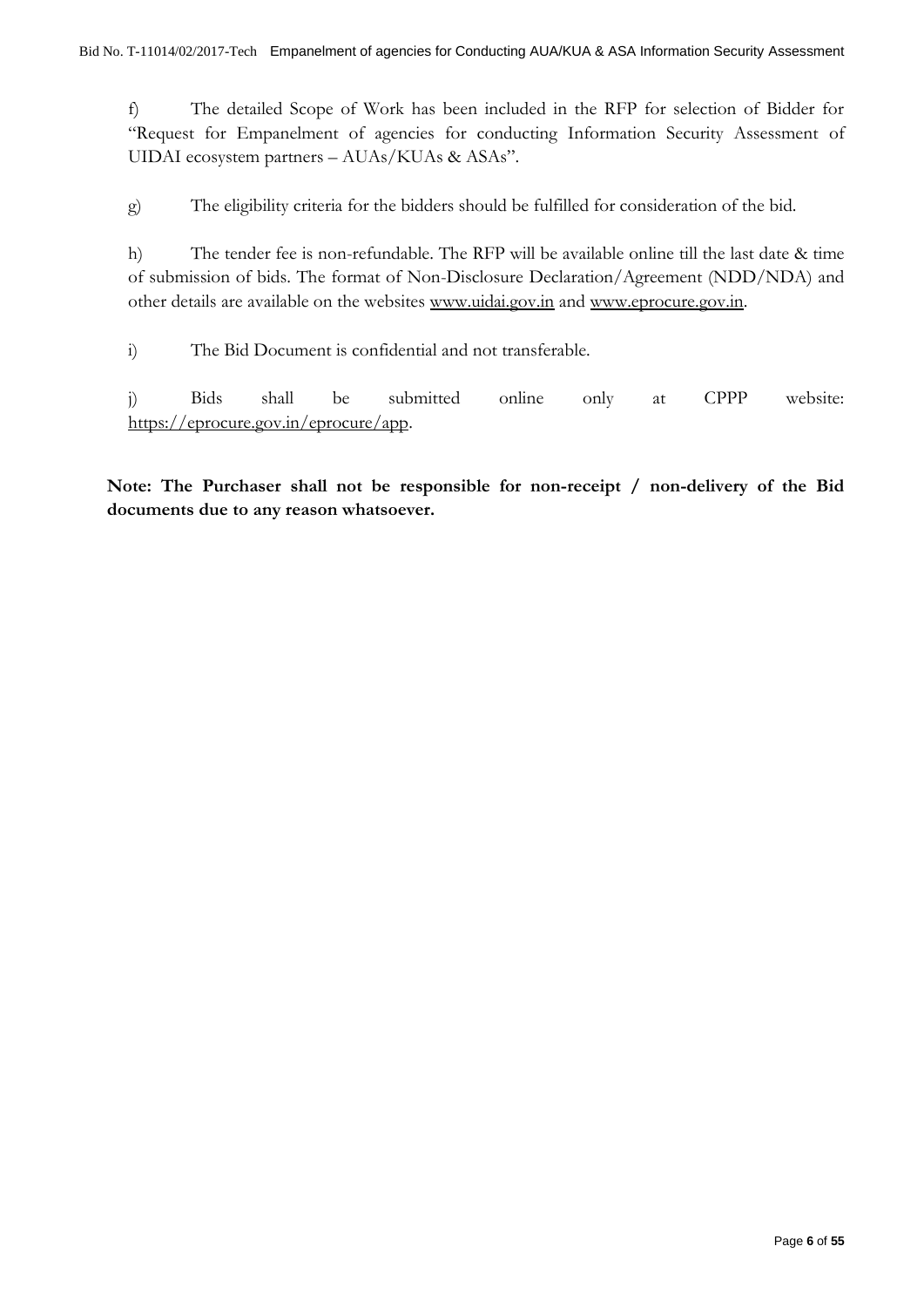| (a) | Name of the Purchaser      | Chief Executive Officer (CEO),                           |  |
|-----|----------------------------|----------------------------------------------------------|--|
|     |                            | Unique Identification Authority of India,                |  |
|     |                            | MeitY, Govt. of India (GoI),                             |  |
|     |                            | 3rdFloor, Tower II, Jeevan Bharti Building,              |  |
|     |                            | Connaught Circus, New Delhi - 110001                     |  |
| (b) | Address at which bids are  | The Deputy Director General (Technology)                 |  |
|     | to be submitted in the     | Unique Identification Authority of India (UIDAI),        |  |
|     | tender Box provided at     | MeitY, Govt. of India (GoI),                             |  |
|     |                            | 3 <sup>rd</sup> Floor, Tower II, Jeevan Bharti Building, |  |
|     |                            | Connaught Circus, New Delhi - 110001                     |  |
| (c) | Closing Time and Date      | On or before 14.06.2017 at 1500 hrs.                     |  |
|     | for receipt of bids        |                                                          |  |
| (d) | Name of the Contact        | Assistant Director General (IS),                         |  |
|     | Person for any             | Unique Identification Authority of India (UIDAI),        |  |
|     | clarification              | MeitY, Govt. of India (GoI),                             |  |
|     |                            | 9 <sup>th</sup> Floor, Tower I, Jeevan Bharti Building,  |  |
|     |                            | Connaught Circus, New Delhi - 110001                     |  |
|     |                            | Queries should be submitted via E-mail                   |  |
|     |                            | E-mail - davesh.singh@uidai.net.in                       |  |
| (e) | Date till which the        | 180 days from the date of opening of Bids.               |  |
|     | response to the bid should |                                                          |  |
|     | be valid                   |                                                          |  |

#### <span id="page-6-0"></span>**1.2 Schedule for Invitation to Bid**

## <span id="page-6-1"></span>**1.2.1 Important Dates**

The following table provides information regarding the important dates of the Bid process for this Bid:

| Activity                                                                          | Date                    |
|-----------------------------------------------------------------------------------|-------------------------|
| Release / Issue of Bid Document                                                   | 16.05.2017              |
| Pre-Bid Meeting (Venue- UIDAI HQ)                                                 | 23.05.2017              |
| Last date for submission of written queries for<br>clarifications on Bid document | 29.05.2017              |
| Last date for reply to written queries of prospective<br>bidders                  | 07.06.2017              |
| Last date & time of submission of Bids                                            | 14.06.2017 at 1500 hrs. |
| Opening of Technical Bids                                                         | 15.06.2017 at 1600 hrs. |

**Note: The Purchaser shall not be responsible for non-receipt / non-delivery or late receipt of the Bid documents due to any reason whatsoever.**

### <span id="page-6-2"></span>**1.3 Check list**

- **a) Please check whether following have been enclosed in the respective covers, namely, Technical Bid and Commercial Bid:**
- b) **Check list (as in Table-1, Table-2 and Table-3 below) should be duly filled, signed and scanned and should be made part of:**
	- i. **Packet – 1 (Table-1 and Table-2)**
	- ii. **Packet – 2 (Table-3)**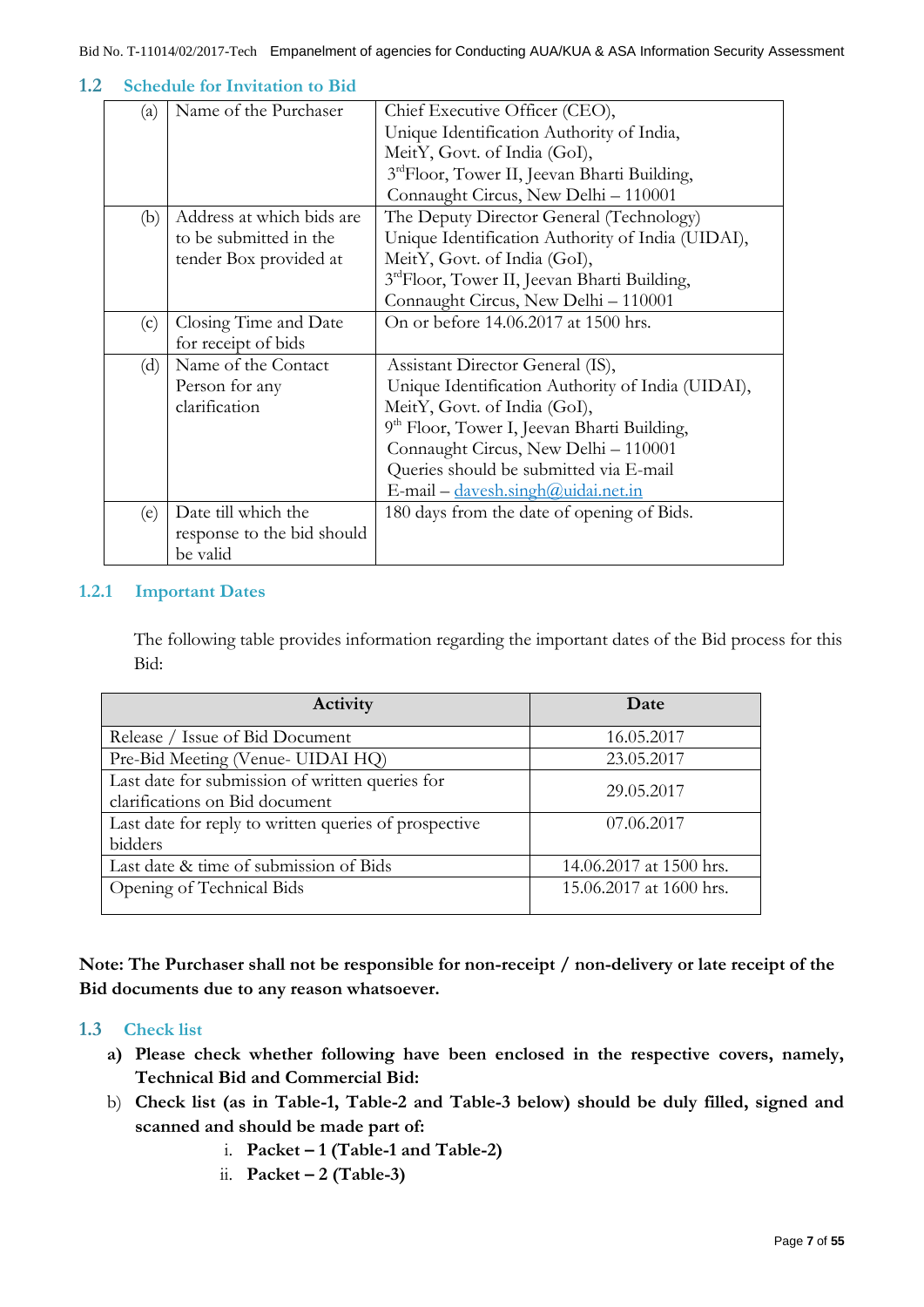- c) **The Packet-1 should be uploaded as part of Technical Bid.** The Annexures supporting the Table-1 and Table-2 shall be placed in the Packet-1.
- d) **The Packet-2 should be uploaded as part of Commercial Bid.** The Annexures supporting the Table-3 shall be placed in the Packet-2.

## **Table - 1**

<span id="page-7-0"></span>**1.3.1 Check List of Eligibility Criteria documents/supporting documents to be uploaded in the Technical Bid**

| S.     | <b>Eligibility Criteria</b>                                                                                                                                                                                                                                                                                                                                                                                                                                                                                                                                                                                                                                               | Whether       |
|--------|---------------------------------------------------------------------------------------------------------------------------------------------------------------------------------------------------------------------------------------------------------------------------------------------------------------------------------------------------------------------------------------------------------------------------------------------------------------------------------------------------------------------------------------------------------------------------------------------------------------------------------------------------------------------------|---------------|
| No.    |                                                                                                                                                                                                                                                                                                                                                                                                                                                                                                                                                                                                                                                                           | Uploaded(Y/N) |
| (i)    | Signed and Scanned Copy of Bid Document Fee.                                                                                                                                                                                                                                                                                                                                                                                                                                                                                                                                                                                                                              |               |
| (ii)   | Signed and Scanned Copy of Bid Security of the                                                                                                                                                                                                                                                                                                                                                                                                                                                                                                                                                                                                                            |               |
|        | prescribed amount as per Section $I - 1.1$ (e).                                                                                                                                                                                                                                                                                                                                                                                                                                                                                                                                                                                                                           |               |
| (iii)  | Bidder's Profile in the format prescribed in Appendix A                                                                                                                                                                                                                                                                                                                                                                                                                                                                                                                                                                                                                   |               |
|        | of Section VI                                                                                                                                                                                                                                                                                                                                                                                                                                                                                                                                                                                                                                                             |               |
| (iv)   | The bidder should not be <b>blacklisted</b> / under a<br>declaration of ineligibility for corrupt and fraudulent                                                                                                                                                                                                                                                                                                                                                                                                                                                                                                                                                          |               |
|        | practices with any of the departments of the Central,<br>State Governments and PSUs. Undertaking from bidder<br>in this regard to be submitted.                                                                                                                                                                                                                                                                                                                                                                                                                                                                                                                           |               |
| (v)    | Bidder should have a valid Sales Tax Number/ VAT<br>Number, PAN Number and PF code and to submit a<br>self-attested copies of these documents.                                                                                                                                                                                                                                                                                                                                                                                                                                                                                                                            |               |
| (vi)   | Bidder should have ISO Certificate 9001 or any other<br>equivalent or better quality certification.                                                                                                                                                                                                                                                                                                                                                                                                                                                                                                                                                                       |               |
| (vii)  | The bidder should have an annual average turnover of at<br>least Rs.300 crore (Rupees Three hundred crores) in the<br>previous three financial years (2013-14, 2014-15 and<br>2015-16). The bidder must submit copies<br>of<br>Memorandum of Association (MOA), Audited Balance<br>Sheets and Profit & Loss Account Statement for last 3<br>financial years ended on 31.03.2016 along with the bid.<br>However, in the case of non-availability of audited<br>balance sheets, a Certificate from the Statutory<br>Auditor/Chartered Accountant of the Bidder's Company<br>certifying the turnover of the Bidder in the last three<br>financial years would be acceptable. |               |
| (viii) | The bidder should have an annual turnover of at least<br>Rs.100 crore (Rupees One Hundred crores) in each of<br>the previous three financial years (2013-14, 2014-15 and<br>2015-16) from IT& Audit Services. Certified statement<br>from the current Statutory Auditors of the bidder to be<br>submitted.                                                                                                                                                                                                                                                                                                                                                                |               |
| (ix)   | The bidder should have an annual turnover of at least Rs.<br>50 crore (Rupees One Hundred crore) in each of the<br>previous three financial years (2013-14, 2014-15 and<br>2015-16) from IT & Audit Services from State/ Centre<br>Government, PSUs and other Government Bodies in                                                                                                                                                                                                                                                                                                                                                                                        |               |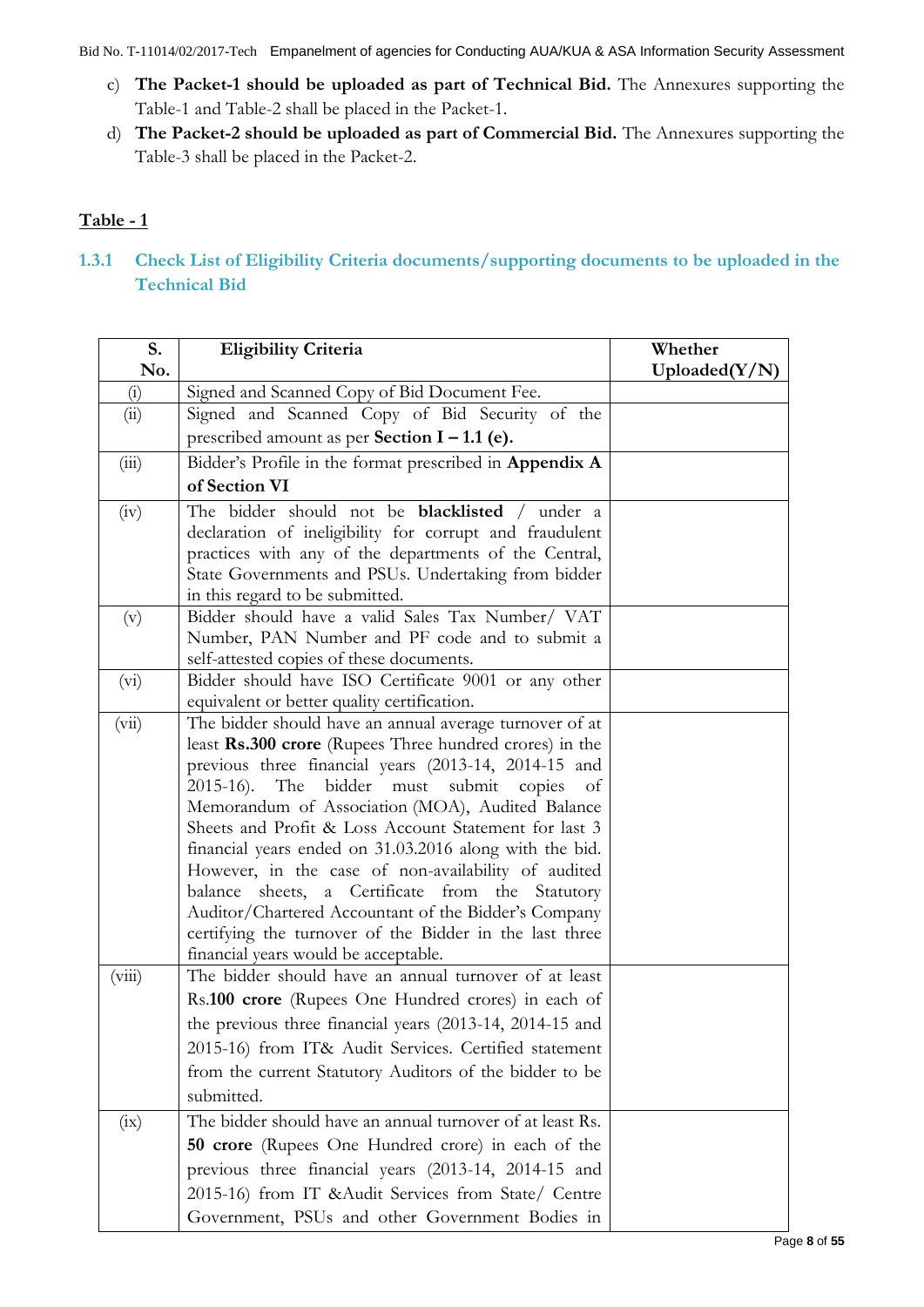|                           | India. Certified statement from the current Statutory          |  |
|---------------------------|----------------------------------------------------------------|--|
|                           | Auditors of the bidder to be submitted.                        |  |
|                           |                                                                |  |
| $\left(\mathrm{x}\right)$ | The bidder should have completed:                              |  |
|                           | At least 3 IT Audit assignments in last 3 financial years,     |  |
|                           | each with audit fees value not less that Rs. 50 Lakhs.         |  |
|                           | <b>OR</b>                                                      |  |
|                           | At least 5 IT Audit assignments in last 3 financial years,     |  |
|                           | each with audit fees value not less that Rs 35 Lakhs.          |  |
|                           | <b>OR</b>                                                      |  |
|                           | At least 10 IT Audit assignments in last 3 financial years,    |  |
|                           | each with audit fees value not less that Rs. 25 Lakhs.         |  |
|                           | Work orders and Completion certificates from clients to        |  |
|                           | be submitted.                                                  |  |
| $(x_i)$                   | The bidder should be a Company registered in India             |  |
|                           | under the Companies Act 1956 or a partnership                  |  |
|                           | registered under the India Partnership Act 1932/ LLP           |  |
|                           | with their registered office in India for the last five years. |  |
|                           | Scanned Copy of Certificate<br>Signed<br>and<br>of             |  |
|                           | Incorporation/Registration to be submitted.                    |  |
| (xii)                     | Signed and Scanned Copy of Notarized Power of                  |  |
|                           | Attorney executed by the Bidder in favor of the person         |  |
|                           | signing the bid document certifying him as an authorized       |  |
|                           | signatory for the purpose of this Bid                          |  |
| (xiii)                    | The bidder should have at least 100 full time Technically      |  |
|                           | Qualified Personnel on its rolls in the area of                |  |
|                           | Information Technology on its payroll for the past three       |  |
|                           | years. Signed and Scanned Copy of Certificate from the         |  |
|                           | current Statutory Auditors of the bidder to be submitted.      |  |
| (xiv)                     | The bidder should have at least 50 full time Technically       |  |
|                           | Qualified Personnel on its rolls in the area of IT audits      |  |
|                           | on its payroll for the past three years. Signed and            |  |
|                           | Scanned Copy of Certificate from the current Statutory         |  |
|                           | Auditors of the bidder to be submitted.                        |  |
| $\left(\rm{xv}\right)$    | The bidder must have a team of at least 25 professionals       |  |
|                           | having<br>professional<br>certifications<br>valid              |  |
|                           | (CISA/CISSP/ISO27001/ITIL/ISO 20000). Signed and               |  |
|                           | Scanned Copy of Certificate from the current Statutory         |  |
|                           | Auditors of the bidder to be submitted.                        |  |

## **Table - 2**

## <span id="page-8-0"></span>**1.3.2 Check List of Annexe / Appendix to be uploaded in Technical Bid**

| S.             | Description                                                   | Whether          |
|----------------|---------------------------------------------------------------|------------------|
| No.            |                                                               | uploaded $(Y/N)$ |
| $\binom{1}{1}$ | Signed and Scanned Copy of Bid Particular under Technical Bid |                  |
|                | Annex 6.1)                                                    |                  |
| $\binom{1}{1}$ | Signed and Scanned Copy of Technical Bid Letter (Annex 6.2)   |                  |
| (iii)          | Signed and Scanned Copy of Declaration For The Services       |                  |
|                | Offered (Annex 6.3)                                           |                  |
| (iv)           | Signed and Scanned Copy of Statement of Deviation(s) from     |                  |
|                | Tender Terms & Conditions (Annex 6.4)                         |                  |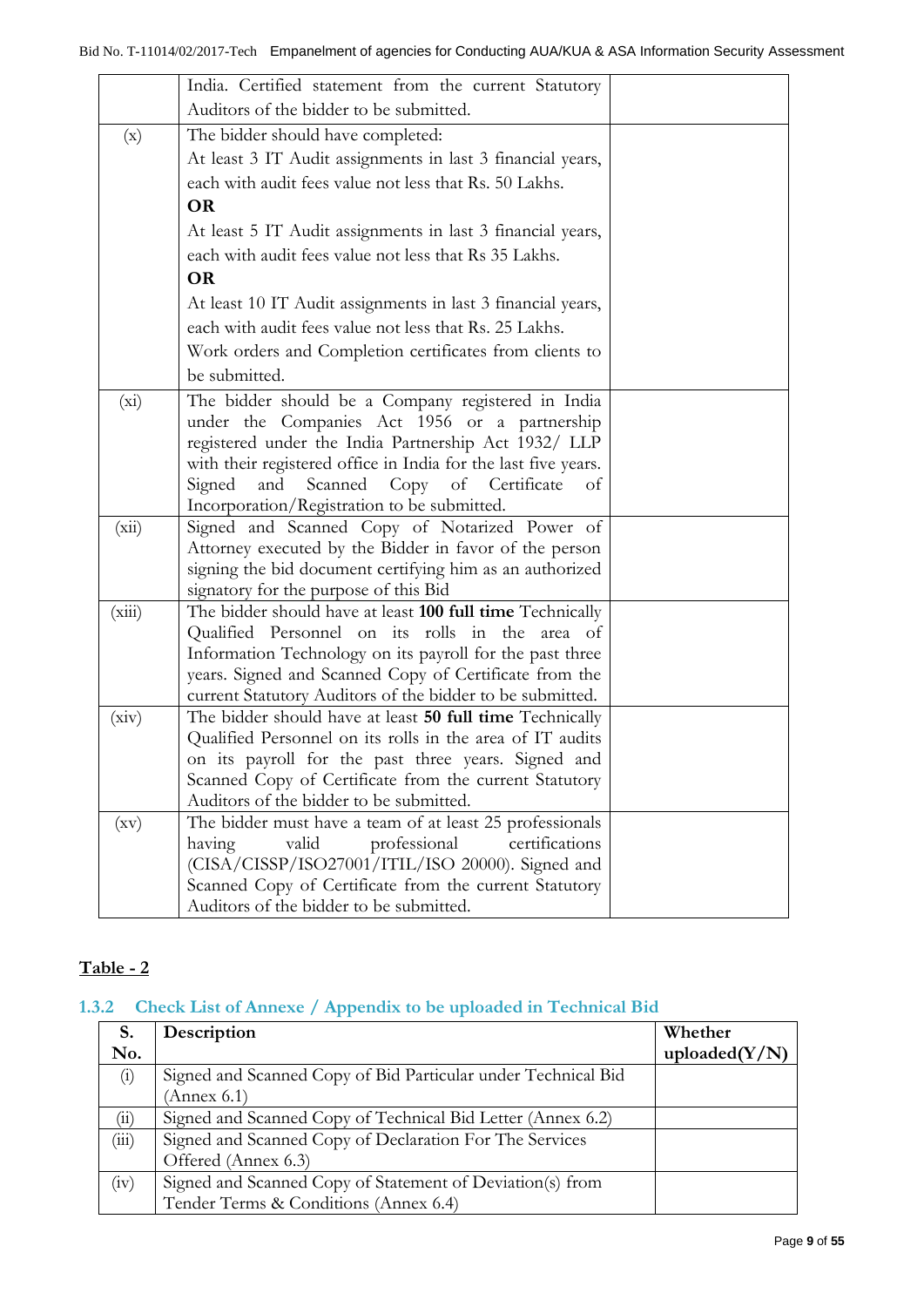| $(\mathrm{v})$ | Signed and Scanned Copy of Bidders' Overall Experience and   |  |
|----------------|--------------------------------------------------------------|--|
|                | Organizational Strength (Annex 6.5)                          |  |
| $\rm(vi)$      | Signed and Scanned Copy of Bidder's Overall Experience in IT |  |
|                | Projects (Annex 6.6)                                         |  |
| (vii)          | Signed and Scanned Copy of Bidders' Approach and Methodology |  |
|                | (Annex 6.7)                                                  |  |
| (viii)         | Signed and Scanned Copy of Qualification and Competence of   |  |
|                | Professional Staff (Annex 6.8)                               |  |

## $Table - 3$

## <span id="page-9-0"></span>**1.3.3 Check List of Annexe / Appendix to be uploaded in the Commercial Bid**

| S.          | Description                                                          | Whether     |
|-------------|----------------------------------------------------------------------|-------------|
| No.         |                                                                      | Update(Y/N) |
| (i)         | Signed and Scanned Copy of Bid Particulars under commercial Bid      |             |
|             | (Annex 6.9)                                                          |             |
| (ii)        | Signed and Scanned Copy of Commercial Bid Letter (Annex 6.10)        |             |
| $\rm (iii)$ | Signed and Scanned Copy of Cost of Services (per audit) (Annex 6.11) |             |
|             | in the form of BOQ_AUDIT.xls (This can be downloaded during          |             |
|             | online submission and can be submitted online itself)                |             |

## <span id="page-9-1"></span>**1.4 Procedure for Submission of Online Bids on CPP Portal**

The bidders are required to submit soft copies of their bids electronically on the CPP Portal, using valid Digital Signature Certificates. The instructions given below are meant to assist the bidders in registering on the CPP Portal, prepare their bids in accordance with the requirements and submitting their bids online on the CPP Portal.

More information useful for submitting online bids on the CPP Portal may be obtained at: [https://eprocure.gov.in/eprocure/app.](https://eprocure.gov.in/eprocure/app)

## <span id="page-9-2"></span>1.4.1 **Registration**

- 1) Bidders are required to enroll on the e-Procurement module of the Central Public Procurement Portal (URL: https://eprocure.gov.in/eprocure/app) by clicking on the link "Online bidder Enrollment" on the CPP Portal which is free of charge.
- 2) As part of the enrolment process, the bidders will be required to choose a unique username and assign a password for their accounts.
- 3) Bidders are advised to register their valid email address and mobile numbers as part of the registration process. These would be used for any communication from the CPP Portal.
- 4) Upon enrolment, the bidders will be required to register their valid Digital Signature Certificate (Class II or Class III Certificates with signing key usage) issued by any Certifying Authority recognized by CCA India (e.g. Sify / TCS / nCode / eMudhra etc.), with their profile.
- 5) Only one valid DSC should be registered by a bidder. Please note that the bidders are responsible to ensure that they do not lend their DSCs to others which may lead to misuse.
- 6) Bidder then logs in to the site through the secured log-in by entering their user ID / password and the password of the DSC / e-Token.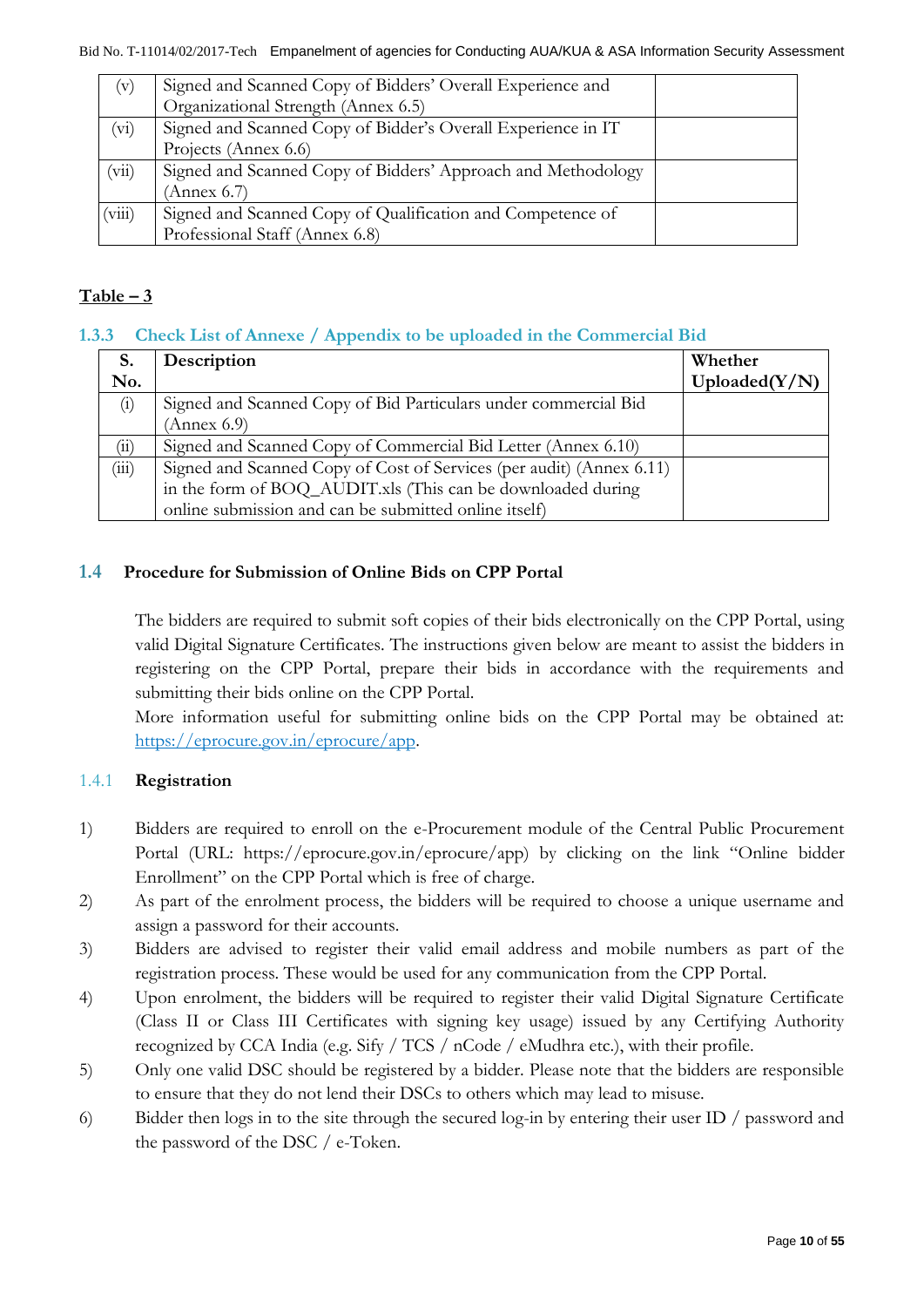## <span id="page-10-0"></span>1.4.2 **Searching for tender documents**

- 1) There are various search options built in the CPP Portal, to facilitate bidders to search active tenders by several parameters. These parameters could include Tender ID, Organization Name, Location, Date, Value, etc. There is also an option of advanced search for tenders, wherein the bidders may combine a number of search parameters such as Organization Name, Form of Contract, Location, Date, Other keywords etc. to search for a tender published on the CPP Portal.
- 2) Once the bidders have selected the tenders they are interested in, they may download the required documents / tender schedules. These tenders can be moved to the respective 'My Tenders' folder. This would enable the CPP Portal to intimate the bidders through SMS / e-mail in case there is any corrigendum issued to the tender document.
- 3) The bidder should make a note of the unique Tender ID assigned to each tender, in case they want to obtain any clarification / help from the Helpdesk.

## <span id="page-10-1"></span>1.4.3 **Preparation of bids**

- 1) Bidder should take into account any corrigendum published on the tender document before submitting their bids.
- 2) Please go through the tender advertisement and the tender document carefully to understand the documents required to be submitted as part of the bid. Please note the number of covers in which the bid documents have to be submitted, the number of documents - including the names and content of each of the document that need to be submitted. Any deviations from these may lead to rejection of the bid.
- 3) Bidder, in advance, should get ready the bid documents to be submitted as indicated in the tender document / schedule and generally, they can be in PDF / XLS / RAR / DWF/JPG formats. Bid documents may be scanned with 100 dpi with black and white option which helps in reducing size of the scanned document.
- 4) To avoid the time and effort required in uploading the same set of standard documents which are required to be submitted as a part of every bid, a provision of uploading such standard documents (e.g. PAN card copy, annual reports, auditor certificates etc.) has been provided to the bidders. Bidders can use "My Space" or "Other Important Documents" area available to them to upload such documents. These documents may be directly submitted from the "My Space" area while submitting a bid, and need not be uploaded again and again. This will lead to a reduction in the time required for bid submission process.

### <span id="page-10-2"></span>1.4.4 **Submission of bids**

- 1) Bidder should log into the site well in advance for bid submission so that they can upload the bid in time i.e. on or before the bid submission time. Bidder will be responsible for any delay due to other issues.
- 2) The bidder has to digitally sign and upload the required bid documents one by one as indicated in the tender document.
- 3) Bidder has to select the payment option as "offline" to pay the tender fee / EMD as applicable and enter details of the instrument.
- 4) Bidder should prepare the EMD as per the instructions specified in the tender document. The original should be posted/couriered/given in person to the concerned official, latest by the last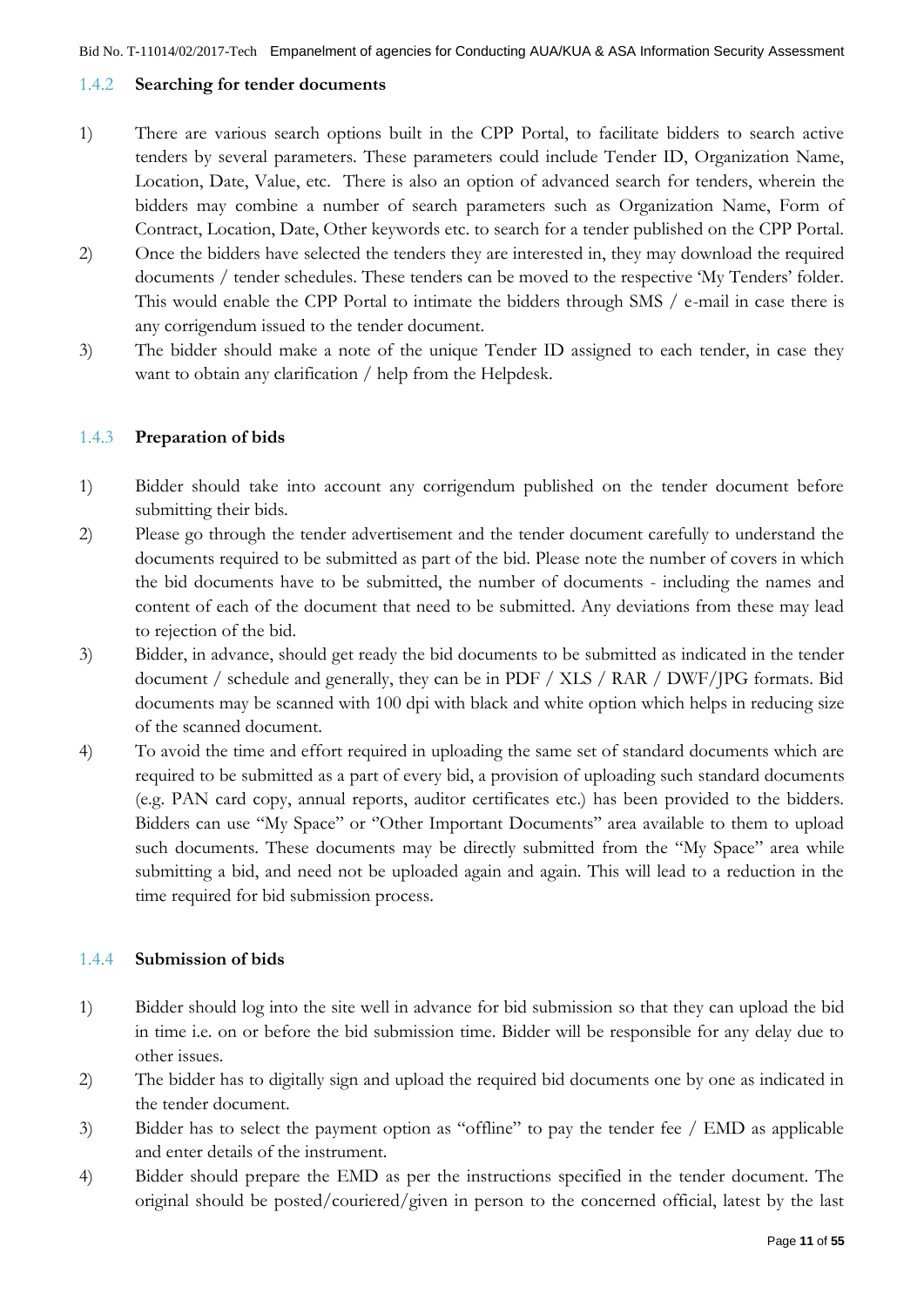date of bid submission or as specified in the tender documents. The details of the DD/any other accepted instrument, physically sent, should tally with the details available in the scanned copy and the data entered during bid submission time. Otherwise the uploaded bid will be rejected.

- 5) Bidders are requested to note that they should necessarily submit their financial bids in the format provided and no other format is acceptable. If the price bid has been given as a standard BoQ format with the tender document, then the same is to be downloaded and to be filled by all the bidders. Bidders are required to download the BoQ file, open it and complete the white colored (unprotected) cells with their respective financial quotes and other details (such as name of the bidder). No other cells should be changed. Once the details have been completed, the bidder should save it and submit it online, without changing the filename. If the BoQ file is found to be modified by the bidder, the bid will be rejected.
- 6) The server time (which is displayed on the bidders" dashboard) will be considered as the standard time for referencing the deadlines for submission of the bids by the bidders, opening of bids etc. The bidders should follow this time during bid submission.
- 7) All the documents being submitted by the bidders would be encrypted using PKI encryption techniques to ensure the secrecy of the data. The data entered cannot be viewed by unauthorized persons until the time of bid opening. The confidentiality of the bids is maintained using the secured Socket Layer 128 bit encryption technology. Data storage encryption of sensitive fields is done. Any bid document that is uploaded to the server is subjected to symmetric encryption using a system generated symmetric key. Further this key is subjected to asymmetric encryption using buyers/bid opener's public keys. Overall, the uploaded tender documents become readable only after the tender opening by the authorized bid openers.
- 8) The uploaded tender documents become readable only after the tender opening by the authorized bid openers.
- 9) Upon the successful and timely submission of bids (i.e. after Clicking "Freeze Bid Submission" in the portal), the portal will give a successful bid submission message & a bid summary will be displayed with the bid no. and the date & time of submission of the bid with all other relevant details.
- 10) The bid summary has to be printed and kept as an acknowledgement of the submission of the bid. This acknowledgement may be used as an entry pass for any bid opening meetings.

## <span id="page-11-0"></span>1.4.5 **Assistance to bidders**

- 1) Any queries relating to the tender document and the terms and conditions contained therein should be addressed to the Tender Inviting Authority for a tender or the relevant contact person indicated in the tender.
- 2) Any queries relating to the process of online bid submission or queries relating to CPP Portal in general may be directed to the 24x7 CPP Portal Helpdesk. The Unique Identification Authority of India (UIDAI), Ministry of Electronics and Information Technology (MeitY) invites bids for empanelment of capable and qualified firms to carry out periodic assessments of Authentication User Agencies/Authentication Service Agencies of UIDAI.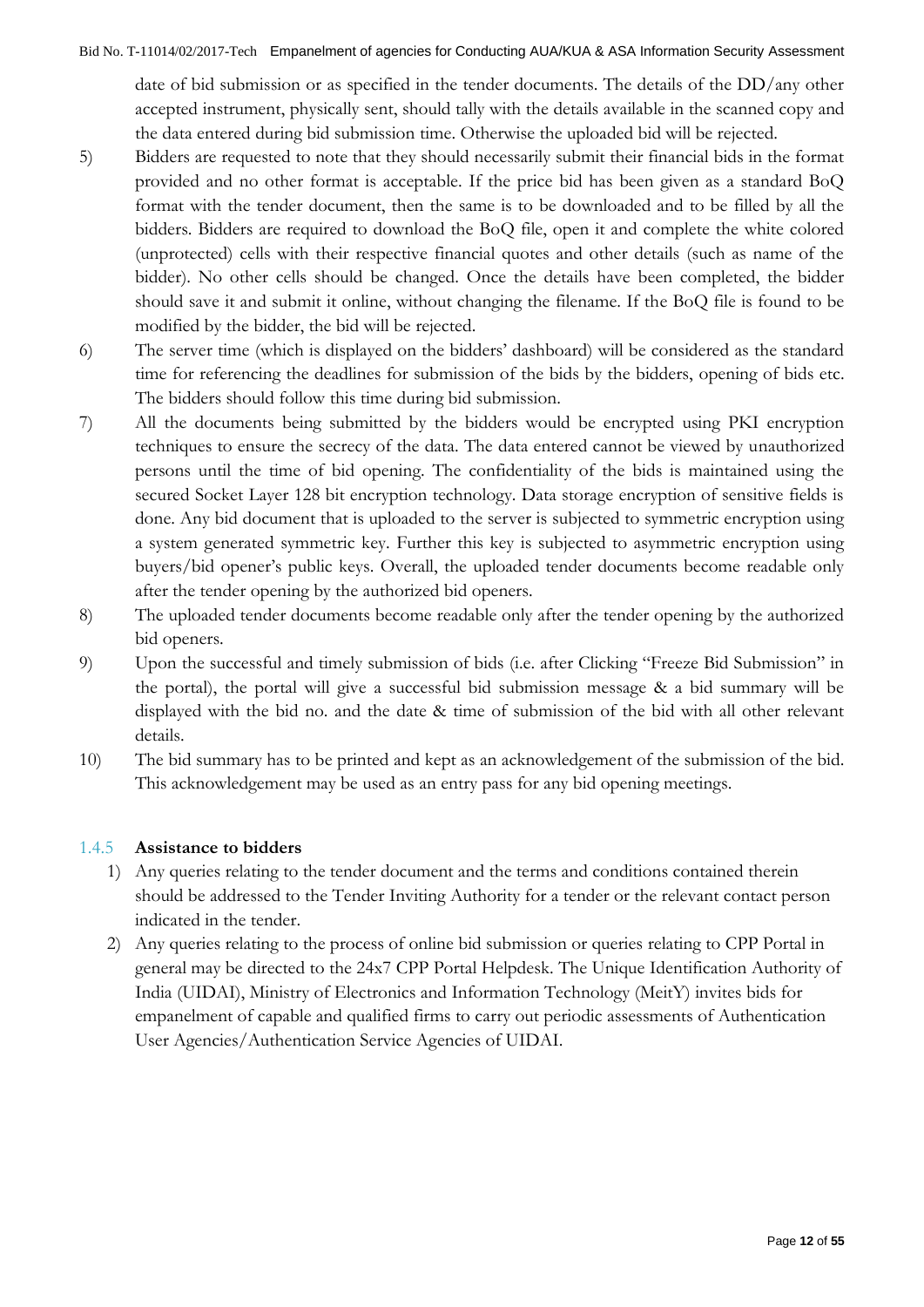## <span id="page-12-0"></span>**Section II- Introduction**

The background of the assignment as well as the objectives and Scope of Work (SoW) to be carried out by the empanelled firms are provided in the subsequent sections of this document.

To be considered for empanelment process agencies should submit their proposals online in accordance with the requirements contained in the section on "Instructions to bidders"**.**

Some of the crucial information on the process of invitation of bids for empanelment is given below UIDAI reserves the right to update, amend and supplement the information in this document including the qualification process before the last date and time of receipt of bids. This document is non-transferable.

### <span id="page-12-1"></span>**Background**

The Unique Identification Authority of India (UIDAI) is a statutory authority established under the provisions of the Aadhaar (Targeted Delivery of Financial and Other Subsidies, Benefits and Services) Act, 2016 ("Aadhaar Act 2016") on 12 July 2016 by the Government of India, under the Ministry of Electronics and Information Technology (MeitY).

Prior to its establishment as a statutory authority, UIDAI was functioning as an attached office of the then Planning Commission (now NITI Aayog) vide its Gazette Notification No.-A-43011/02/2009- Admn.I) dated 28th January, 2009. Later, on 12 September 2015, the Government revised the Allocation of Business Rules to attach the UIDAI to the Department of Electronics & Information Technology (DeitY) of the then Ministry of Communications and Information Technology.

### <span id="page-12-2"></span>**Authentication**

Aadhaar authentication is the process wherein Aadhaar number, along with other attributes (demographic/biometrics/OTP) is submitted to UIDAI's Central Identities Data Repository (CIDR) for verification; the CIDR verifies whether the data submitted matches the data available in CIDR and responds with a "yes/no". No personal identity information is returned as part of the response. The purpose of Authentication is to enable residents to prove their identity and for service providers to confirm that the residents are "who they say they are' in order to supply services and give access to benefits.

A fundamental building block for service delivery is the KYC (Know Your Customer) process, which establishes the identity of the resident, their address, and other basic information such as their date of birth and gender. Typically, this KYC information is combined with other information at the point of service delivery to determine eligibility– either for an LPG connection, a scholarship, a loan, a social security pension, a mobile connection, etc.

The Aadhaar e-KYC service provides an instant, electronic, non-repudiable proof of identity and proof of address along with date of birth and gender. In addition, it also provides the resident's mobile number and email address to the service provider, which helps further streamline the process of service delivery. E-KYC may be performed at an agent location using biometric authentication, as well as remotely using an OTP on a website or mobile connection.

The authentication process involves interaction of many ecosystem partners such as Authentication User Agency, Authentication Service Agency, Sub-AUAs (the entity which desires to use Aadhaar authentication services but chooses to access this service by routing authentication request through an existing AUA's infrastructure) with UIDAI's CIDR. Any agency that needs to authenticate residents for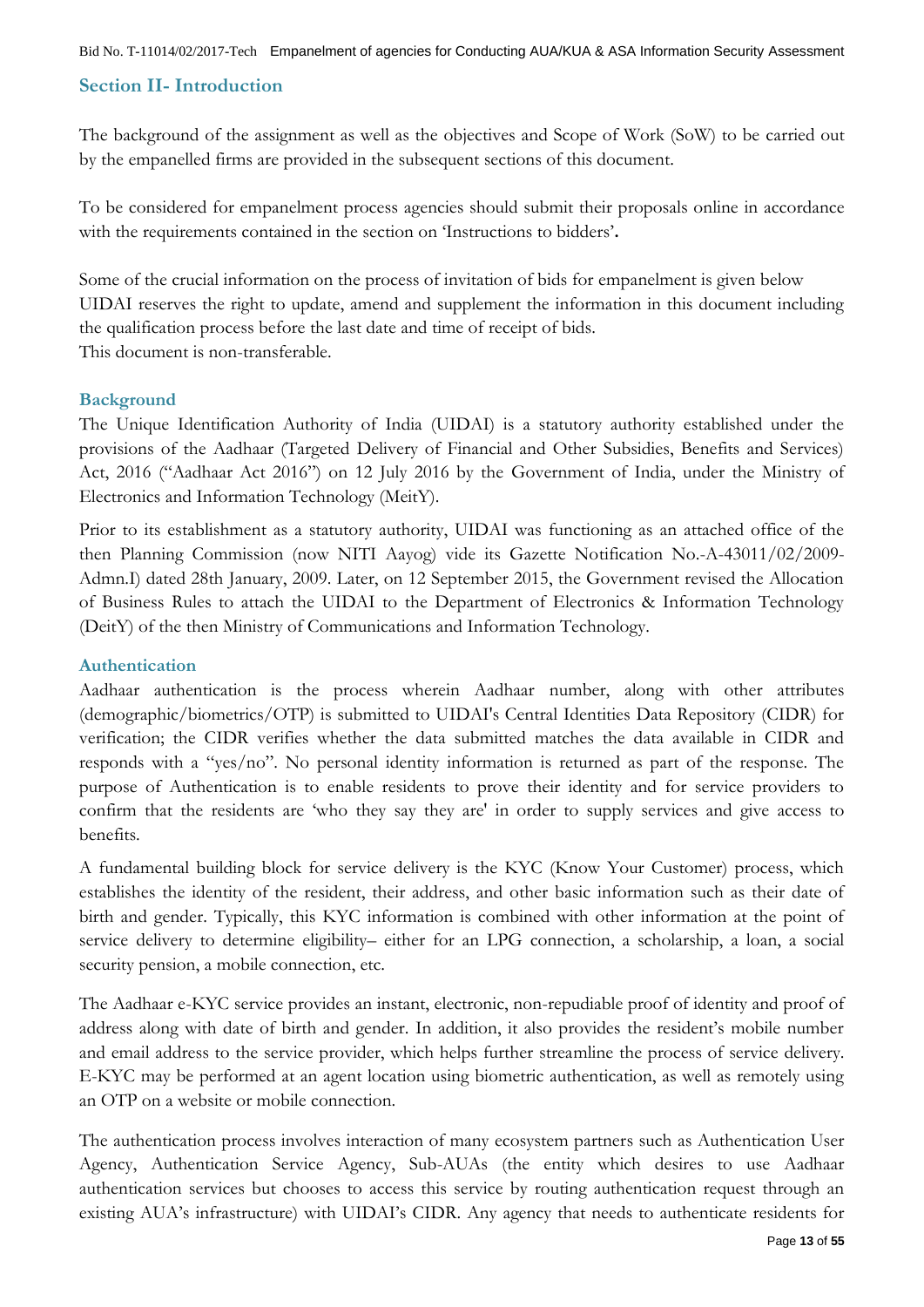the purpose of service delivery could use Aadhaar authentication. Such an agency must register with the UIDAI as an Authentication User Agency. Authentication Service Agencies are entities that have secure leased line connectivity with the CIDR.

AUAs collect information required for Aadhaar authentication from the resident and transmit it to ASA. ASAs transmit authentication requests to CIDR on behalf of one or more AUAs. AUA"s use Authentication devices to collect PID (Personal Identity Data) from Aadhaar holders.

The key partners could engage with each other in multiple ways. For example,

- An AUA could choose to become its own ASA, or
- An AUA could access Aadhaar authentication services through multiple ASAs for reasons such as business continuity planning, or
- An AUA could transmit authentication requests for its own service delivery needs as well as on behalf of multiple Sub AUAs.

Similarly, it may also be possible to use a single authentication device for servicing multiple AUAs. For example, the authentication device at a fair price shop may also be used for carrying out financial transactions for banks.

Aadhaar number can be used for multiple types of authentication. The service delivery agencies select their appropriate authentication type based on their business requirements.

- (i) Type 1 Authentication Use Aadhaar Authentication system for matching Aadhaar number and the demographic attributes of a resident
- (ii) Type 2 Authentication Authenticate residents through One-Time-Password delivered to resident"s mobile number and/or email address present in CIDR
- (iii) Type 3 Authentication Authenticate residents using one of the biometric modalities, either iris or fingerprint
- (iv) Type 4 Authentication This is a 2-factor authentication offering with OTP as one factor and biometrics (either iris or fingerprint) as the second factor for authenticating residents.
- (v) Type 5 Authentication Allows service delivery agencies to use OTP, fingerprint & iris together (3-factor authentication) for authenticating residents.

The Aadhaar number needs to be submitted in all forms of authentication so that this operation is reduced to a 1:1 match. Aadhaar number itself is not an authentication factor. Type 1 authentication may be combined with any other Aadhaar authentication offering.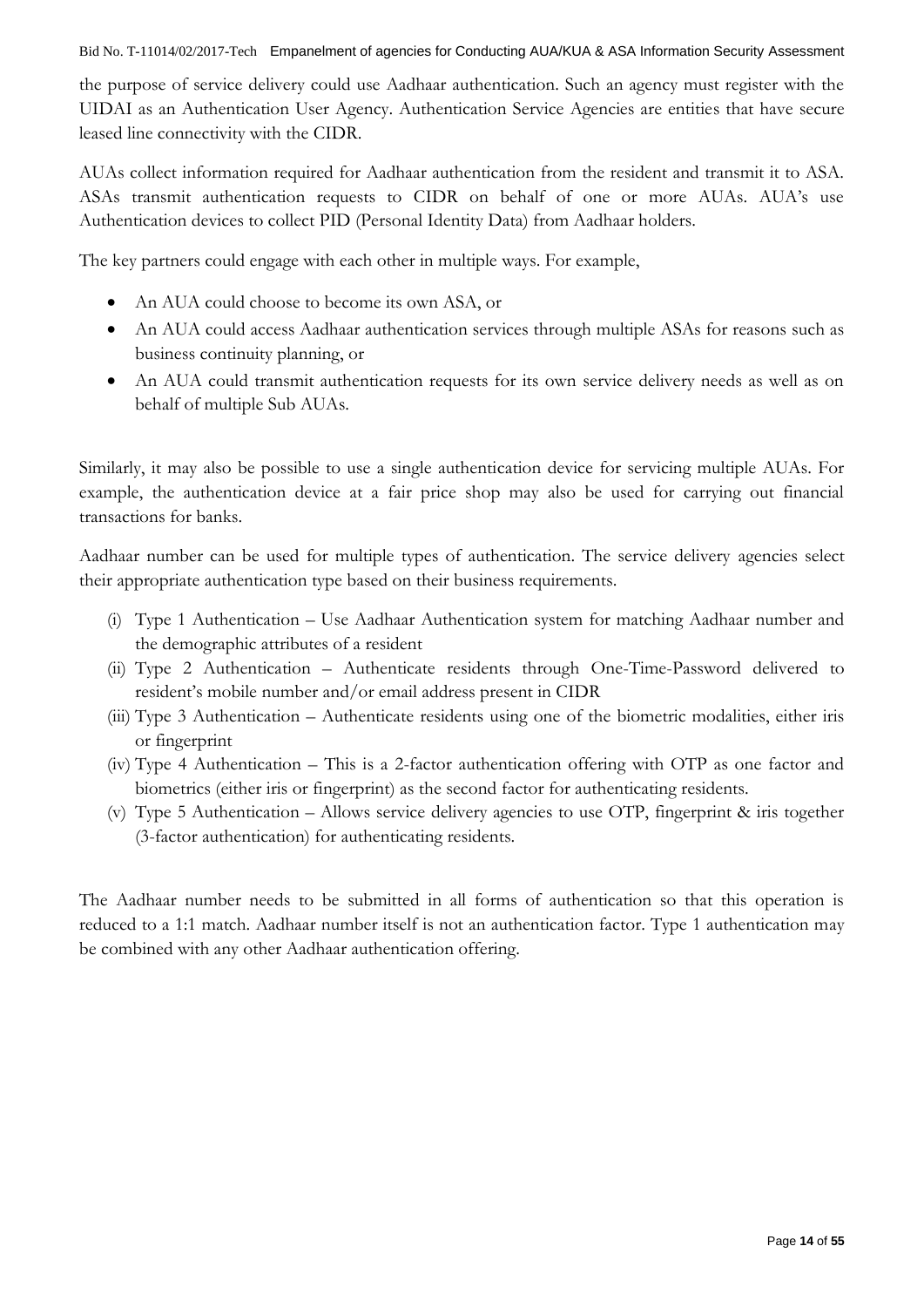

The illustration above describes a typical authentication transaction.

- i. The Aadhaar Holder (Resident) approaches the local service provider for the purpose of obtaining a service. The local agency uses authentication devices that collect PID (Personal Identity Data), the Aadhaar number, and any additional demographic / biometric data required for the authentication. This is encrypted, and sent to the Authentication User Agency (AUA) back-office.
- ii. The Authentication User Agency transmits the authentication packets over a secured protocol to Authentication Service Agency (ASA).
- iii. The Authentication Service Agency then interacts with the CIDR over a secured HTTPS leased line and transmits this information to CIDR for authentication purposes.

CIDR performs the authentication and the result of authentication travels back to the ASA and then to the AUA who then decides to deliver the requested service based on the authentication result. The sensitive data collected at the terminal is expected to be encrypted within the device itself, and may not be logged, or used for any other purposes. The CIDR is also expected to only log the data required for nonrepudiation purposes. The tracking of residents and monitoring of their behavior will not be possible at the CIDR.

For cases where connectivity is intermittent or connectivity is a little distance away leading to any network failure, UIDAI proposes a solution called "buffered" authentication wherein authentication request may be "buffered" (or queued) on the device until a pre-specified period of time, which is currently 24 hours, and then sent to CIDR for authentication when connectivity is restored / available. In addition, UIDAI expects that buffering would only be done at the device level and not at AUA / ASA server end. UIDAI is currently recommending procedures to AUAs for handling biometric exceptions.

For further details about authentication and related ecosystem partners, please refer to the Authentication section on UIDAI's website.

### <span id="page-14-0"></span>**Authentication User Agency (AUA)**

An Authentication User Agency is an agency that uses the UID system to authenticate a resident. An AUA sends authentication requests to enable its services / business functions. An AUA connects to the CIDR through an ASA (either by becoming ASA on its own or contracting services of an existing ASA). AUA may use demographic data, and/or biometric data in addition to the resident"s UID. AUA can be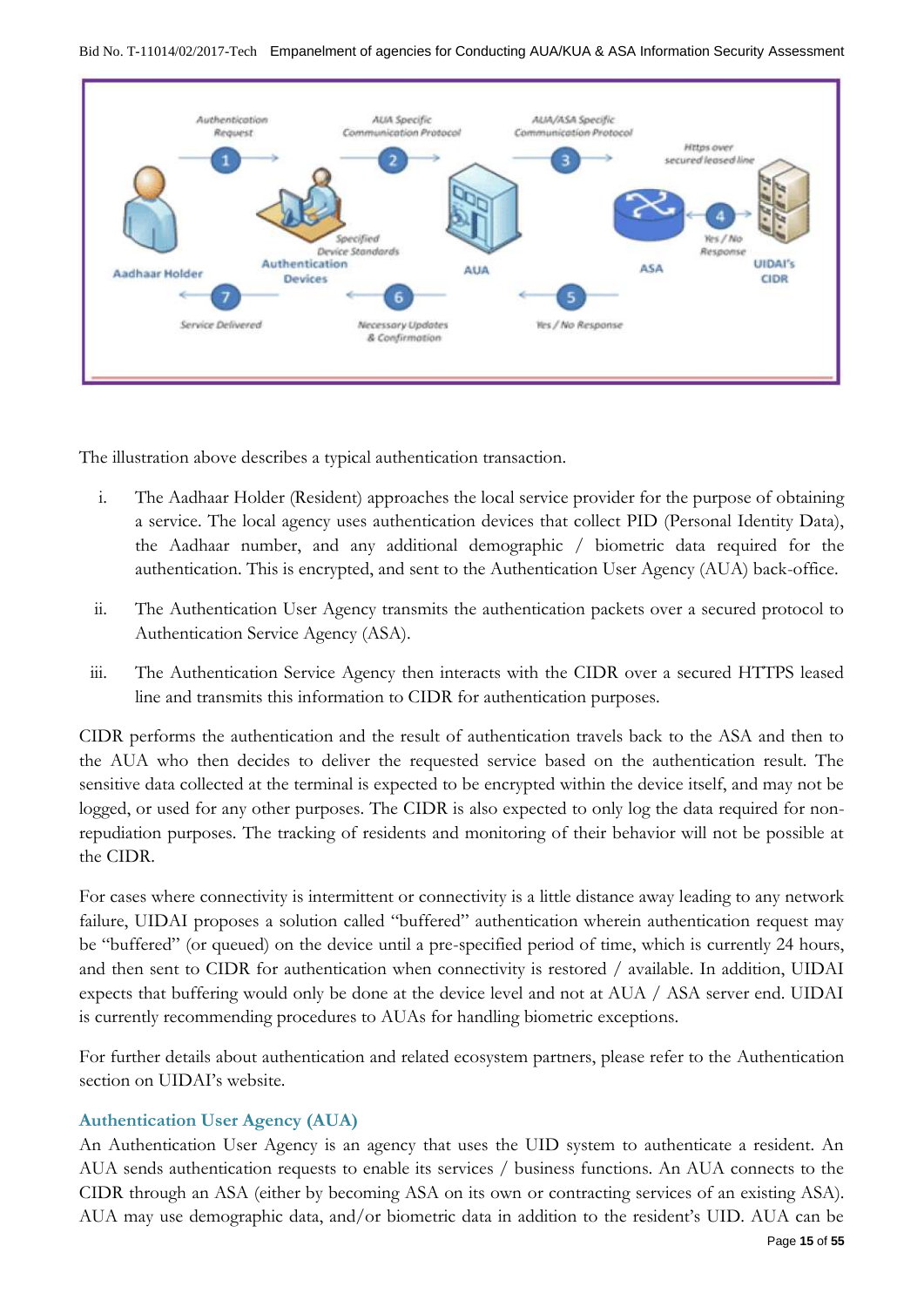any government / public / private legal agency registered in India that seeks to use Aadhaar authentication for its services.

### **Key AUA Responsibilities:**

- Ensure compliance of authentication related operations (processes, technology, security, etc.) to UIDAI"s standards and specifications.
- Prepare authentication packet as per Authentication API specifications.
- Log and maintain details of all authentication transactions.
- Ensure Best Finger Detection (BFD) application is implemented to on-board the residents for biometric authentication.
- Identifying exception-handling and back-up identity authentication mechanisms.
- Deploy fraud monitoring mechanism, to prevent misuse of exception handling mechanism by operators and any other ecosystem members.
- Get its operations and systems related to Aadhaar Authentication audited as per UIDAI"s specifications.
- Ensure connectivity from authentication devices to the AUA server and between the AUA server and the ASA server.
- Procure, deploy and manage devices in compliance with UIDAI specifications.
- Ensure adequate training for the personnel managing authentication devices.
- Inform UIDAI of the engagement/ disengagement of Sub AUAs.
- Ensure supported Sub AUAs comply with UIDAI"s standards and specifications.

## **Mandatory Security Requirements prescribed by UIDAI:**

- Aadhaar number should never be used as a domain specific identifier
- In the case of operator assisted devices, operators should be authenticated using mechanisms such as password, Aadhaar authentication, etc.
- PID block captured for Aadhaar authentication should be encrypted during capture and should never be sent in the clear over a network.
- The encrypted PID block should not be stored unless it is for buffered authentication for a short period, currently configured as 24 hours.
- Biometric and OTP data captured for the purposes of Aadhaar authentication should not be stored on any permanent storage or database.
- The metadata and the responses should be logged for audit purposes.
- Network between AUA and ASA should be secure.

## <span id="page-15-0"></span>**Authentication Service Agency (ASA)**

ASA is any entity that transmits authentication requests to the CIDR on behalf of one or more AUAs. They play the role of enabling intermediaries. They have an established secure connection with the CIDR and convey AUAs" authentication requests to the CIDR. ASAs receive CIDR"s response and transmit the same back to the AUA.

## **Key ASA Responsibilities:**

 Ensure compliance of authentication related operations (processes, technology, security, etc.) to UIDAI"s standards and specifications.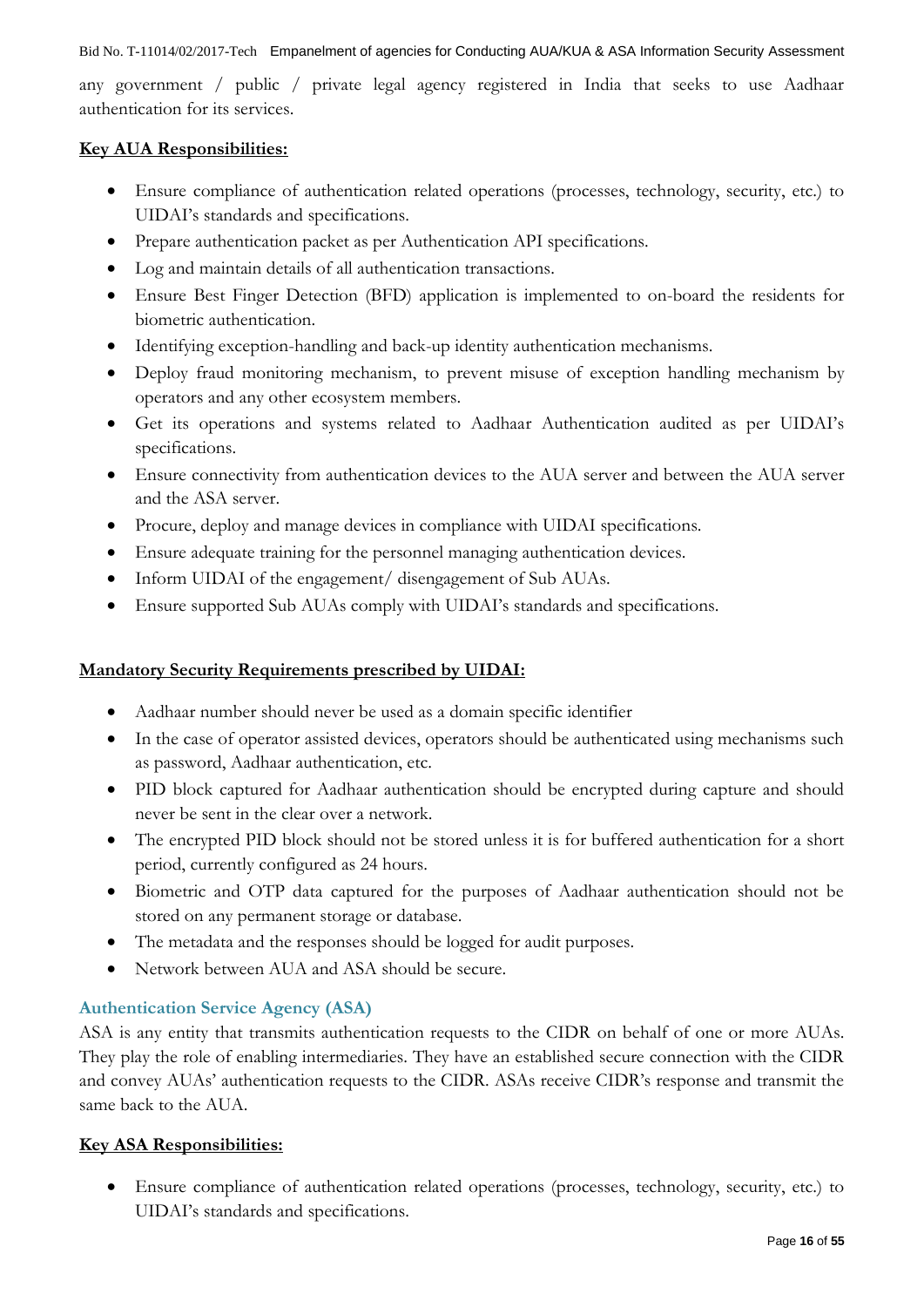- Log and maintain details of all authentication transactions.
- Get its operations and systems related to Aadhaar Authentication audited as per UIDAI"s specifications.
- Perform basic checks on the authentication input and forward it to CIDR
- Transmit the result of the authentication transaction received from CIDR to the AUA that has placed the request
- Inform UIDAI of the engagement/ disengagement of AUAs that it serves
- Inform UIDAI of any misuse of Aadhaar data, authentication services, or any compromise of Aadhaar related data or systems.

### **Mandatory Security Requirements prescribed by UIDAI:**

- ASA can connect to the CIDR only through a secured leased line.
- The metadata and the responses should be logged for audit purposes.
- Encrypted PID block and license keys that come as part of authentication packet should never be stored anywhere in ASA"s system.
- Network between AUA and ASA should be secure.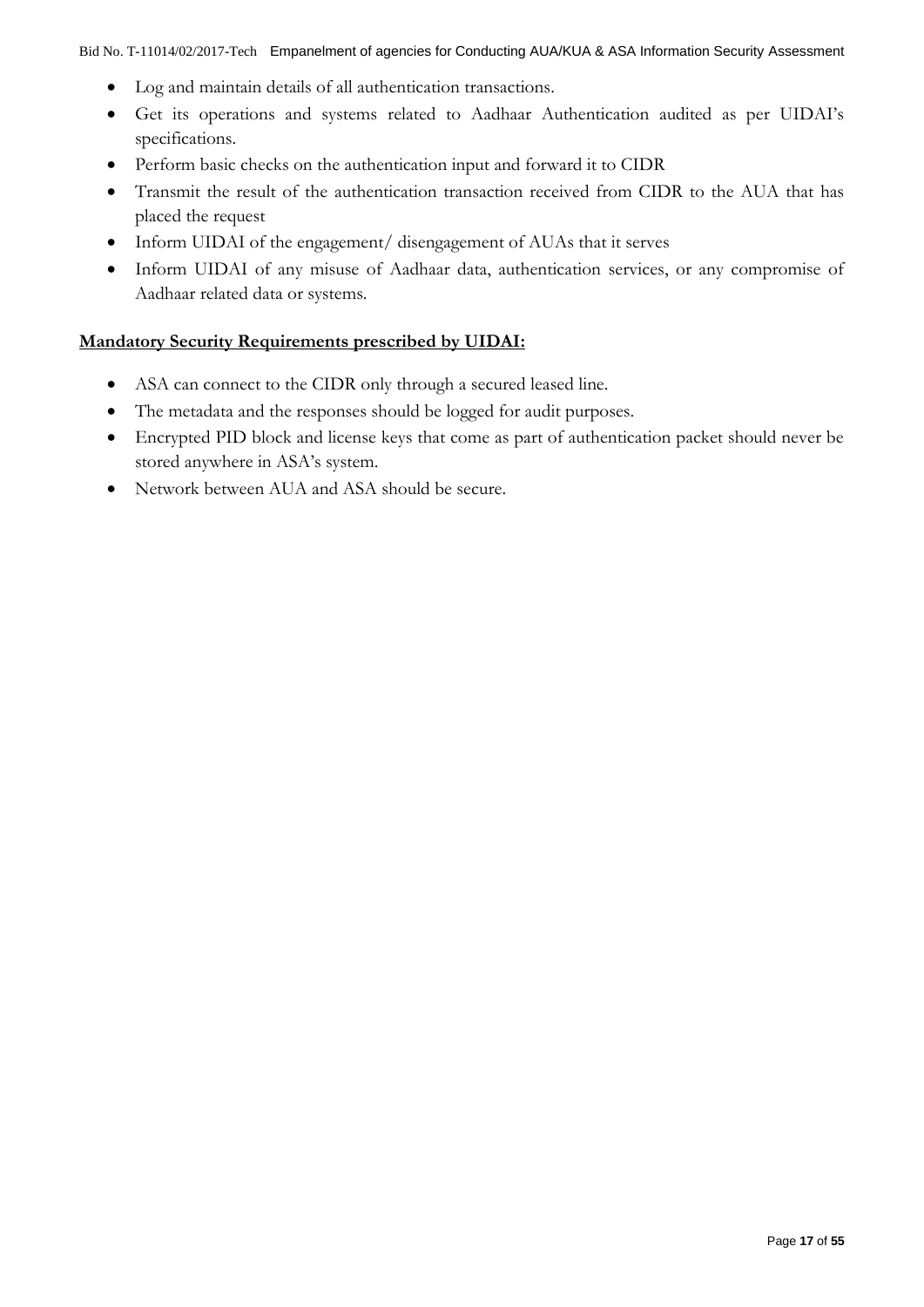## <span id="page-17-0"></span>**SECTION III- Instruction to Bidders**

## **3.1. Procedure for Online Submission of Bids**

<span id="page-17-1"></span>The tender shall be submitted Online (complete in all respect) must be uploaded on https://eprocure.gov.in/eprocure/app in two packets i.e. two cover system (Technical & Commercial Bid), and bidder must follow the procedure as detailed in the Clause 1.4 of Section I.

3.1.1. The bid shall be submitted online in –

**Packet-1** having viz,

- 1. Tender Fee + EMD + Documents as per check list in Table-1 and Table-2
- 2. Technical Bid Submission (All the required supporting as well as Annexure as mentioned in CHECK LIST section )

**Packet-2** having viz,

- 1. Financial Bid Submission (All the required supporting as well as Annexure as mentioned in CHECK LIST section)
- 2. Schedule of price bid in the form of BOQ\_AUDIT.xls
- 3.1.2. All the pages of bid being submitted must be signed and sequentially numbered by the bidder irrespective of nature of content of the documents before uploading. All the files mentioned below should be in .PDF format except for the BoQ which should be .xls format.
- 3.1.3. The offers submitted by Telegram/Fax/email shall not be considered. No correspondence will be entertained in this matter.
- 3.1.4. Original Instruments for EMD (as per Bank Guarantee Format in Appendix B of Section VI) and Demand Draft for Tender Fee must be submitted on or before the last date of submission of Bids to the address, date and time as mentioned in the Clause 1.2 of Section I. These instruments can also be sent by registered post and should reach UIDAI on or before the last date of submission of Bids. Any delay in this regard will entirely be Bidder"s responsibility and bid shall be liable for rejection in case of non-receipt of original instruments on or before the last date of submission of Bids.

### <span id="page-17-2"></span>**3.2. Cost of Bid Document**

- 1 The Bidder is required to **pay fee of Rs.500/- (Rupees Five Hundred only)** for purchase of Bid Document, in the form of a **Bank Demand Draft**. The Bank Demand Draft should be drawn on a Scheduled Bank **in favor of "Unique Identification Authority of India"** and payable at New Delhi. The Bid Document Fee is non-refundable.
- 2 The Bidder shall bear all costs associated with the preparation and submission of its bids, including cost of presentation for the purposes of clarification of the bids, if so desired by the UIDAI. The UIDAI will in no case be responsible or liable for those costs, regardless of the conduct or outcome of the Bidding process.
- 3 The Financial Proposal/Commercial bid format as mentioned in **Annexe 6.11** of **Section VI** is also provided as BOQ\_AUDIT.xls along with this tender document at https://eprocure.gov.in/eprocure/app. Bidders are advised to download this BoQ\_AUDIT.xls as it is and quote their offer/rates in the permitted column and upload the same in the commercial bid. Bidder shall not tamper/modify downloaded price bid template in any manner. In case if the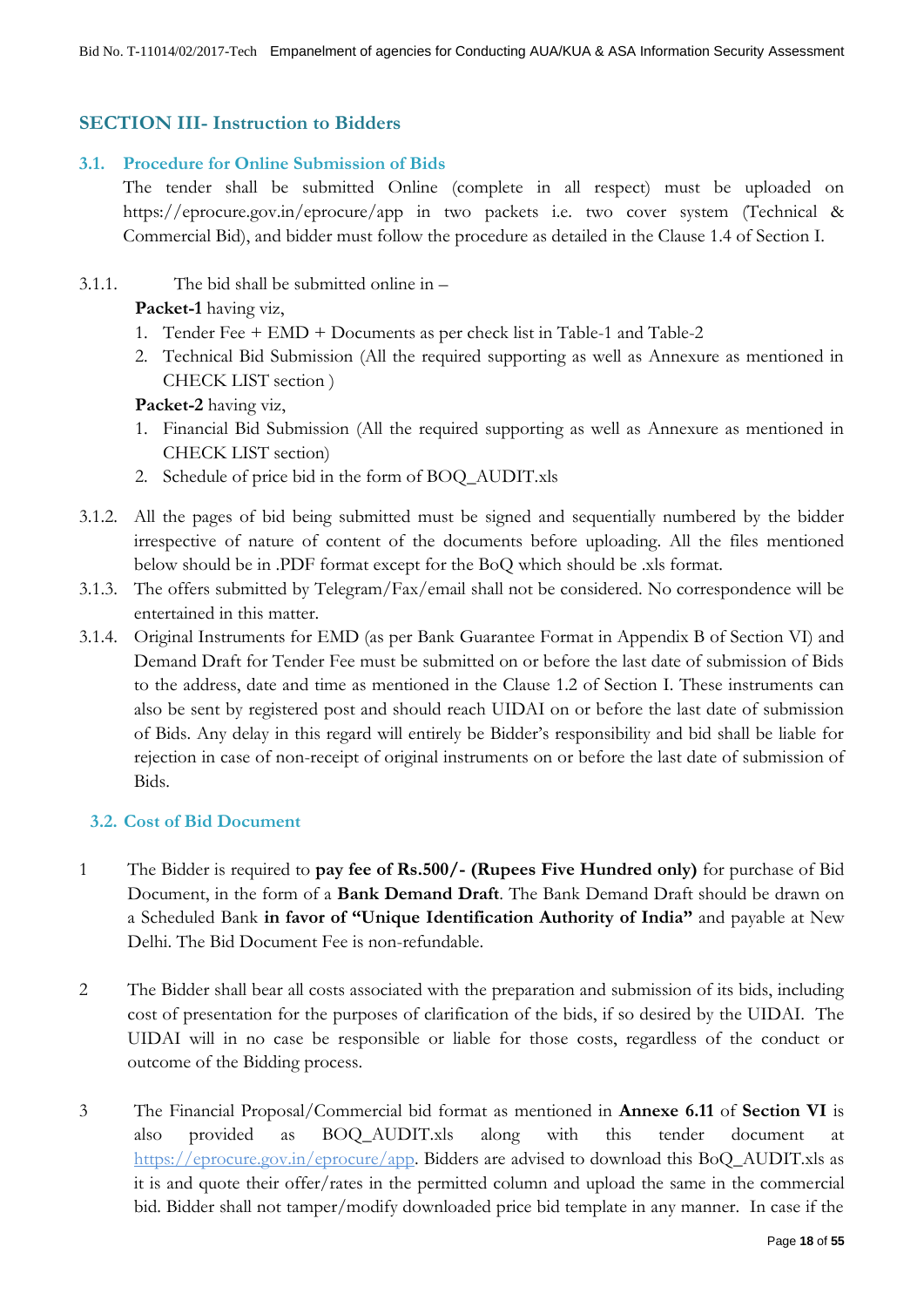same is found to be tampered/modified in any manner, tender will be completely rejected and EMD would be forfeited and bidder is liable to be banned from doing business with UIDAI.

## <span id="page-18-0"></span>**3.3. Clarification of Bid Document**

1 A prospective Bidder requiring any clarification of the Bid Document may notify the UIDAI in writing at the UIDAI's mail address indicated in Clause 1.2(d) of Section I. The queries must be submitted in Microsoft Excel (Soft copy) format as follows:

| Name of Bidder: |                    |  |                                   |                                                      |        |
|-----------------|--------------------|--|-----------------------------------|------------------------------------------------------|--------|
|                 | Sr. No Section No. |  | Clause No. Page number<br>Section | in Existing Provision Clarification<br>in the Clause | Sought |
|                 |                    |  |                                   |                                                      |        |

2 The UIDAI will respond, to request for clarifications of the Bid Document, received not later than the date prescribed by the UIDAI in Section I, Clause 1.2.1 of this Bid document.

## <span id="page-18-1"></span>**3.4. Amendment to the Bid Document**

- 1 At any time prior to the last time and date for receipt of bids, the UIDAI, may, for any reason, whether at its own initiative or in response to a clarification requested by a prospective Bidder, modify the Bid Document by an amendment.
- 2 The amendment will be notified by UIDAI and will be binding on all bidders.
- 3 In order to provide prospective Bidders reasonable time in which to take the amendment into account in preparing their bids, the UIDAI may, at its discretion, extend the last date for the receipt of Bids.

### <span id="page-18-2"></span>**3.5. Language of Bids**

The Bids prepared by the Bidder and all correspondence and documents relating to the bids exchanged by the Bidder and the UIDAI, shall be written in the English language, provided that any printed literature furnished by the Bidder may be written in another language so long as the same is accompanied by an English translation in which case, for purposes of interpretation of the bid, the English translation shall prevail.

### <span id="page-18-3"></span>**3.6. Documents Comprising the Bids**

- 1 The Bids prepared by the Bidder shall comprise of the following components (refer Clause 1.3 of Section I):
	- a) The Technical Bid should comprise of the following:

| S.    | Description                                                   | Whether          |
|-------|---------------------------------------------------------------|------------------|
| No.   |                                                               | uploaded $(Y/N)$ |
| (i)   | Signed and Scanned Copy of Bid Particular under Technical Bid |                  |
|       | (Annex 6.1)                                                   |                  |
| (ii)  | Signed and Scanned Copy of Technical Bid Letter (Annex6.2)    |                  |
| (iii) | Signed and Scanned Copy of Declaration For The Services       |                  |
|       | Offered (Annex 6.3)                                           |                  |
| (iv)  | Signed and Scanned Copy of Statement of Deviation(s) from     |                  |
|       | Tender Terms & Conditions (Annex 6.4)                         |                  |
| (v)   | Signed and Scanned Copy of Bidders' Overall Experience and    |                  |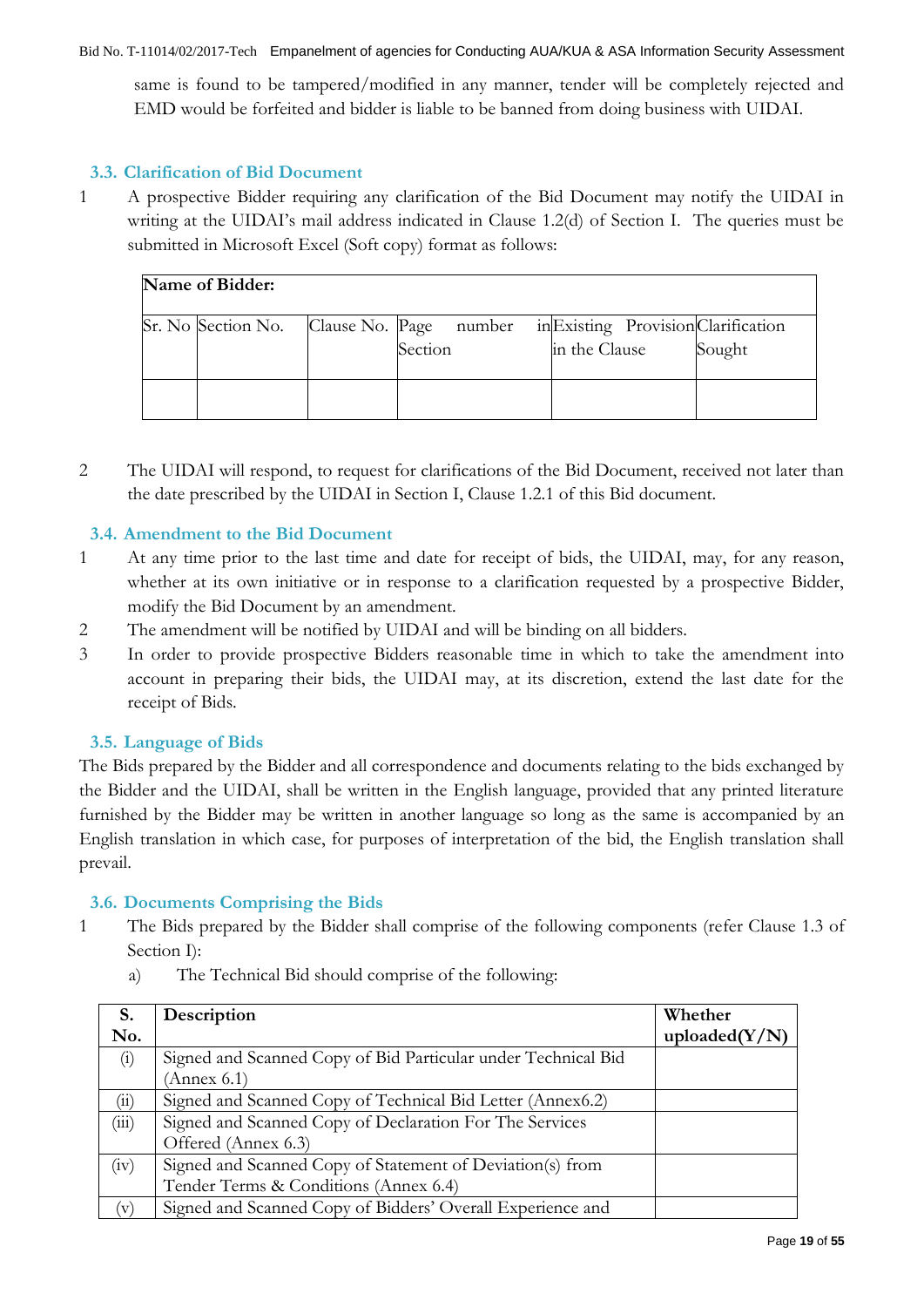|         | Organizational Strength (Annex 6.5)                          |  |
|---------|--------------------------------------------------------------|--|
| $(v_i)$ | Signed and Scanned Copy of Bidder's Overall Experience in IT |  |
|         | Annex $6.6$                                                  |  |
| (vii)   | Signed and Scanned Copy of Bidders' Approach and Methodology |  |
|         | $'$ Annex 6.7)                                               |  |
| (viii)  | Signed and Scanned Copy of Qualification and Competence of   |  |
|         | Professional Staff (Annex 6.8)                               |  |

b) The Commercial Bid should comprise of the following:

| S.    | Description                                                   | Whether          |
|-------|---------------------------------------------------------------|------------------|
| No.   |                                                               | uploaded $(Y/N)$ |
| (i)   | Signed and Scanned Copy of Bid Particulars under commercial   |                  |
|       | Bid (Annex 6.9)                                               |                  |
| (11)  | Signed and Scanned Copy of Commercial Bid Letter (Annex 6.10) |                  |
| (iii) | Signed and Scanned Copy of Commercial Bid for Request for     |                  |
|       | Empanelment of agencies for conducting Information            |                  |
|       | Security Assessment of UIDAI ecosystem partners -             |                  |
|       | AUAs/KUAs & ASAs (Annex 6.11) in the form of                  |                  |
|       | <b>BOQ_AUDIT.xls</b> (This can be downloaded during online    |                  |
|       | submission and can be submitted online itself).               |                  |

## <span id="page-19-0"></span>**3.7. Bidder Qualification**

- 1 The "Bidder" as used in the Bid documents shall mean the one who has signed the Bids. The Bidder may be either the Constituted attorney of the company or the Principal Officer or his duly Authorized Representative, in which case he/she shall submit a certificate of authority. All certificates and documents (including any clarifications sought and any subsequent correspondences) received hereby, shall, be furnished and signed by the Bidder.
- 2 It is further clarified that the individual signing the Bid or other documents in connection with the Bid must certify whether he/she signs as:
	- a) Constituted attorney of the company.

### **OR**

- b) The Principal Officer or his duly Authorized Representative of the company, in which case he/she shall submit a certificate of authority on behalf of the company.
- 3. The Bidder shall sign its Bids with the exact name of the Company to whom the contract is to be issued. The Bids shall be duly signed and sealed by an executive officer of the Bidder's organization or by a duly authorized officer executed under seal.
- 4. The Bidder shall clearly indicate their legal constitution and the person signing the Bids shall state his capacity and also source of his ability to bind the Bidder.
- 5. The power or authorization, please refer Section I clause 1.3.1 (xii) necessary power of attorney shall be annexed to the bid. UIDAI may out rightly reject any bid not supported by adequate proof of the signatory"s authority.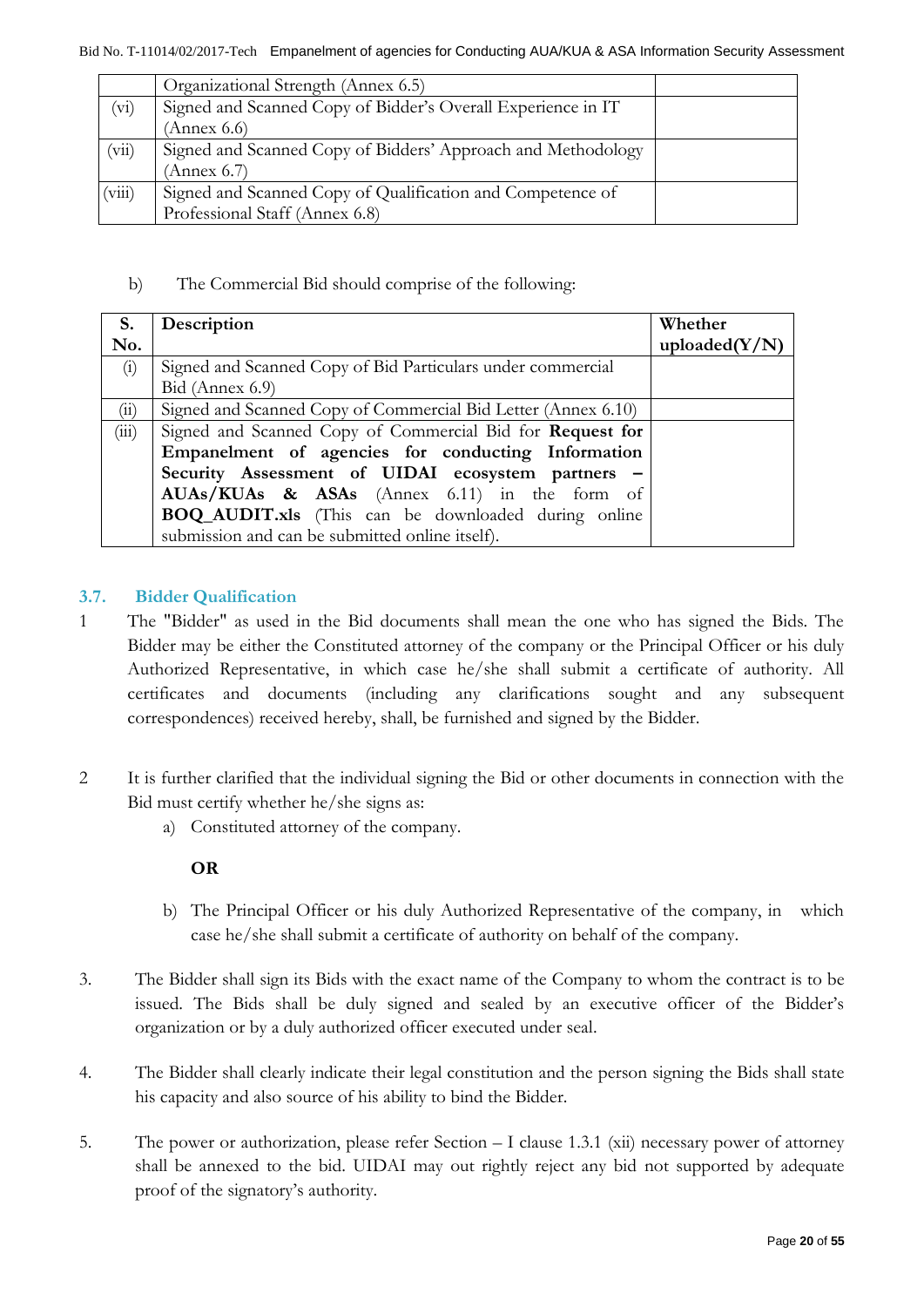## <span id="page-20-0"></span>**3.8. Bid Security**

- 1 The Bidder shall furnish, as part of its bid, a bid security of the amount mentioned in Sub-Clause 1.1 (e) of Section - I.
- 2 The bid security is required to protect the UIDAI against the risk of Bidder"s conduct which would warrant the security's forfeiture.
- 3 The bid security shall be denominated in Indian Rupees, and shall be in the form of a Bank Guarantee issued by a Scheduled Bank, in the proforma provided at Appendix B of Section VI in the Bid Document and shall be valid for 45 days beyond the validity of the Bid.
- 4 Bidders who are registered with the Central Purchase Organization, National Small Industries Corporation (NSIC) or with the Ministry of Electronics and Information Technology (MeitY) are exempted from furnishing of bid security.
- 5 Unsuccessful Bidders" bid security will be discharged/ returned as promptly as possible after the expiration of the period of bid validity prescribed by the UIDAI.
- 6 The successful Bidder"s bid security will be discharged upon the Bidder executing the Contract.
- 7 The bid security may be forfeited in any of the following cases:
	- **a)** If a Bidder withdraws its bid during the period of bid validity specified by the Bidder in the Bid
	- **b)** In the case of a successful Bidder, If the Bidder fails to sign the Contract.
	- **c)** If there is any breach of any confidentiality clause

## <span id="page-20-1"></span>**3.9. Period of Validity of Bids**

- 1 Bids shall remain valid for 180 days after the date of opening of Bids prescribed by the UIDAI. A bid valid for a shorter period may be rejected by the UIDAI as non-responsive.
- 2 In exceptional circumstances, the UIDAI may ask the Bidder to extend the validity of the Bid. The validity of bid security shall also be suitably extended. However, A Bidder will not be permitted to modify its bid.

## <span id="page-20-2"></span>**3.10. Format and Signing of Bid**

- 1 Tender bid must contain the name, office and after office hours addresses including telephone number(s) of the person(s) who are authorized to submit the bid with their signatures. A certificate from bidder's HR/ legal department must be enclosed with the bid certifying that the person(s) who signed the bid is an authorized person on behalf of company.
- 2 Un-signed, un-stamped and without certificate for authorized person from bidder's HR / legal department bid shall not be accepted.
- 3 The bid shall contain no interlineations, erasures or overwriting except as necessary to correct errors made by the Bidder, in which case such corrections shall be initialed by the person or persons signing the bid.
- 4 All pages of the bid being submitted must be legible, signed and sequentially numbered by the bidder irrespective of the nature of content of the documents before uploading. Ambiguous bids will be out rightly rejected.

## <span id="page-20-3"></span>**3.11. Revelation of Prices**

Prices in any form or by any reason before opening the Commercial Bid should not be revealed, failing which the offer shall be liable to be rejected.

## <span id="page-20-4"></span>**3.12. Terms and Conditions of Bidders**

1 Printed terms and conditions of the Bidders will not be considered as forming part of their Bids. In case terms and conditions of the contract applicable to this Invitation of Bid are not acceptable to any Bidder, he should clearly specify deviation in his Technical Bid (Annexure 6.4 of Section VI).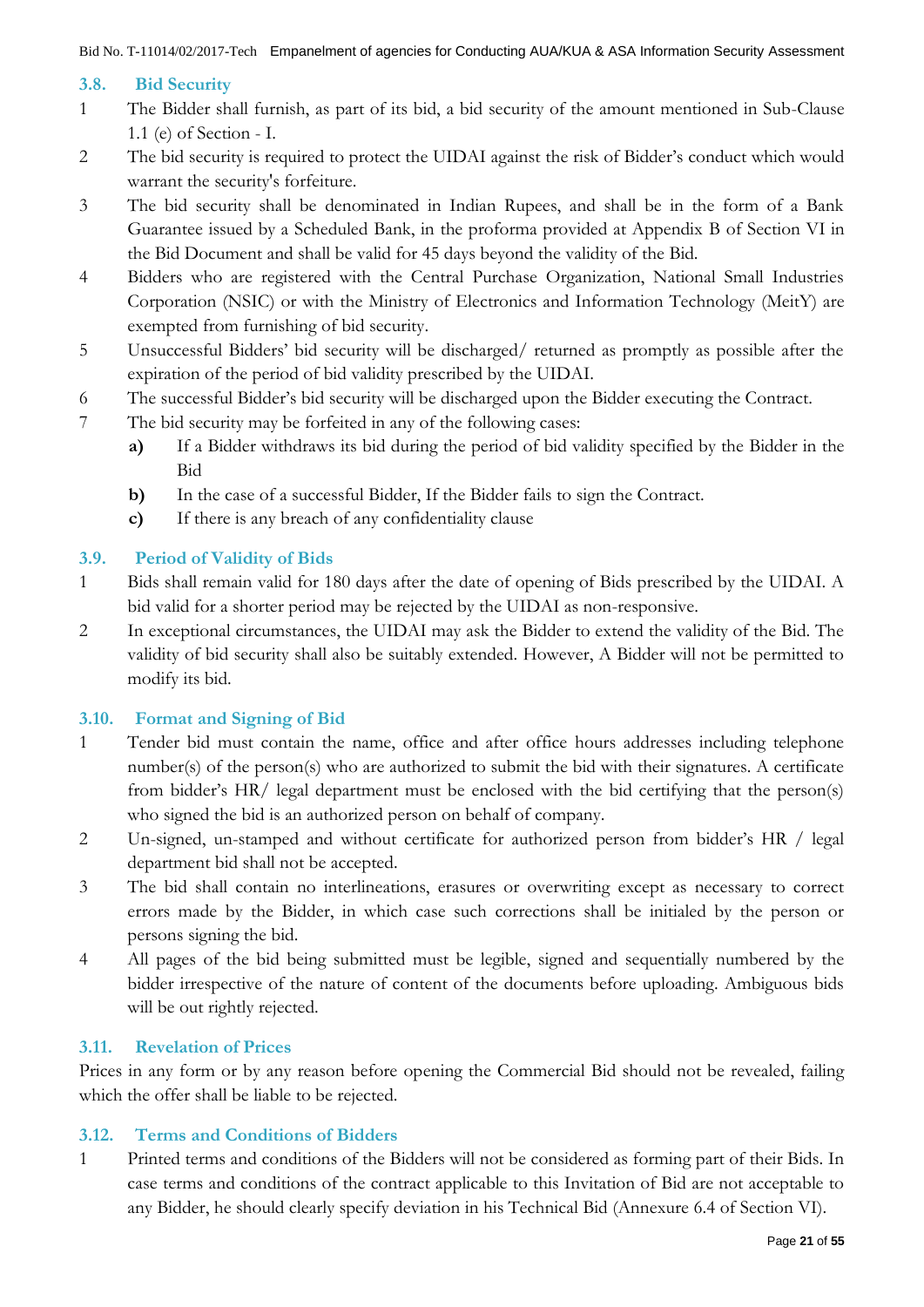2 The Bidder should note, that, in case any of the deviation(s) or assumption(s), indicated by the Bidder in its Technical Bid in Annexure 6.4, is/are not acceptable to the Purchaser, in such eventuality the Bidder shall have to withdraw such deviation(s)/ assumption(s) failing which the Bid(s) of the Bidder shall be liable to be rejected.

## <span id="page-21-0"></span>**3.13. Local Conditions**

- 1 It will be imperative on each Bidder to fully acquaint himself with the local conditions and factors, which would have any effect on the performance of the contract and / or the cost.
- 2 It will be imperative for each Bidder to fully inform themselves of all legal conditions and factors which may have any effect on the execution of the contract as described in the bidding documents. The UIDAI shall not entertain any request for clarification from the Bidder regarding such local conditions
- 3 It is the responsibility of the Bidder that such factors have properly been investigated and considered while submitting the bid proposals and that no claim what so ever including those for financial adjustment to the contract awarded under the bidding documents will be entertained by the UIDAI and that neither any change in the time schedule of the contract nor any financial adjustments arising thereof shall be permitted by the UIDAI on account of failure of the Bidder to appraise themselves of local laws /condition.

## <span id="page-21-1"></span>**3.14. Headings**

Headings of conditions hereto shall not affect the construction thereof.

## <span id="page-21-2"></span>**3.15. Conditions for Bidders**

Refer Section-1, clause 1.3.

### <span id="page-21-3"></span>**3.16. Last Date for Receipt of Bids**

- 1 Bids will be received by the UIDAI not later than the time and date specified under clause 1.2.1 of Section I.
- 2 The UIDAI may, at its discretion, extend the last date for the receipt of bids by amending the Bid Document, in which case all rights and obligations of the UIDAI and Bidders previously subject to the last date will thereafter be subject to the last date as extended.

## <span id="page-21-4"></span>**3.17. Late Bids**

Bidder shall not be able to upload the bid after the last date and time for uploading of bids as prescribed by UIDAI, pursuant to Section I.

### <span id="page-21-5"></span>**3.18. Address for Correspondence**

All correspondence by UIDAI shall be made to the details provided in the Clause 1.2 (d) of the bid document.

### <span id="page-21-6"></span>**3.19. Opening of Bids by UIDAI**

- 1 On the basis of information furnished in the eligibility criteria of Technical Bid, Bidders will be qualified. Bid received without EMD will be rejected straight way. EMD and Tender Fee original instrument must be submitted on or before the last date of submission of Bids.
- 2 Bids of only qualified Bidders will be taken up for further evaluation.
- 3 The UIDAI will open the Bids, in the presence of the representatives (not more than two representatives per bidder) of the Bidders who choose to attend, at the time, date and place, as mentioned in Section I of this Document.
- 4 The Bidders' names, modifications, bid withdrawals and the presence or absence of the requisite Bid Security and such other details as the UIDAI, at its discretion, may consider appropriate will be announced at the bid opening.

### <span id="page-21-7"></span>**3.20. Clarification**

When deemed necessary, the UIDAI may seek clarifications on any aspect from the Bidder. However, that would not entitle the Bidder to change or cause any change in the substance of the Bid submitted or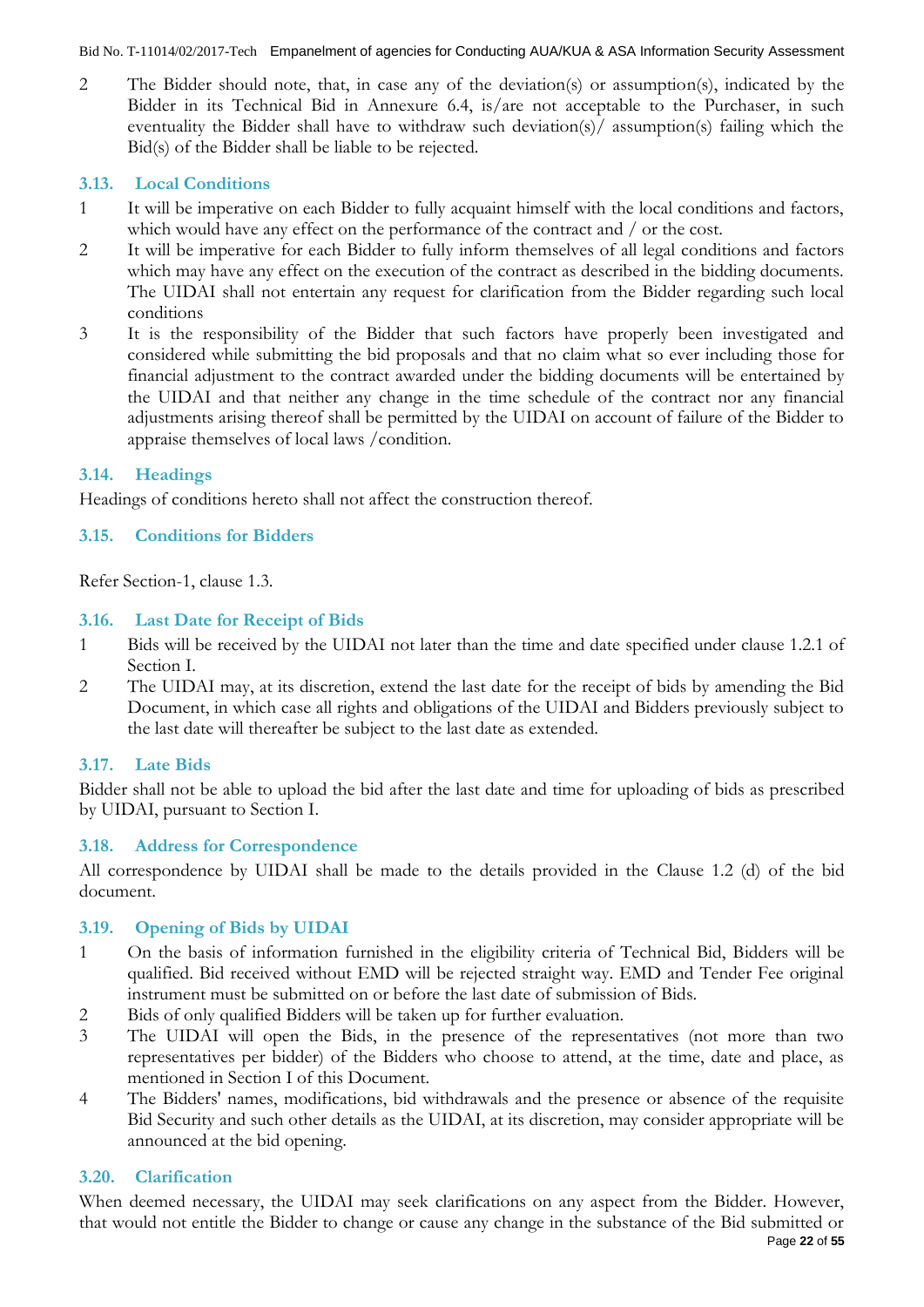price quoted.

## <span id="page-22-0"></span>**3.21. Preliminary Examination**

- 1 The UIDAI will examine the bids to determine whether they are complete, whether any computational errors have been made, whether required bid security has been furnished, whether the documents have been properly signed, and whether the bids are generally in order.
- 2 Arithmetical errors will be rectified on the following basis. If there is a discrepancy between the unit price and the total price that is obtained by multiplying the unit price and quantity, the unit price shall prevail and the total price shall be corrected. If the Bidder does not accept the correction of the errors, its bid will be rejected. If there is discrepancy between words and figures, the amount in words will prevail.
- 3 A bid determined as not substantially responsive will be rejected by the UIDAI and may not subsequently be made responsive by the Bidder by correction of the nonconformity.
- 4 The UIDAI may waive any minor infirmity or nonconformity or irregularity in a bid which does not constitute a material deviation, provided such waiver does not prejudice or affect the relative ranking of any Bidder.

### <span id="page-22-1"></span>**3.22. Contacting the UIDAI**

- 1 No Bidder shall contact the UIDAI to influence the bidding process or on any matter relating to its Bid, from the time of the Bid opening to the time the Contract is awarded.
- 2 Any effort by a Bidder to influence the UIDAI"s Bid evaluation, Bid comparison or Contract award decisions may result in the rejection of the Bidder"s Bid.

### <span id="page-22-2"></span>**3.23. Post Qualification**

- 1 The UIDAI will determine to its satisfaction whether the Bidder selected as having submitted the best responsive bid is qualified to satisfactorily perform the Contract.
- 2 This determination will take into account the Bidder's financial, technical, implementation and post-implementation capabilities. It will be based upon an examination of the documentary evidence submitted by the Bidder as per document sought in the bid document as well as such other information as the UIDAI deems necessary and appropriate.
- 3 An affirmative determination will be a prerequisite for award of the Contract to the Bidder. A negative determination will result in rejection of the Bidder's bid.

### <span id="page-22-3"></span>**3.24. Criteria for Evaluation of Bids**

To meet the UIDAI's requirements, as spelt out in the Bid Document, the selected Bidder must have the requisite experience, the technical know-how, and the financial wherewithal that would be required to successfully provide the required Services sought by the UIDAI, for the entire period of the contract. The evaluation process of the Bid proposed to be adopted by the UIDAI is indicated below. The purpose is only to provide the Bidders an idea of the evaluation process that the UIDAI may adopt. Any time during the process of evaluation the UIDAI may seek specific clarifications from any or all Bidders.

### 1 **Pre-Qualification Stage**

In this phase, bidders are expected to meet the prequalification criteria. Bidders failing to either meet these criteria or not furnishing the requisite supporting documents/documentary evidence is liable to be summarily rejected. The TEC shall evaluate the prequalification proposal with reference to the following information provided by the bidder.

| <b>S. No.</b> | <b>Eligibility Criteria</b>                            | Whether<br>Uploaded(Y/N) |
|---------------|--------------------------------------------------------|--------------------------|
|               | Signed and Scanned Copy of Bid Document Fee.           |                          |
| (ii)          | Signed and Scanned Copy of Bid Security of the         |                          |
|               | prescribed amount as per Section $I - 1.1$ (e).        |                          |
| 111           | The bidder should not be <b>blacklisted</b><br>under a |                          |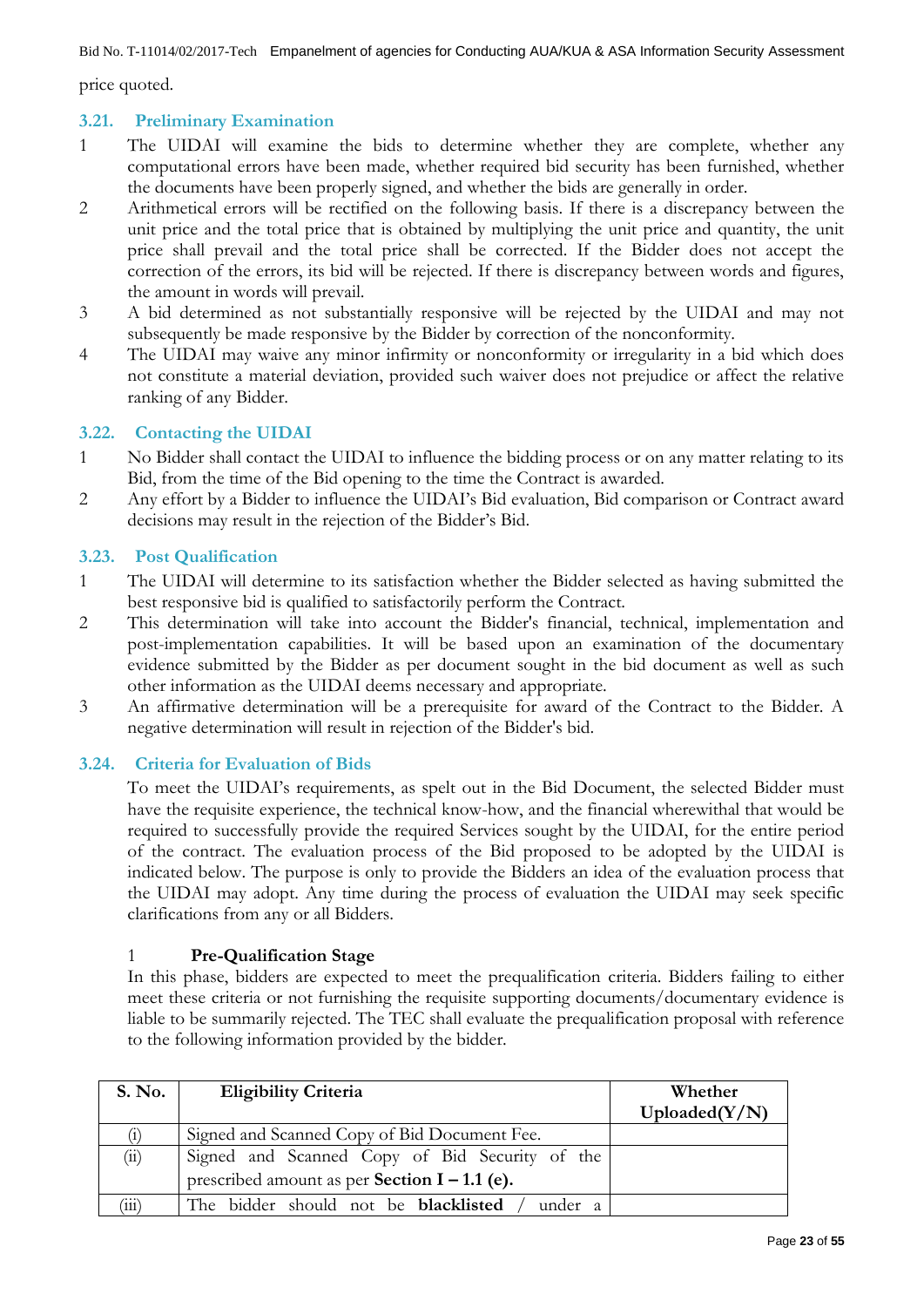|                           | declaration of ineligibility for corrupt and fraudulent        |  |
|---------------------------|----------------------------------------------------------------|--|
|                           | practices with any of the departments of the Central,          |  |
|                           | State Governments and PSUs. Undertaking from bidder            |  |
|                           | in this regard to be submitted.                                |  |
| (iv)                      | Bidder should have a valid Sales Tax Number/ VAT               |  |
|                           | Number, PAN Number and PF code and to submit a                 |  |
|                           | self-attested copies of these documents.                       |  |
| (v)                       | Bidder should have ISO Certificate 9001 or any other           |  |
|                           | equivalent or better quality certification.                    |  |
| (vi)                      | The bidder should have an annual average turnover of at        |  |
|                           | least Rs.300 crore (Rupees Three hundred crores) in the        |  |
|                           | previous three financial years (2013-14, 2014-15 and           |  |
|                           | 2015-16). The bidder must submit copies<br>- of                |  |
|                           | Memorandum of Association (MOA), Audited Balance               |  |
|                           | Sheets and Profit & Loss Account Statement for last 3          |  |
|                           | financial years ended on 31.03.2016 along with the bid.        |  |
|                           | However, in the case of non-availability of audited            |  |
|                           | balance sheets, a Certificate from the Statutory               |  |
|                           | Auditor/Chartered Accountant of the Bidder's Company           |  |
|                           | certifying the turnover of the Bidder in the last three        |  |
|                           | financial years would be acceptable.                           |  |
| (vii)                     | The bidder should have an annual turnover of at least          |  |
|                           | Rs.100 crore (Rupees One Hundred crores) in each of            |  |
|                           | the previous three financial years (2013-14, 2014-15 and       |  |
|                           |                                                                |  |
|                           | 2015-16) from IT & Audit Services. Certified statement         |  |
|                           | from the current Statutory Auditors of the bidder to be        |  |
|                           | submitted.                                                     |  |
| (viii)                    | The bidder should have an annual turnover of at least Rs.      |  |
|                           | 50 crore (Rupees One Hundred crore) in each of the             |  |
|                           | previous three financial years (2013-14, 2014-15 and           |  |
|                           | 2015-16) from IT & Audit Services from State/ Centre           |  |
|                           | Government, PSUs and other Government Bodies in                |  |
|                           | India. Certified statement from the current Statutory          |  |
|                           |                                                                |  |
|                           | Auditors of the bidder to be submitted.                        |  |
| (ix)                      | The bidder should have completed:                              |  |
|                           | At least 3 IT Audit assignments in last 3 financial years,     |  |
|                           | each with audit fees value not less that Rs. 50 Lakhs.         |  |
|                           | <b>OR</b>                                                      |  |
|                           | At least 5 IT Audit assignments in last 3 financial years,     |  |
|                           | each with audit fees value not less that Rs 35 Lakhs.          |  |
|                           | <b>OR</b>                                                      |  |
|                           |                                                                |  |
|                           |                                                                |  |
|                           | At least 10 IT Audit assignments in last 3 financial years,    |  |
|                           | each with audit fees value not less that Rs. 25 Lakhs.         |  |
|                           | Work orders and Completion certificates from clients to        |  |
|                           | be submitted.                                                  |  |
| $\left(\mathrm{x}\right)$ | The bidder should be a Company registered in India             |  |
|                           | under the Companies Act 1956 or a partnership                  |  |
|                           | registered under the India Partnership Act 1932/ LLP           |  |
|                           | with their registered office in India for the last five years. |  |
|                           | Signed<br>and<br>Scanned<br>Copy of Certificate<br>οf          |  |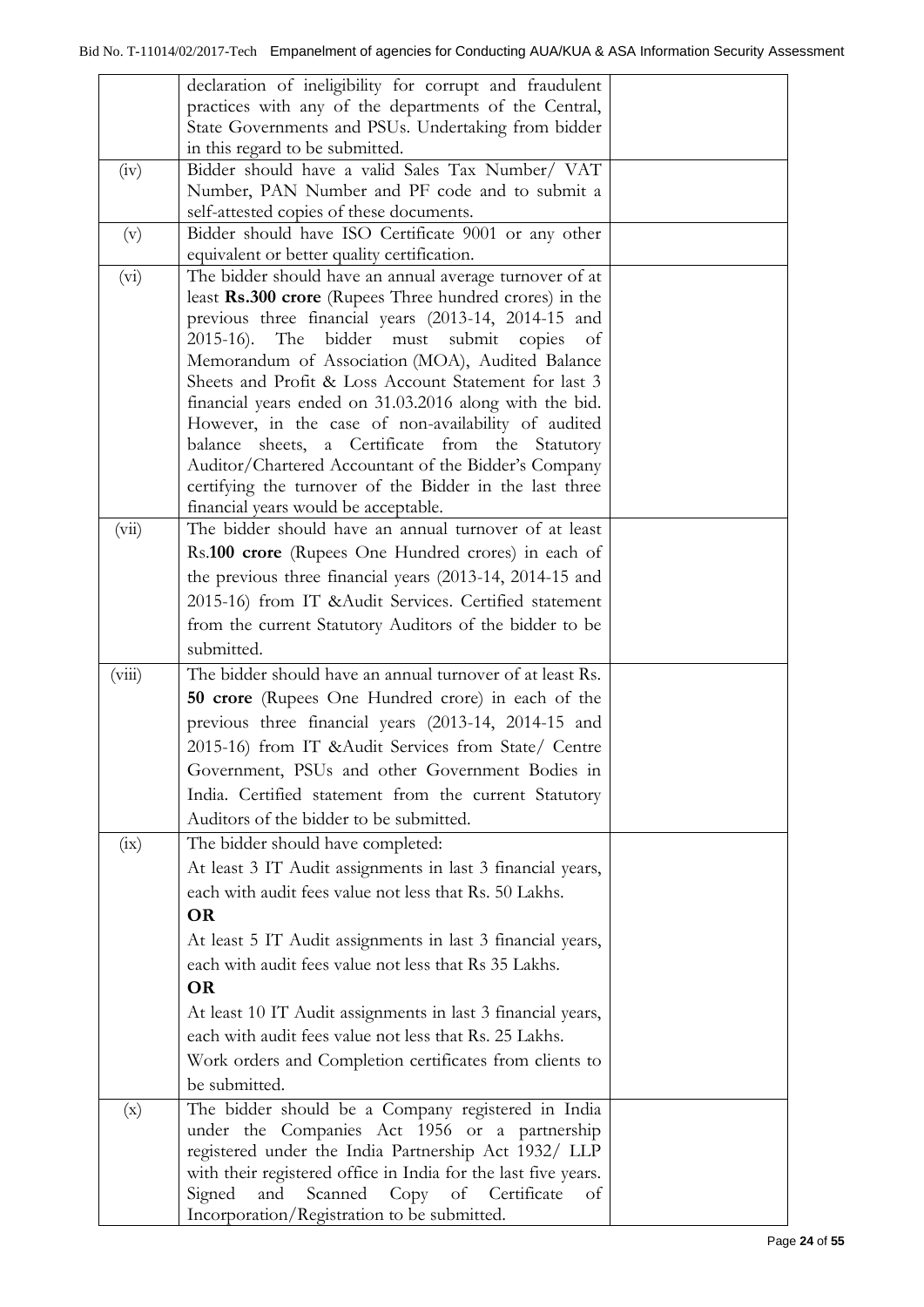| $(x_i)$ | Signed and Scanned Copy of Notarized Power of             |  |
|---------|-----------------------------------------------------------|--|
|         | Attorney executed by the Bidder in favor of the person    |  |
|         | signing the bid document certifying him as an authorized  |  |
|         | signatory for the purpose of this Bid                     |  |
| (xii)   | The bidder should have at least 100 full time Technically |  |
|         | Qualified Personnel on its rolls in the area of           |  |
|         | Information Technology on its payroll for the past three  |  |
|         | years. Signed and Scanned Copy of Certificate from the    |  |
|         | current Statutory Auditors of the bidder to be submitted. |  |
| (xiii)  | The bidder should have at least 50 full time Technically  |  |
|         | Qualified Personnel on its rolls in the area IT audits on |  |
|         | its payroll for the past three years. Signed and Scanned  |  |
|         | Copy of Certificate from the current Statutory Auditors   |  |
|         | of the bidder to be submitted.                            |  |
| (xiv)   | The bidder must have a team of at least 25 professionals  |  |
|         | valid professional certifications<br>having               |  |
|         | (CISA/CISSP/ISO27001/ITIL/ISO 20000). Signed and          |  |
|         | Scanned Copy of Certificate from the current Statutory    |  |
|         | Auditors of the bidder to be submitted.                   |  |
|         |                                                           |  |

## 2 **Technical Evaluation Criteria**

A detailed evaluation will be subsequently carried out by the UIDAI. The Technical Bids will be reviewed for compliance of the Bid requirements. Technical Bids which meet the mentioned criteria will be eligible for consideration in commercial evaluations. If required, the UIDAI may seek specific clarifications from any or all Bidder(s) at this stage. The technical bids of all the bidders who qualify the Prequalification criteria shall be evaluated on the following criteria. Only the bidding entity shall be considered for the evaluation. The TEC shall evaluate the technical bid with reference to the information provided.

| SI No | <b>Evaluation Criteria</b>                                      |                                                          | <b>Score(in Points)</b> |
|-------|-----------------------------------------------------------------|----------------------------------------------------------|-------------------------|
| A     | Overall experience/Organizational Strength                      | 50                                                       |                         |
| A1    | Average annual in the last three Financial Years (FY) -         |                                                          | 5                       |
|       | FY 13-14, FY 14-15, FY 15-16                                    |                                                          |                         |
|       | Turnover in Rs<br>Score                                         |                                                          |                         |
|       | 300-500 Crores                                                  | 2                                                        |                         |
|       | 501-700 Crores                                                  | 3                                                        |                         |
|       | 701-1000 Crores                                                 | $\overline{4}$                                           |                         |
|       | $1000+$ Crores                                                  | 5                                                        |                         |
|       | Average turnover from IT and Audit Services in India in         |                                                          | 10                      |
|       | the last three Financial Years $(FY)$ – $FY$ 13-14, $FY$ 14-15, |                                                          |                         |
|       | FY 15-16                                                        |                                                          |                         |
|       | Turnover in Rs<br>Score                                         |                                                          |                         |
|       | 100 Crores                                                      | $\overline{4}$                                           |                         |
|       | 101-150Crores                                                   | 6                                                        |                         |
|       | 151-300 Crores                                                  | 8                                                        |                         |
|       | 300+ Crores                                                     | 10                                                       |                         |
|       | Average turnover from IT and Audit Services in State/           |                                                          | 5                       |
|       | Centre Government, PSUs and other Government                    |                                                          |                         |
|       |                                                                 | Bodies in India in the last three Financial Years (FY) – |                         |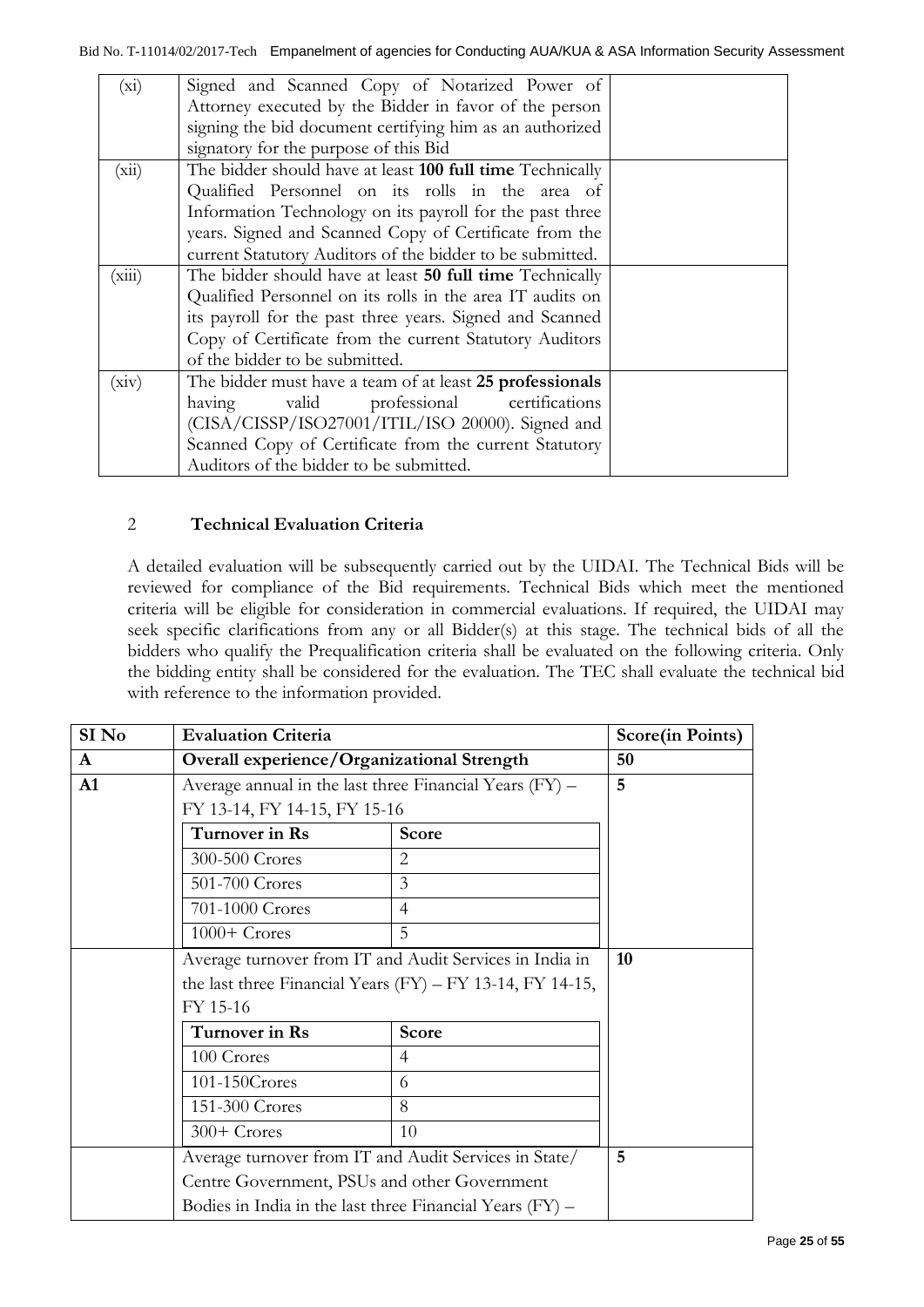|                | FY 13-14, FY 14-15, FY 15-16                   |                                                           |    |
|----------------|------------------------------------------------|-----------------------------------------------------------|----|
|                | Turnover in Rs                                 | <b>Score</b>                                              |    |
|                | 50 Crores                                      | 2                                                         |    |
|                | 51-100 Crores                                  | $\overline{3}$                                            |    |
|                | 101-250 Crores                                 | $\overline{4}$                                            |    |
|                | $250+$ Crores                                  | 5                                                         |    |
| A2             | Previous experience from Audit for IT projects |                                                           | 10 |
|                |                                                | Bidder should demonstrate experience in Auditing for IT   |    |
|                |                                                | projects and provide three citations done during the last |    |
|                |                                                | three years for the State/ Centre Government, PSUs and    |    |
|                |                                                | other Government Bodies in India. Proof of successful     |    |
|                |                                                | completion of engagements and remuneration pertaining     |    |
|                |                                                | to the Audit Services provided (Work Order/Completion     |    |
|                |                                                | Certificate/ Client Certificate and citations) should be  |    |
|                | furnished.                                     |                                                           |    |
|                | <b>Remuneration in Rs</b>                      | <b>Score</b>                                              |    |
|                | 7 projects of INR 50 Lacs                      | 10                                                        |    |
|                | Or9 projects of INR 35                         |                                                           |    |
|                | lacs Or 14 projects of                         |                                                           |    |
|                | <b>INR 25 Lacs</b>                             |                                                           |    |
|                | 5 projects of INR 50 Lacs                      | 6                                                         |    |
|                | Or 7 projects of INR 35                        |                                                           |    |
|                | Lacs Or 12 projects of                         |                                                           |    |
|                | <b>INR 25 Lacs</b>                             |                                                           |    |
|                | 3 project of INR 50 Lacs                       | $\overline{2}$                                            |    |
|                | Or 5 projects of INR 35                        |                                                           |    |
|                | Lacs Or 10 projects of                         |                                                           |    |
|                | <b>INR 25 Lacs</b>                             |                                                           |    |
| A <sub>3</sub> |                                                | Number of Full Time resources in India for the last 3     | 10 |
|                | years on the payroll of the bidding entity     |                                                           |    |
|                | Number<br>of ITAudit Score                     |                                                           |    |
|                | Professionals                                  |                                                           |    |
|                | 50                                             | 3                                                         |    |
|                | $51 - 100$                                     | 5                                                         |    |
|                | 101-250                                        | 7                                                         |    |
|                | >250                                           | 10                                                        |    |
| A <sub>4</sub> | <b>Total Number of Certified Professionals</b> |                                                           | 10 |
|                | Number of IT Audit                             | <b>Score</b>                                              |    |
|                | Professionals                                  |                                                           |    |
|                | 25                                             | 3                                                         |    |
|                | $26 - 50$                                      | 5                                                         |    |
|                |                                                |                                                           |    |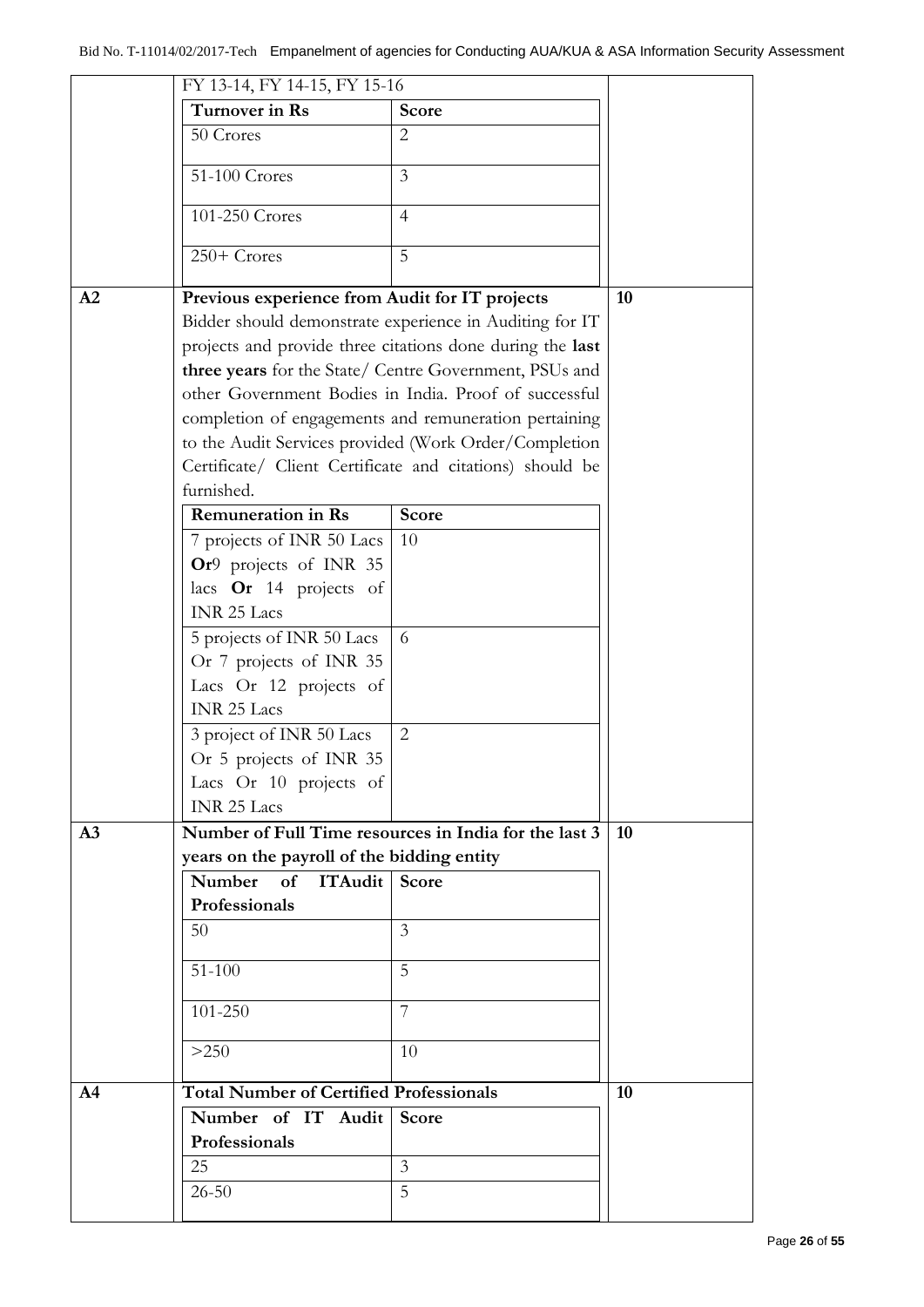|                | $51 - 150$                                                 |                                                        |    |
|----------------|------------------------------------------------------------|--------------------------------------------------------|----|
|                | >150                                                       | 10                                                     |    |
|                |                                                            |                                                        |    |
| B              | <b>Approach and Methodology</b>                            |                                                        | 25 |
| <b>B1</b>      | Understanding of the UIDAI                                 |                                                        | 15 |
|                |                                                            | (Bidders should provide its understanding of UIDAI and |    |
|                | its external ecosystem for providing Audit services in IT) |                                                        |    |
|                |                                                            |                                                        |    |
|                |                                                            |                                                        |    |
| B <sub>2</sub> | Detailed approach and methodology                          |                                                        | 10 |
|                |                                                            | (Bidders should provide approach and methodology for   |    |
|                | the information security audits of AUA/KUA/ASA.            |                                                        |    |
| $\mathbf C$    |                                                            | Qualifications and competence of Key Professional      | 25 |
|                | staff                                                      |                                                        |    |
| C1             | Qualifications                                             |                                                        | 10 |
| C <sub>2</sub> | Professional experience and competence                     |                                                        | 15 |

## **Commercial Bid Opening & Empanelment**

### **Evaluation of Commercial Bids**

- i. The Commercial Bids shall be evaluated by the Purchaser for completeness and accuracy. Arithmetical errors will be rectified on the following basis. If there is a discrepancy between the unit price and the total price that is obtained by multiplying the unit price and quantity, the unit price shall prevail and the total price shall be corrected. If there is a discrepancy between words and figures the amount in words shall prevail.
- ii. In case price of any item is not quoted by a Bidder, the bid will be loaded by the highest price quoted in its own bid for that item. In case the price is not available in its own bid then the loaded price shall be the highest price quoted by any of the bidders for that item. Such item, for which the price has been loaded, shall be supplied free of cost by the bidder.
- iii. The Bid Value shall be equal to the amount specified in "Section 6.11: BOQ\_AUDIT" as Total Bid Price ("F").
- iv. The Total Bid Price, computed as above, shall be used by the Purchaser for the purpose of commercial evaluation of bids.
- v. Based on the Evaluation Criteria mentioned in the following clause, a Commercial Bid score ( $S$ <sub>F</sub>) in percentage shall be assigned to each Bid.
- vi. Commercial Bid Score ( $S$ <sub>E</sub>) in percentage for each Bid shall be computed as follows:  $S_F = 100$  x (FL/ F); Where:
	- F is the Total Bid Price quoted in the Bid under consideration
	- FL is the value of lowest Commercial Bid"

### **QCBS Evaluation**

i. As stated above, the Evaluation Methodology proposed to be adopted by the Purchaser will be Quality cum Cost Based System (QCBS) method of evaluation where Technical Bid Score will get a weightage of 70% (denoted by T) and Commercial Bid Score a weightage of 30% (denoted by C).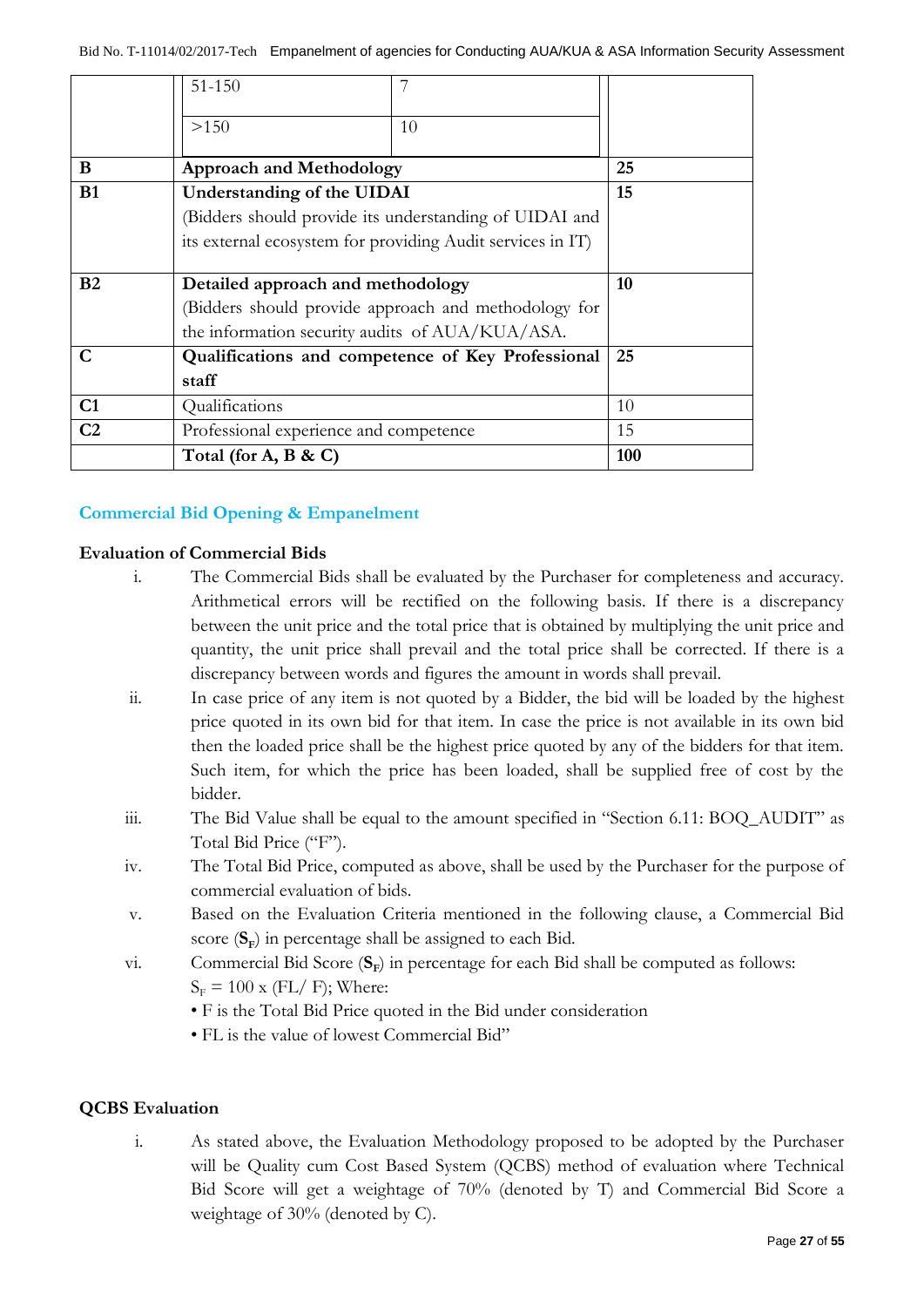- ii. Description of variables used:
	- $S_T$  is the Technical Score for each Bid as calculated out of 100%
	- **S<sup>F</sup>** is Total Commercial Score (normalized) for each Bid

Bids will be ranked according to their combined Technical Score  $S_T$  and Financial Score  $S_F$  using the weights ( $T =$  the weight given to the Technical Bid;  $C =$  the weight given to the Commercial Bid;  $T + C = 100\%$ :

 $\textbf{Total Score} \left(\textbf{T}_\text{s}\right)$  for each Bid shall be computed as follows:

$$
\mathbf{T}_\mathbf{S} \equiv \mathbf{S}_\mathbf{T} \ge \mathrm{T}\% + \mathbf{S}_\mathbf{F} \ge \mathrm{C}\%
$$

The Bid, that obtains the highest Total Score **(T<sup>S</sup> )** value, will be rated as the **Best Evaluated Bid**.

The top 50 % of the best evaluated bids will be considered for empanelment. The lowest price quoted from amongst the top 50% of the bids evaluated on QCBS shall be accepted as the tender rate for providing Audit services. All the shortlisted bidders will have to match the lowest tender rate for Audit Services and shall be declared as qualified for empanelment for carrying out periodic assessments of AUAs/ASAs of UIDAI. The TEC shall correct any computational errors in the Commercial bid and in case of dispute between the amounts expressed in words and figures, the former shall prevail.

Upon completion of the RFE process, the UIDAI shall compile a database of all the eligible and qualified vendors indicating per unit cost of audit.

Within 15 days of issue of such a written communication each of the qualified Vendor shall sign the contract (Letter of Empanelment), failing which the offer shall be treated as withdrawn and the EMD forfeited.

### <span id="page-27-0"></span>**3.25. UIDAI's Right to Vary Scope of Contract at the time of Award**

- 1 The UIDAI may at any time, by a written order given to the Bidder, make changes within the general scope of the Contract.
- 2 The UIDAI shall reserve the right, not to purchase all or partial Goods/Services quoted by the bidder in this bid.

## <span id="page-27-1"></span>**3.26. UIDAI's Right to Accept Any Bid and to Reject Any or All Bids**

The UIDAI reserves the right to accept or reject any or all bids, and to annul the Bid process at any time prior to award of Contract, without thereby incurring any liability to the affected Bidder or Bidders or any obligation to inform the affected Bidder or Bidders of the grounds for the UIDAI's action.

## <span id="page-27-2"></span>**3.27. Signing of Contract**

Once UIDAI notifies the successful Bidders that they have been selected for empanelment, the bidders are required to enter into contract with UIDAI as per the Contract Form (Appendix D of Section VI provided in the Bid Document). Contract has to be signed by the shortlisted bidders for empanelment.

### <span id="page-27-3"></span>**3.28. Performance Bank Guarantee (PBG)**

1 The empanelled agency, for conducting the security assessment of any AUA, KUA, ASA, SUB AUA, shall have to furnish **Rs. 25 lakhs as PBG** to UIDAI.

### <span id="page-27-4"></span>**3.29. Confidentiality of the Document**

1 This Bid Document is confidential and the Bidder is required to furnish an undertaking that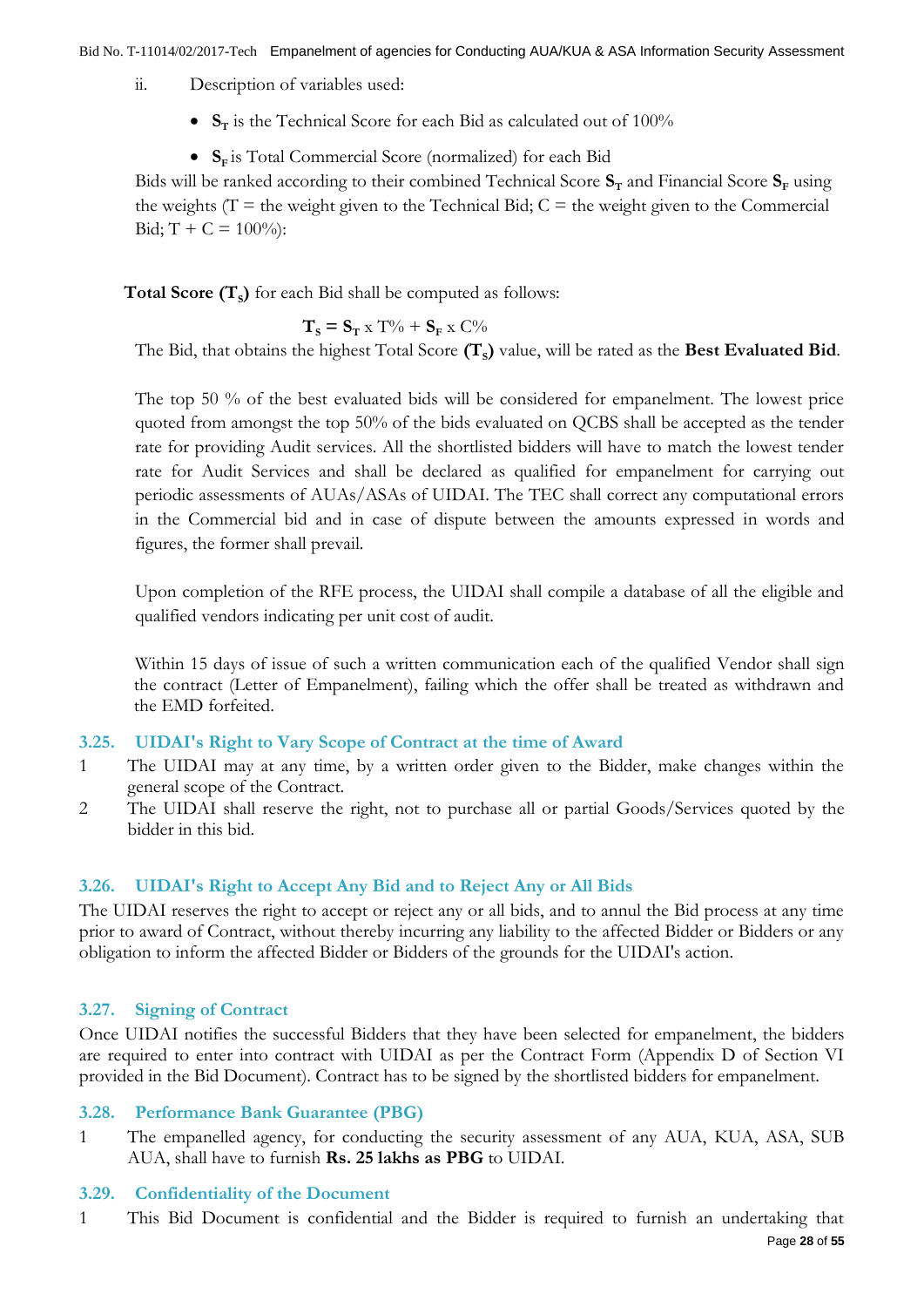anything contained in this Bid Document shall not be disclosed in any manner by submitting NDA as per Appendix C of RFP.

- 2 Except with the written consent of the purchaser, the bidder shall not make use of any information supplied by the purchaser for purposes of the bidder or any specifications or other details mentioned in above clause other than for the purpose of executing this contract and the bidder shall not use any such information for any other purpose.
- 3 Bidder has to submit a non-disclosure agreement as per Appendix C of RFP.

## <span id="page-28-0"></span>**3.30. Rejection Criteria**

1 Technical Rejection Criteria

The following vital technical conditions should be strictly complied with failing which the bid will be rejected:

- i. Only the Bidders who quote for the complete Scope of Work and Supply of Goods/Services as indicated in this Bid Document, addendum thereof (if any) and any subsequent information given to the Bidder shall be considered. Incomplete bids will be rejected outright. Evaluation will be carried out for the total scope of work covered in the Bid document.
- ii. The Bidder shall be deemed to have complied with all clauses in the Bid document under all the sections/chapters of the Bidding document, including Bid Evaluation Criteria (BEC), Schedule of Requirements, Technical specifications, Timelines and General Terms and Conditions of Contract unless otherwise stated in the deviation statement. Evaluation will be carried out on the information available in the bid.
- iii. If the information provided by the Bidder is found to be incorrect / misleading at any stage / time during the Bidding Process the bid will be rejected and EMD will be forfeited.
- iv. EMD will be forfeited in case of any breach of Confidentiality clause.
- 2 Commercial Rejection Criteria

The following vital commercial conditions should be strictly complied with failing which the bid will be rejected.

- i. Any commercial quote, if found in any part of the bid other than commercial bid, will lead to disqualification of bidder and his bid shall be rejected outright.
- ii. Offers of following kinds will be rejected:
	- a) Offers made without Bid Security.
	- b) Offers which do not confirm unconditional validity of the bid for 180 days from the date of opening of bid.
	- c) Offers where prices are not firm during the entire duration of the contract and / or with any qualifications.
	- d) Offers which do not conform to UIDAI's price bid format.
	- e) Offers which do not confirm to the completion period indicated in the bid.
- iii. Total lump sum price quoted by the Bidder must be inclusive of all taxes, levies, duties etc. including excise duty and sales tax etc.
- iv. Bidder shall bear, within the quoted rates, all the taxes and duties as levied on them including the Personnel Tax as applicable in respect of their personnel and their subcontractor's personnel, arising out of this contract. Bidder shall also bear, within the quoted rates, the Corporate Tax, as applicable, on the income arising out of this contract.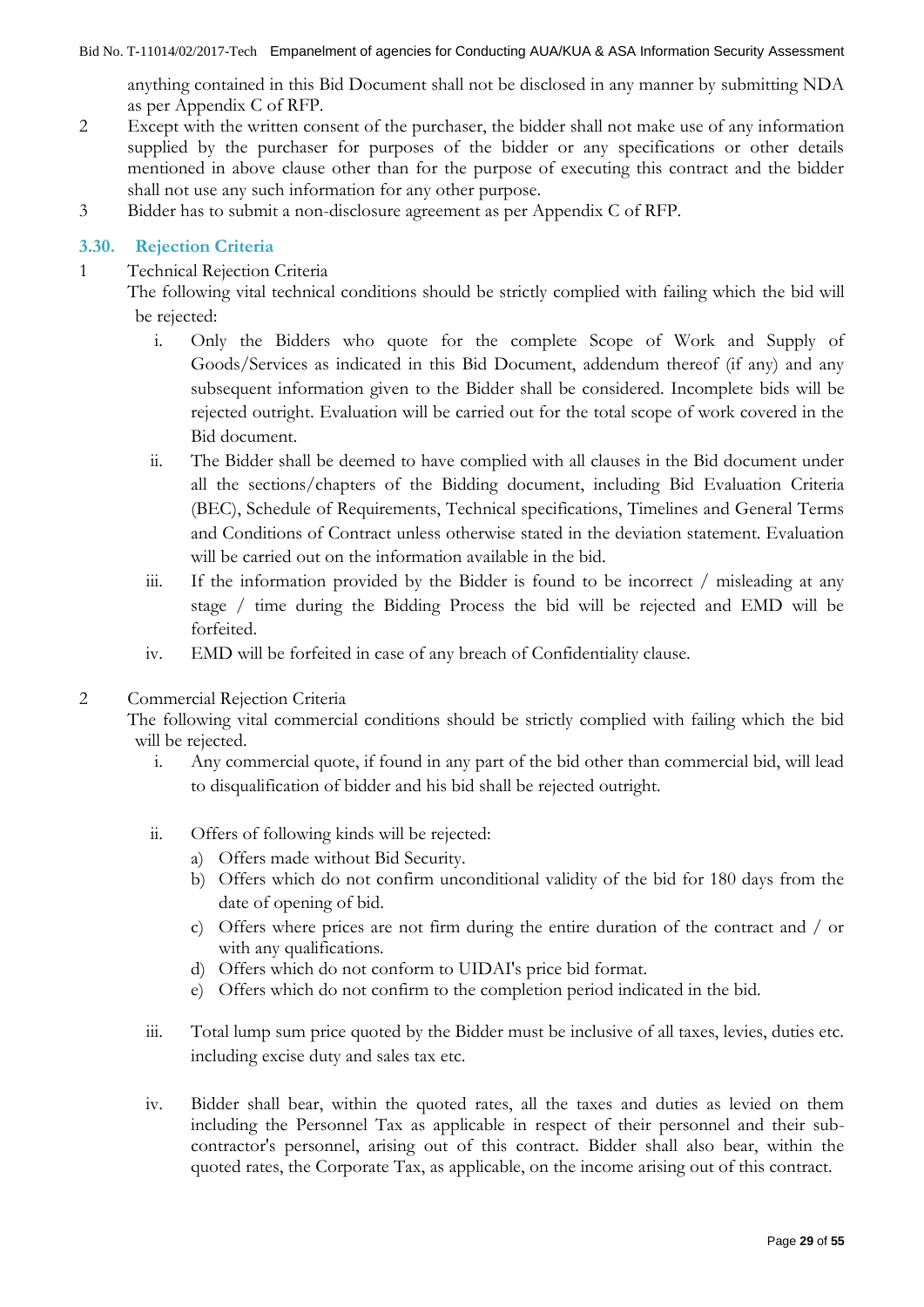## <span id="page-29-0"></span>**Section IV–Scope of Work**

### <span id="page-29-1"></span>**4.1. Objective**

Under the Aadhaar Act 2016, UIDAI is responsible for Aadhaar enrolment and authentication, including operation and management of all stages of Aadhaar life cycle, developing the policy, procedure and system for issuing Aadhaar numbers to individuals and perform authentication and also required to ensure the security of identity information and authentication records of individuals.

UIDAI wishes to empanel capable and qualified agencies to carry out periodic assessments of AUAs/KUAs and ASAs in UIDAI with respect to the Information Security, Privacy and Continuity perspective. Empanelled agencies would conduct onsite review of the AUA/KUA, Sub AUA and ASA to review the effectiveness of the processes and controls deployed by the AUA/KUA and ASA. The agency will review compliance to information security policies, UIDAI compliances, and confirmation to various guidelines issued by UIDAI. The Agency will provide actionable recommendations to UIDAI so as to ensure data governance, confidentiality, integrity, reliability and availability of information and resources.

The Auditor will maintain confidentiality of information received from UIDAI, its eco system partners and assigned entity and no information will be shared with anyone other than designated personnel. All information, findings, documents will only be used for the purpose of audit as defined under scope of work in this document.

## <span id="page-29-2"></span>**4.2. Audit Approach**

Through preparation of Audit checklist based on globally established standards, UIDAI compliances controls and guidelines, UIDAI information security policy, Aadhaar Act (2016) and its regulations, and other security guidelines, notifications , requirements, agreement, responsibilities& instructions specific to AUA/ KUA, Sub AUA and ASA as prescribed by UIDAI from time to time.

Based on the Audit findings, risks to further classify as Low, Medium, and High and very high is each specific audit areas.

### <span id="page-29-3"></span>**4.3. Audit Methodology:**

The Audit will include but not limited to manual procedures, computer assisted procedures, automated procedures, usage of proprietary or universally accepted software depending on the chosen audit approach.

### <span id="page-29-4"></span>**4.4. Overview of Scope**

The audit will be performed onsite to check the effectiveness of the information security controls deployed by the AUA/KUA, Sub AUA or ASA. The auditor is required to perform a detailed security and compliance assessment for the assigned entity offering services. The auditor is expected to prepare the audit checklist based on the responsibilities, risk and the information managed by the AUA/KUA, Sub AUA and ASA as well as the information security guidelines and controls defined by UIDAI from time to time. The audit shall be carried out after due approval and confirmation from UIDAI. AUA may have several Sub AUAs who might be conducting Authentication on behalf of AUA.

The requirements against which the auditor needs to check the security compliance of the AUA/KUA and ASA includes but not limited to the following:

• **Aadhaar Act (2016)** – Assessment to be conducted on the security, privacy and compliance aspects of the Authentication process and assess on ground compliance of the same.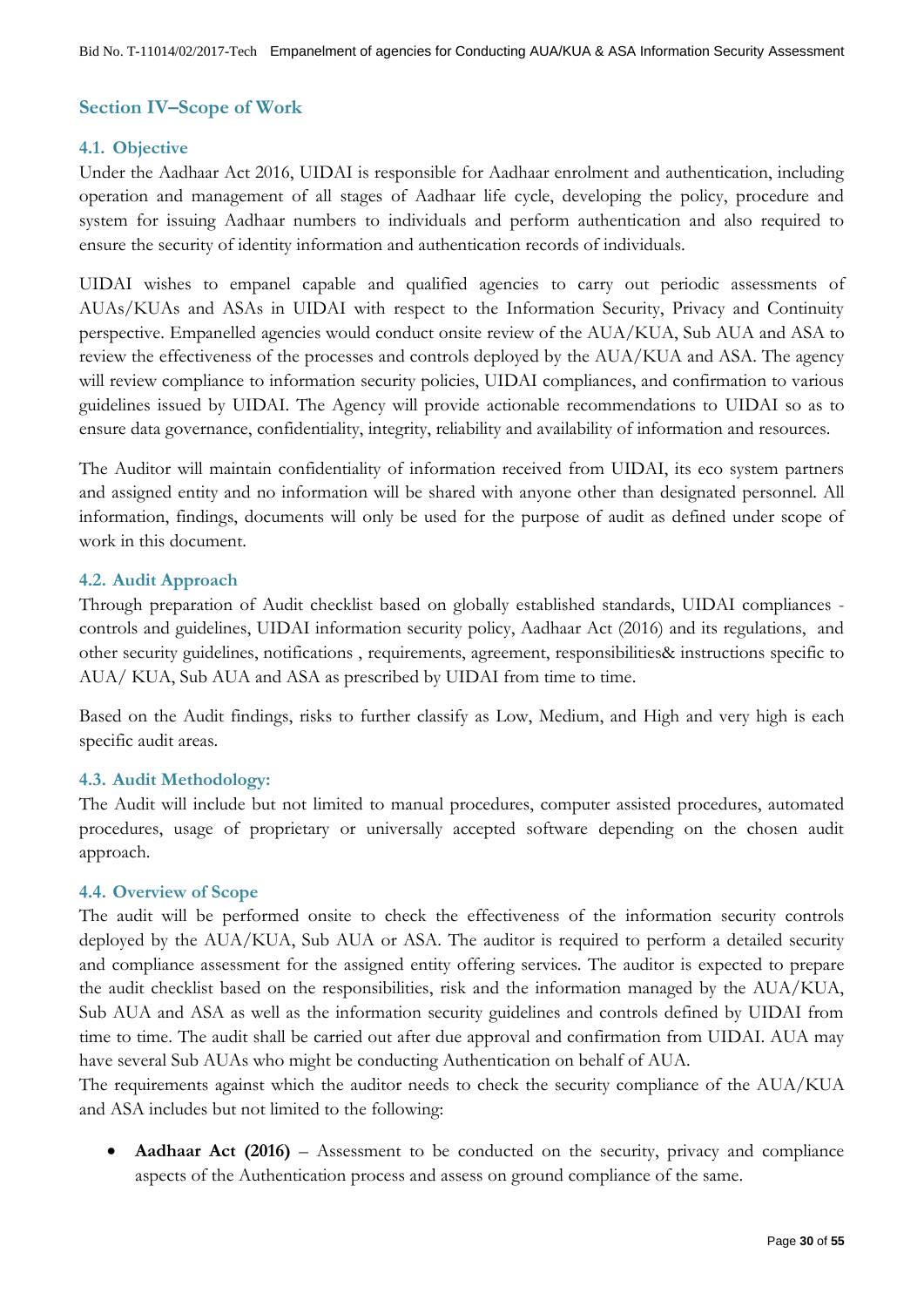- **Aadhaar (Authentication) Regulations 2016** Assessment to be conducted on the security, privacy and compliance aspects of the Authentication process and assess on ground compliance of the same.
- Aadhaar (Data Security) Regulations 2016 Assessment to be conducted on the requirements of the regulation.
- **UIDAI Information Security Policy** for the AUA/KUA and ASA
- **ISO27001** standard controls
- **Source code review** of modules and application used for authentication and eKYC
- **Vulnerability assessment** of the AUA/KUA/Sub-AUA/ASA infrastructure
- **Configuration assessment** of the AUA/KUA/Sub-AUA/ASA infrastructure
- **UIDAI on boarding compliance requirements** and subsequent responsibilities of AUA, KUA, ASA etc.
- Other security guidelines, notifications and requirements as prescribed by UIDAI from time to time

## <span id="page-30-0"></span>**4.5. Empanelment Profiles**

UIDAI would like to empanel capable firms for carrying out periodic assessments of AUA, KUA ASA, Sub AUA as required. The proposed resources should have:

- **•** Information security professionals with qualifications like CISSP, CISM, CISA,GIAC (SANS) ITIL - Information Security with adequate experience in the IT Audit areas.
- **•** The professional working on the audit assignment should have experience in IT Security Audits as per Section 4.7.
- The empanelled agency will ensure that they have appropriate process and procedures for information security and data leakage prevention.
- **•** No outsourcing, subletting or empanelment of resources is allowed and audit assignment to be performed by employees on rolls of the empanelment agency.

## <span id="page-30-1"></span>**4.6. Deliverables**

- **•** Determining the detailed scope of work for audit of AUA, KUA, Sub AUA and ASAs and preparation of checklist (to be approved by UIDAI)
- **•** Audit report (Technical & Process) of all the areas covering the objective, scope, efficiency and effectiveness.
- **•** Presentation to the top management (as advised) of the findings of the reports.
- **•** Audit Checklist, guidelines for subsequent audit.
- **•** Risk analysis and Risk Matrix report (with scoring model) and actionable recommendation for mitigation.
- **•** Gap analysis (as is and to the standards) and actionable recommendation for mitigation.
- **•** Audit Report should cover all the areas separately as mentioned in the scope along with checklist and should be submitted to assessee within a stipulated period (15 days).
- **•** Carry out Surveillance/Follow up audit, investigations if necessary (On Demand Services).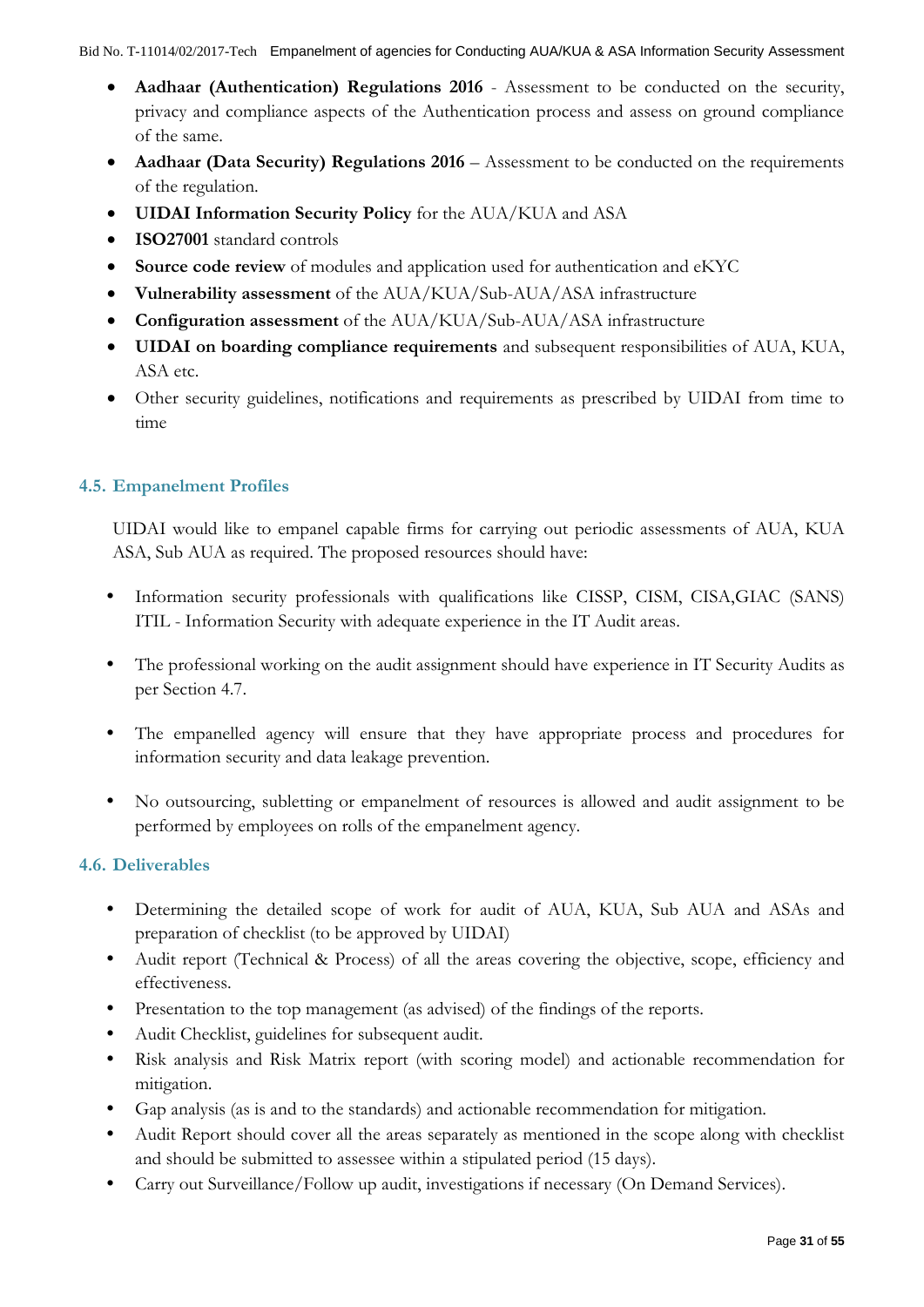## <span id="page-31-0"></span>**4.7. Minimum Required Profiles for Audit Teams:**

The Audit Teams should consists of minimum two members as per details below:

| <b>Profile</b> | Experience | <b>Minimum Qualifications</b>               | Certification              |
|----------------|------------|---------------------------------------------|----------------------------|
| Lead Auditor   | 5 years    | $BS / B$ . Tech/B.E. /<br>MCA or equivalent | CISA / CISM /<br>$CISSP$ / |
| Auditor        | 2 years    | $BS / B$ . Tech/B.E. /<br>MCA or equivalent | ISO 27001 LI / LA          |

 Commercial quotations as per Section 6.11 should take into account the above mandatory requirements.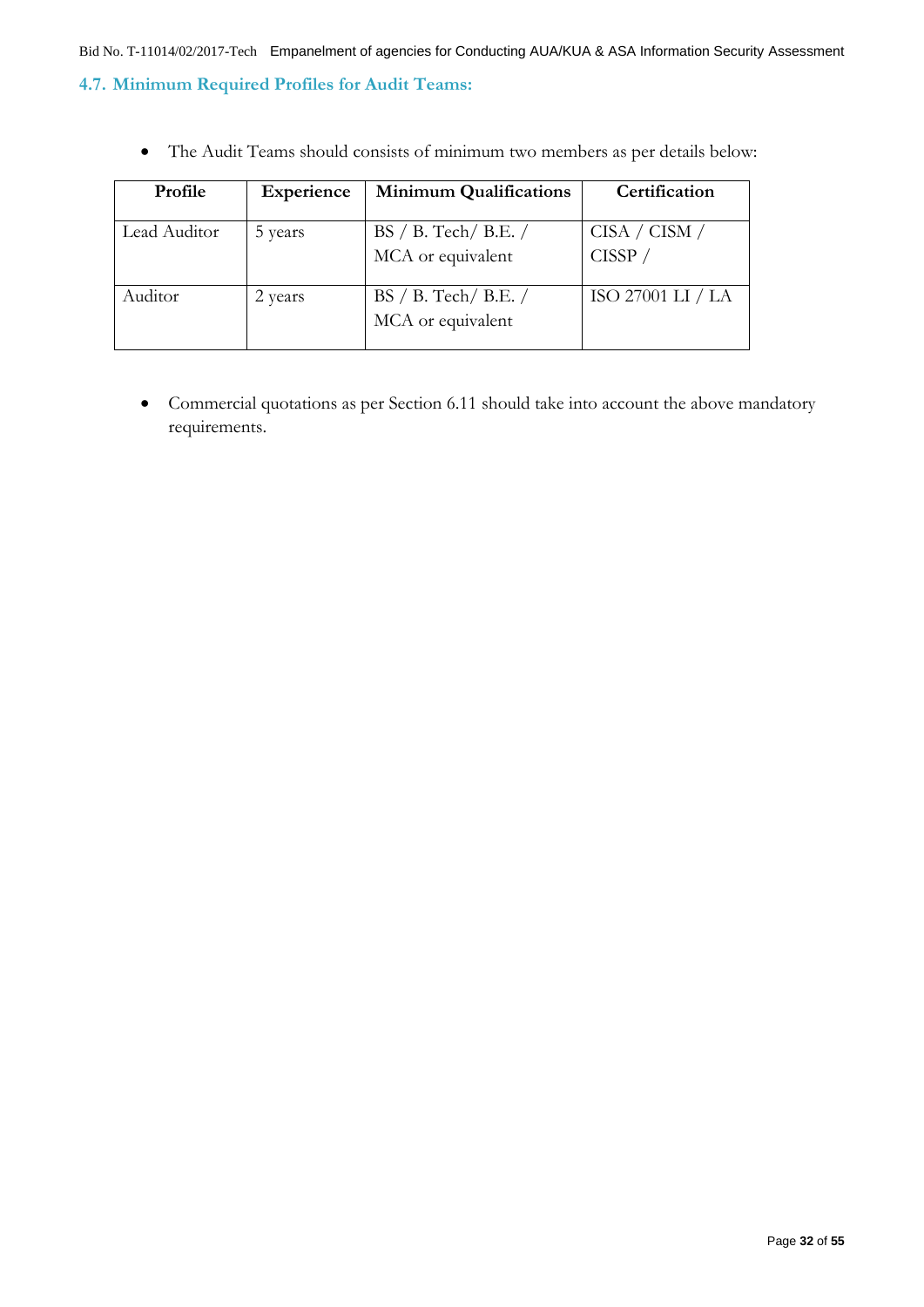## <span id="page-32-0"></span>**Section V – Terms and Conditions of Empanelment**

#### <span id="page-32-1"></span>**5.1. Post Empanelment Process**

The empanelment shall initially be for a period of three years extendable to five years upon review of performance and on mutually agreed terms.

- 1. The unit rate of the audits (as finalized in this RFE) of the Firms/Companies that are empanelled shall be firm and remain valid during the period of empanelment.
- 2. AUA/ASA/Sub AUAs may then engage the empanelled firms for providing Audit Services in Information Security. It is expected that:
	- I. AUA/ASA/Sub AUAs would specifically define the scope of engagement, which may include components beyond the defined scope in this RFE and call for a limited "Request for Quotation" from amongst the empanelled firms/Companies.
	- II. The firms/Companies shall then have to estimate the effort with reference to the precise scope of work defined in the Request For Quotation, the corresponding cost arrived including travel and lodging cost.

#### <span id="page-32-2"></span>**5.2. Terms and Conditions**

### **1. Termination of Empanelment**

The UIDAI may at any time terminate the empanelment by giving a written notice to the firm/company without any compensation if the empanelled firm/company becomes bankrupt or otherwise insolvent or in case of dissolution of the firm or winding up of the company, provided that such termination will not prejudice or effect any right of action or remedy, which has accrued thereafter to the UIDAI. The empanelment shall also be terminated in case of breach of any of the terms and conditions of empanelment.

### **2. No Claim Certificate**

The empanelled firm/company shall not be entitled to make any claim, whatsoever, against the UIDAI under or by virtue of or arising out of the empanelment nor will the UIDAI entertain or consider any such claim for the jobs accepted post empanelment.

#### **3. Penalty for non-performance**

The empanelled firm/company shall be liable to pay a penalty of 80% of the assessment fees charged to the AUA/KUA/ASA for that particular audit in case serious quality issues are identified in the audit conducted by the empanelled agency and the audit is subsequently found to be unsatisfactory by UIDAI.

The vendor shall be provided an opportunity by UIDAI to explain the shortcomings or provide satisfactory justification for the identified quality issues in the audit report.

### **4. Confidentiality**

The empanelled firm/company and their personnel shall not, either during the term or after expiration of this empanelment, disclose any proprietary or confidential information relating to the services, contract or business or operations of the UIDAI, without the prior consent of the UIDAI.

The empanelled firm/company shall not outsource the work to any other associate franchisee/third party under any circumstances.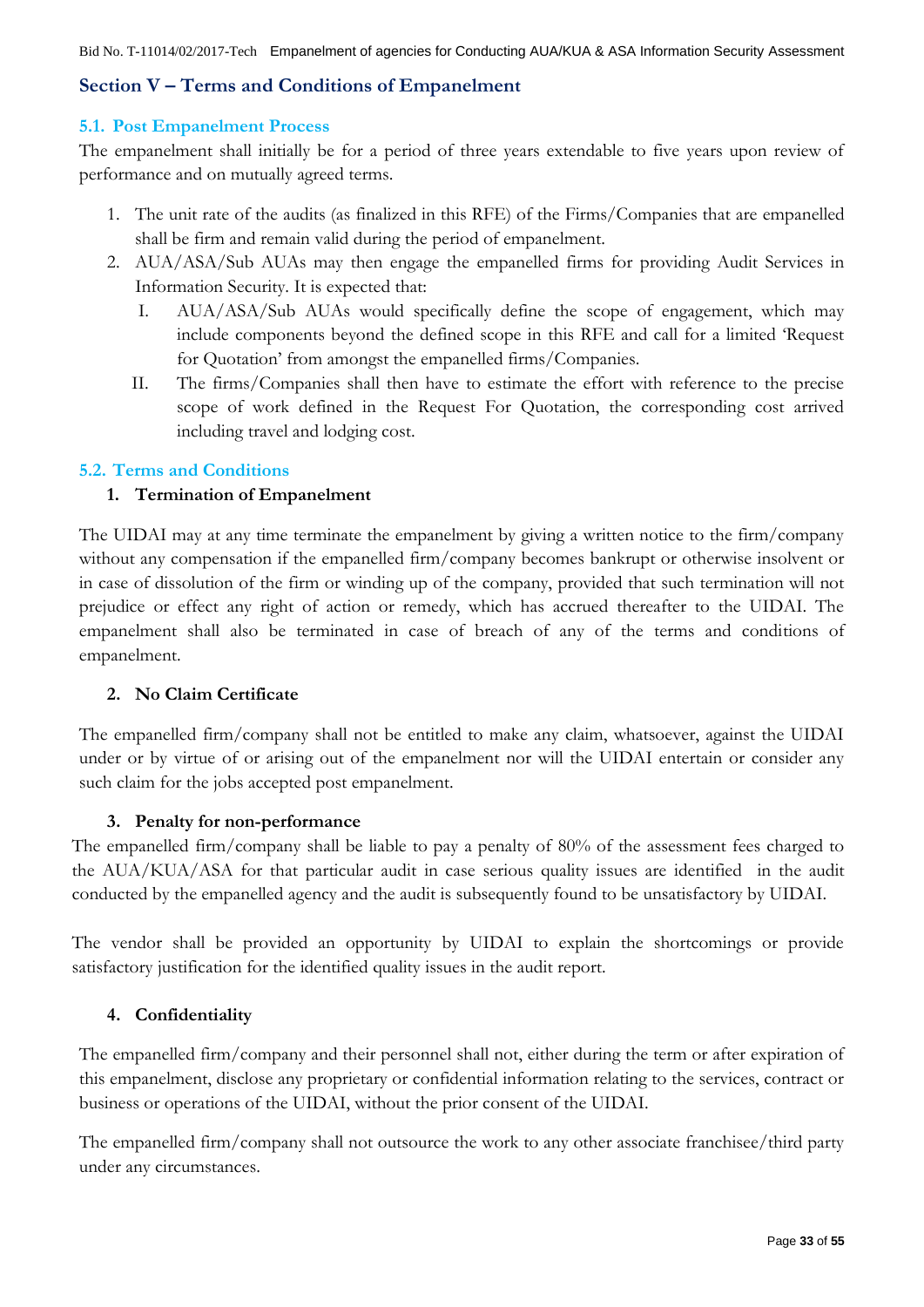## **5. Change of Name of the Firm/Company**

During the period of empanelment if the name of the firm/company (or its division) has undergone a change due to acquisition, amalgamation etc, the firm/company shall inform the UIDAI within one month. In such cases, all the obligations under the contract with the UIDAI should be passed on for compliance to the new company or division.

The empanelled firm/company shall indemnify the UIDAI of any infringement of third party rights be they under the Patents Act or the Intellectual Property Rights.

## **6. Force Majeure**

For the purpose of this clause, "Force Majeure" shall mean an event that is unforeseeable, beyond the control of the parties and not involving the parties' fault or negligence. Such events may include acts of the Government either in its sovereign or in its contractual capacity, war, civil war, insurrection, riots, revolutions, fire, floods, epidemics, quarantine, restrictions, freight, embargoes, radioactivity and earthquakes. The empanelled firm/company shall not be liable if the delay in the discharge of its obligations under this agreement is the result of an event of Force Majeure as defined above.

If a Force Majeure situation arises the empanelled firm/company shall promptly notify to the UIDAI in writing of such conditions and the cause thereof. Unless otherwise directed by UIDAI in writing, the empanelled firm/company shall continue to perform its obligations under this Agreement, as far as it is reasonably practical and shall seek all reasonable means of performance not prevented by the Force Majeure event.

## **7. Arbitration and Jurisdiction**

The UIDAI and the empanelled firm/company shall make every effort to resolve amicably by direct negotiation any disagreement or dispute arising between them. If any dispute arises between the UIDAI and the empanelled firm/company not covered by this agreement such dispute shall be referred to three arbitrators, one each to be appointed by each party and the third to be appointed by the Law Secretary, Department of Legal Affairs, Ministry of Law & Justice, Government of India. The award of the Arbitrators shall be binding upon the parties to the dispute. Such arbitration shall be governed by the provisions of the Indian Arbitration Act, 1996. The arbitration proceedings shall be held in New Delhi.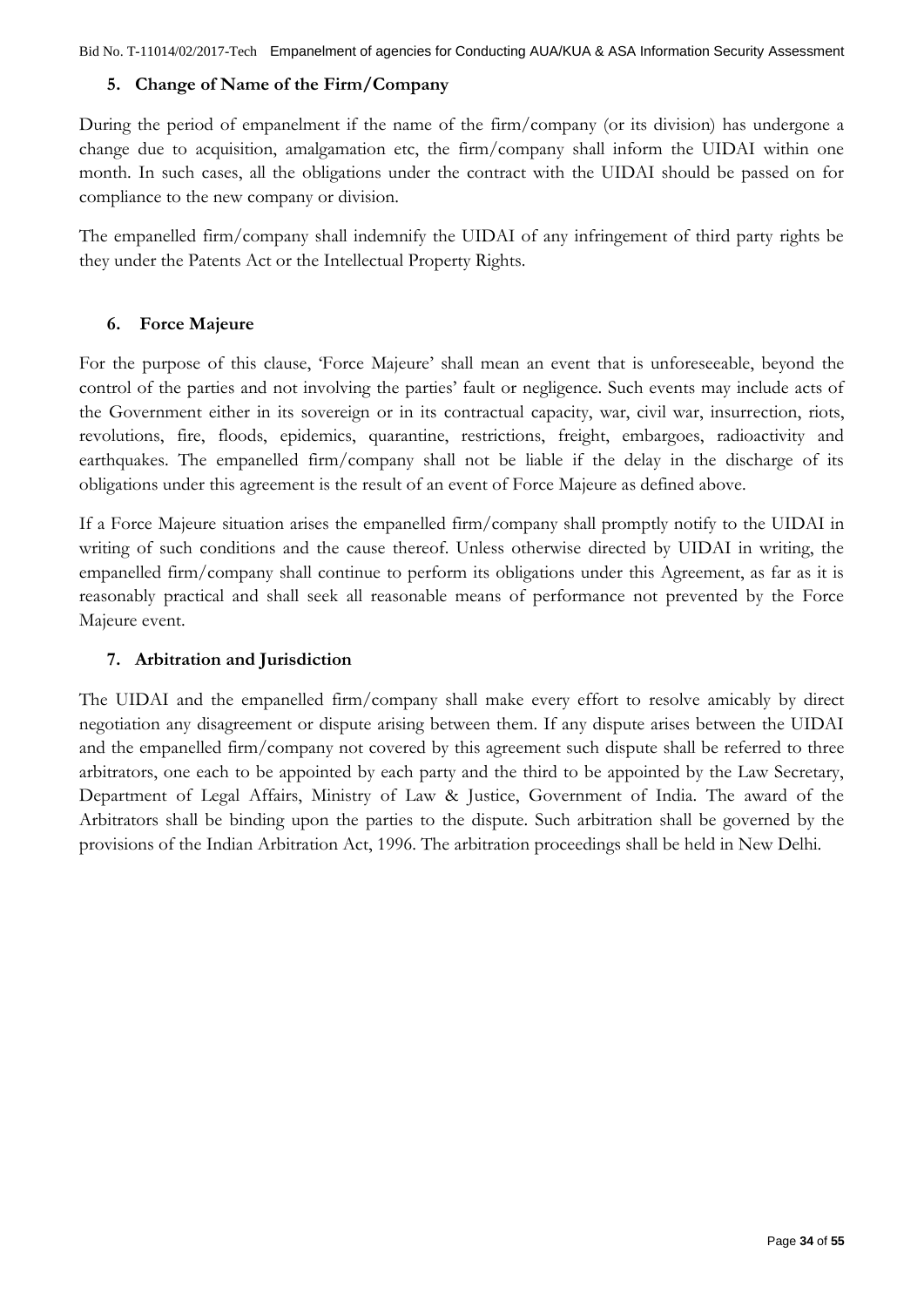#### <span id="page-34-0"></span>**Section VI – ANNEXURES**

#### <span id="page-34-1"></span>**Technical Bid**

## <span id="page-34-2"></span>**6.1. BID PARTICULARS (Annex 6.1)**

**Bid No.\_\_\_\_\_\_\_\_\_\_**

- **1. Name of the Bidder \_\_\_\_\_\_\_\_\_\_\_\_\_\_\_\_\_\_\_\_\_**
- **2. Address of the Bidder \_\_\_\_\_\_\_\_\_\_\_\_\_\_\_\_\_\_\_\_\_**
- **3. Name of the Service Provider**
- **4. Address of the Service Provider**
- **5. Bidders Proposal Number and date \_\_\_\_\_\_\_\_\_\_\_\_\_\_\_\_\_\_\_\_\_**
- **6. Name and address of the officer (single point of contact) to whom \_\_\_\_\_\_\_\_\_\_\_\_\_\_\_\_\_\_\_\_\_ all references shall be made regarding this bid**

**Tel. No. \_\_\_\_\_\_\_\_\_\_\_\_\_\_\_\_\_\_\_ Cell No.\_\_\_\_\_\_\_\_\_\_\_\_\_\_\_\_\_\_\_ Fax No.\_\_\_\_\_\_\_\_\_\_\_\_\_\_\_\_\_\_\_**

**Signature & seal of the bidder Name : Full Address: Telephone No : Fax No : Email ID :**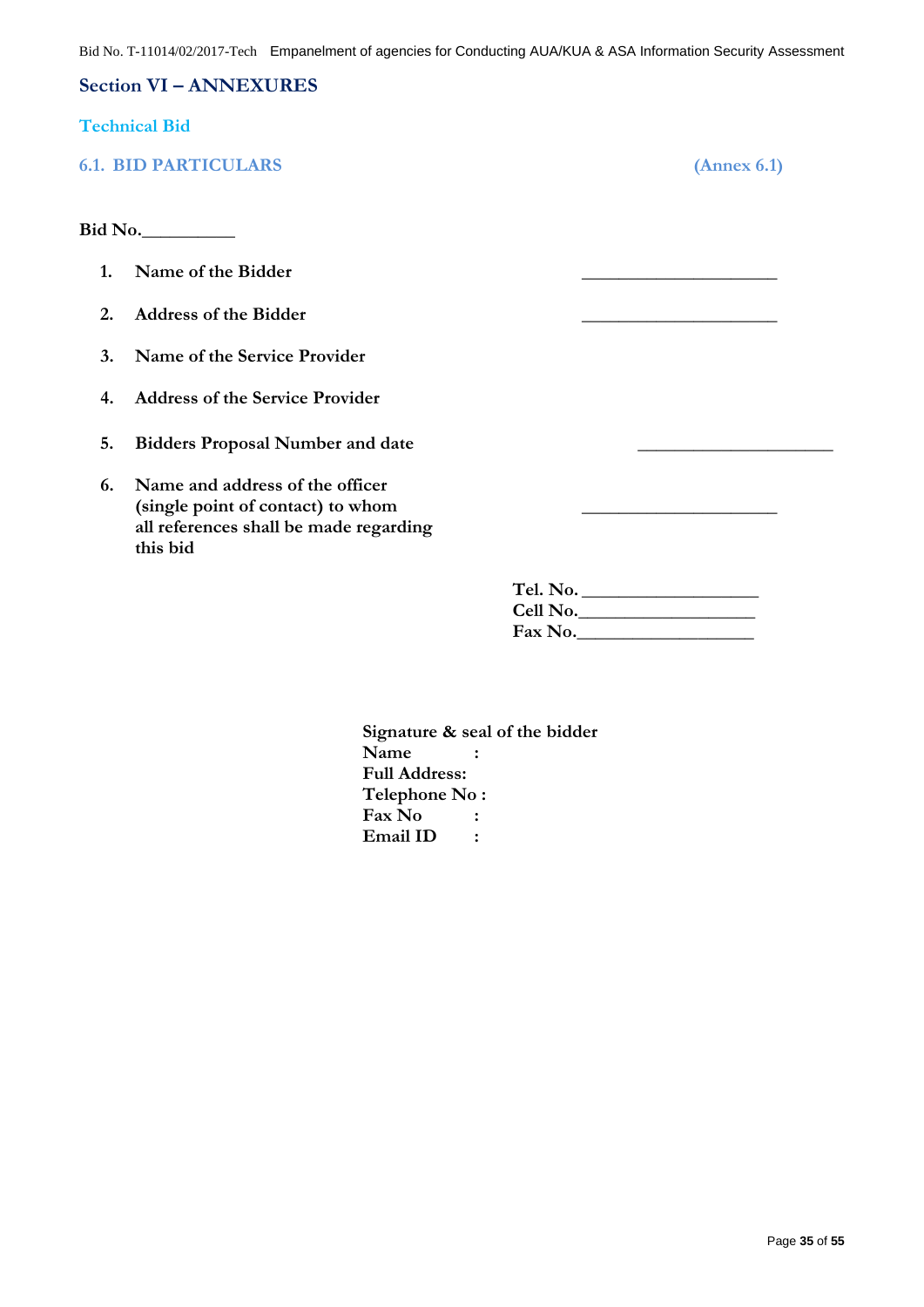<span id="page-35-0"></span>6.2. TECHNICAL BID LETTER (Annex 6.2)

#### **To**

**The Deputy Director General (Technology) Unique Identification Authority of India (UIDAI) Tower I, 9th Floor, Jeevan Bharati Building, Connaught Circus, New Delhi – 110001.**

**Ref : Bid No. \_\_\_\_\_\_\_\_\_\_\_\_\_\_\_\_**

#### **Sir,**

We declare:

- (i) That we are Service Provider of -------------------------------------------------------------------------- ---------------------------------------
- (ii) That we have adequately skilled and experienced resources required to carry out the security assessment of AUA, KUA, Sub AUA and ASAs of UIDAI.
- **2.** We hereby offer to supply the Services at the prices and rates mentioned in the **Annex 6.11** of the Commercial Bid.
- **5.** We enclose herewith the complete **Technical Bid** as required by you. This includes duly filled and signed **Section VI.**
- **6.** We agree to abide by our offer for a period of **180 days** from the date of opening of the bids.
- **7.** We have carefully read, understood and accept the terms & conditions specified in the bid. We do hereby undertake to provide services as per these terms and conditions of the bid document. The deviations from the tender Terms and Conditions are only those mentioned in **Annex 6.4.**
- **8.** Certified that the bidder is :
	- a) The Constituted attorney of the company and the person signing the bids is the constituted attorney of the Company.

#### **OR**

b) The Principal Officer or his duly Authorized Representative of the Company, and he has the authority to refer to arbitration disputes concerning the business of the Company by virtue of the general power of attorney.

(**NOTE:** Delete whatever is not applicable.)

**9.** Bid Security (Earnest Money), in original, for an amount equal to Rs. **(Rupees \_\_\_\_\_\_\_\_\_\_\_\_\_\_\_\_\_\_\_\_\_\_\_\_\_\_\_\_\_\_\_\_\_\_\_\_\_ only)**has been submitted with UIDAI**.**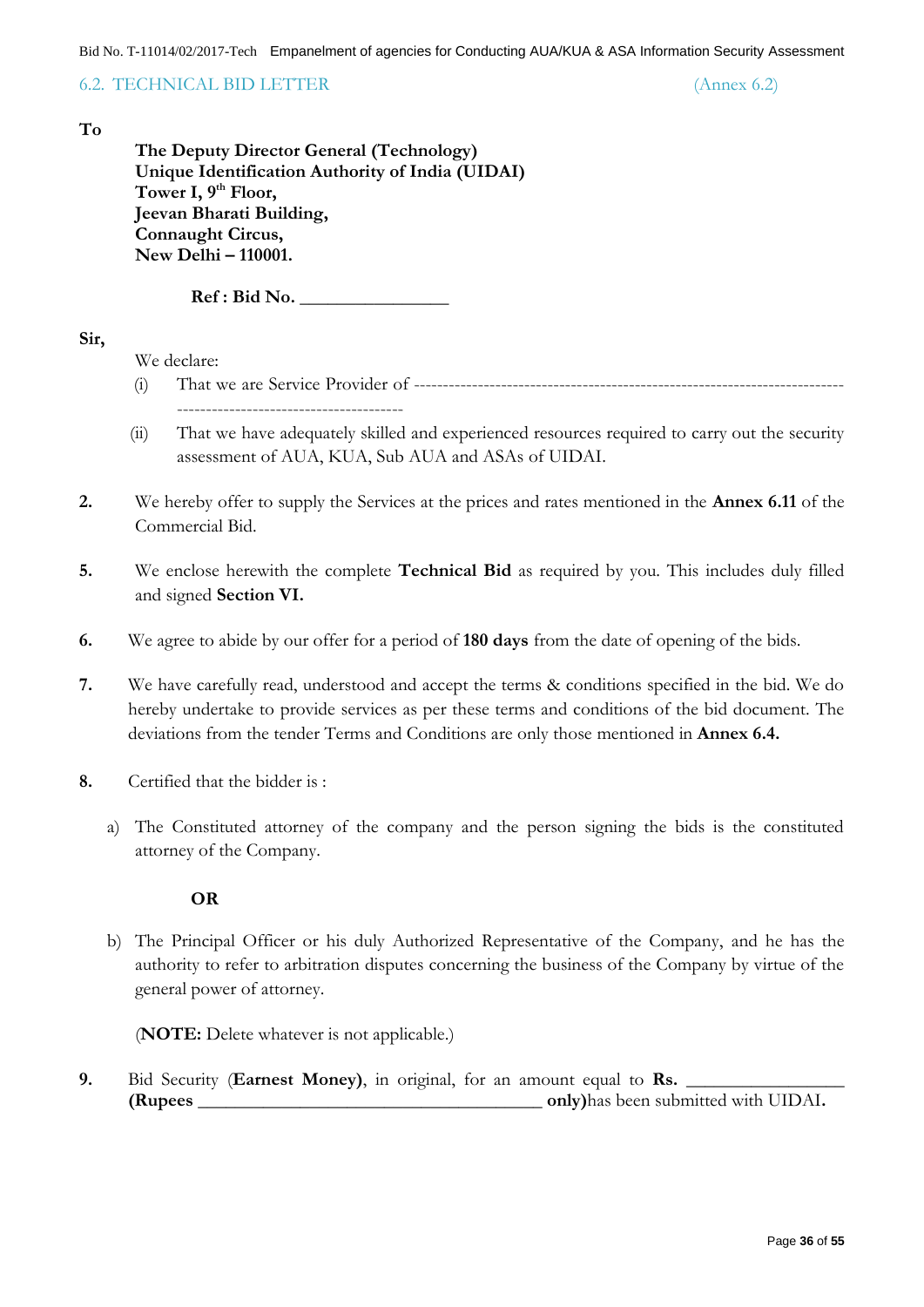# Dated this day of 2017 **Signature & seal of the bidder**

**Name : Full Address : Telephone No: Fax No. :**

#### **Details of enclosures:**

- **1.**
- **2.**
- **3.**
- **4.**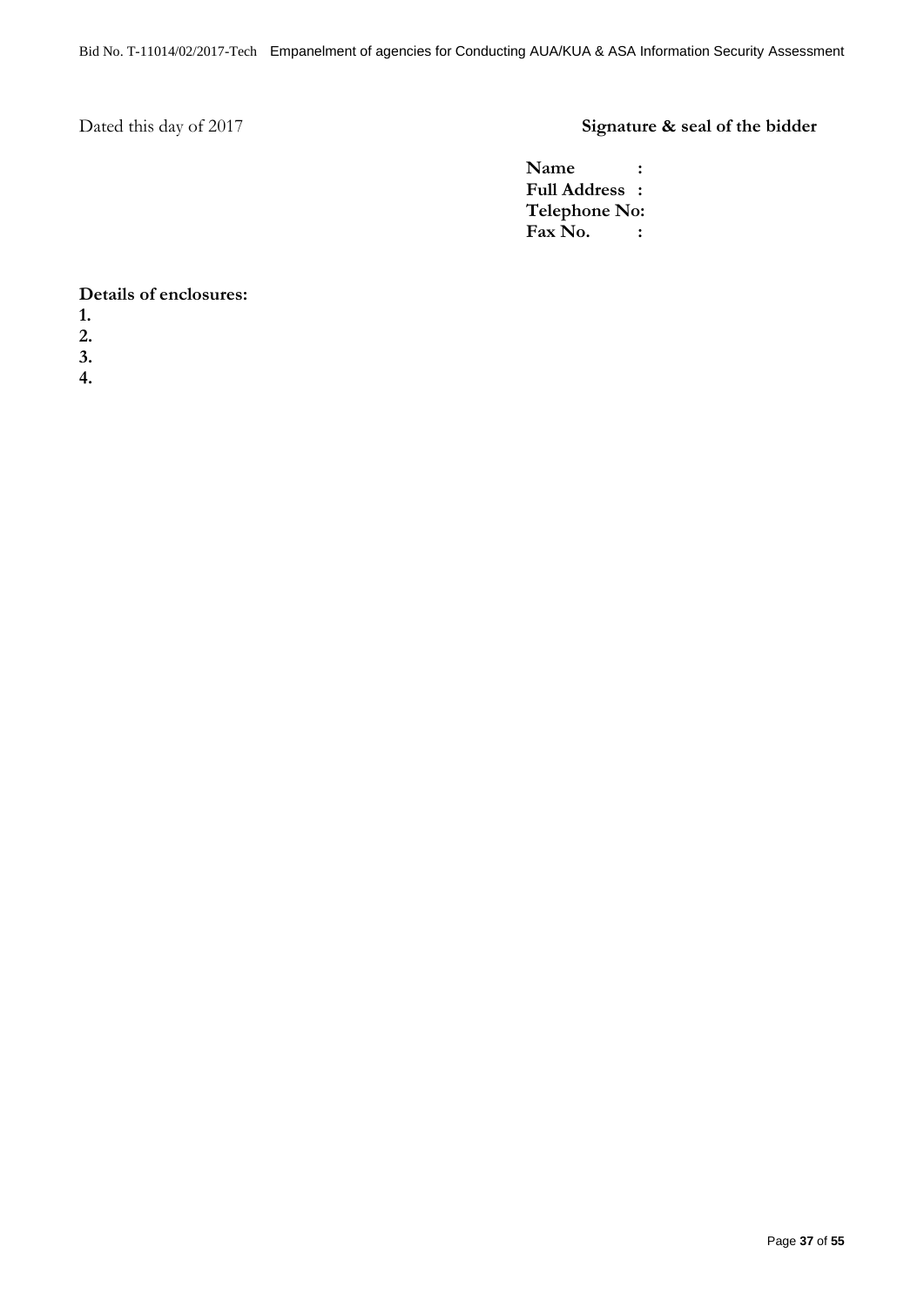## <span id="page-37-0"></span>6.3. DECLARATION FOR THE SERVICES OFFERED (Annex 6.3)

We hereby declare that the services offered in this bid shall be of the highest level and quality and shall be in full conformity with the requirements quoted in this bid.

> **Signature of Bidder Date: Place:**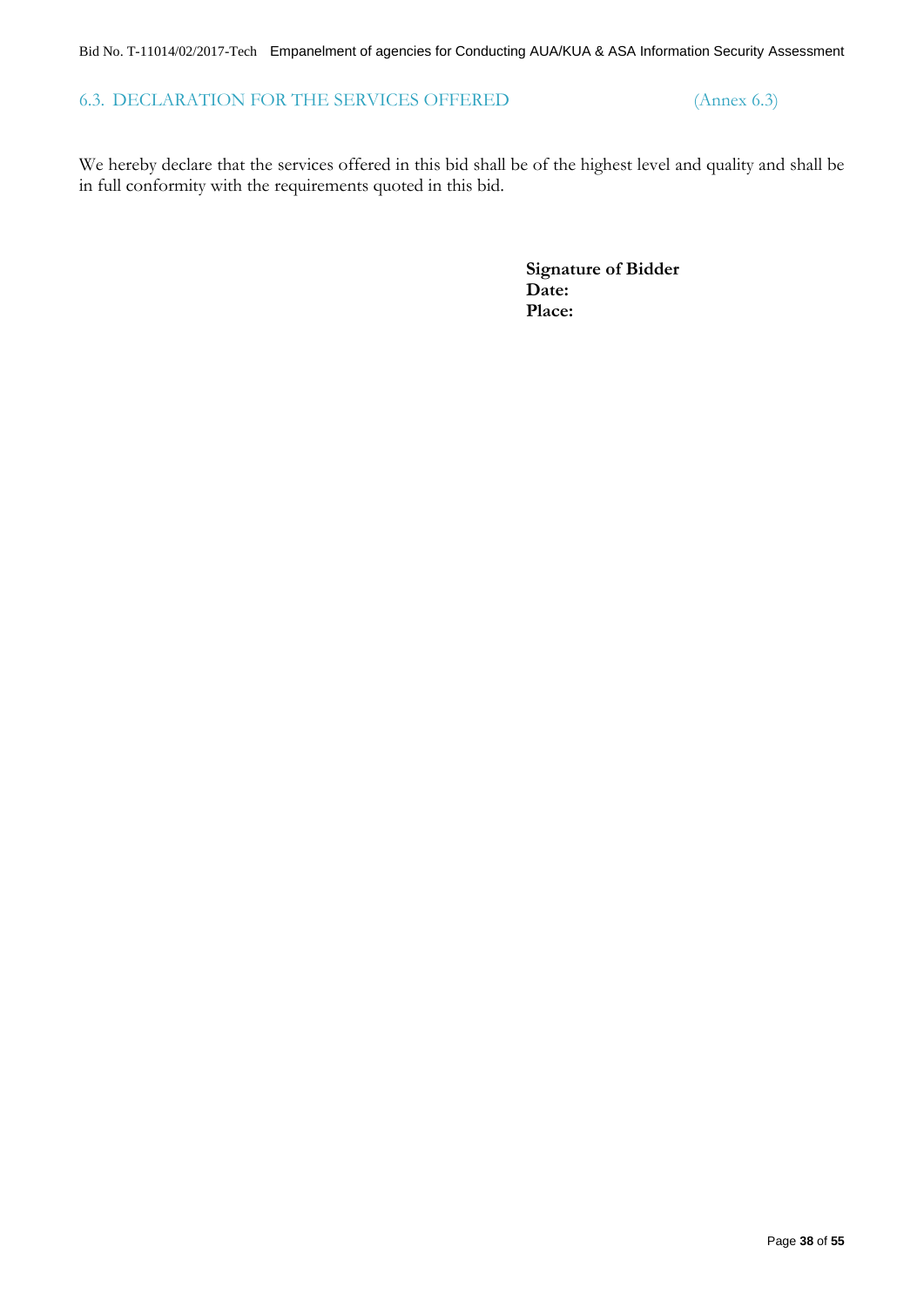## <span id="page-38-0"></span>6.4. STATEMENT OF DEVIATIONS FROM THE TERMS AND CONDITIONS (Annex 6.4)

Following are the deviations from the Terms and Conditions of this bid document. These deviations are exhaustive.

| <b>S. No.</b> | Section No. | <b>Clause No</b> | Page No | <b>Statement of deviation</b> |
|---------------|-------------|------------------|---------|-------------------------------|
|               |             |                  |         |                               |
|               |             |                  |         |                               |
|               |             |                  |         |                               |
|               |             |                  |         |                               |

**Signature of Bidder: Date: Place:**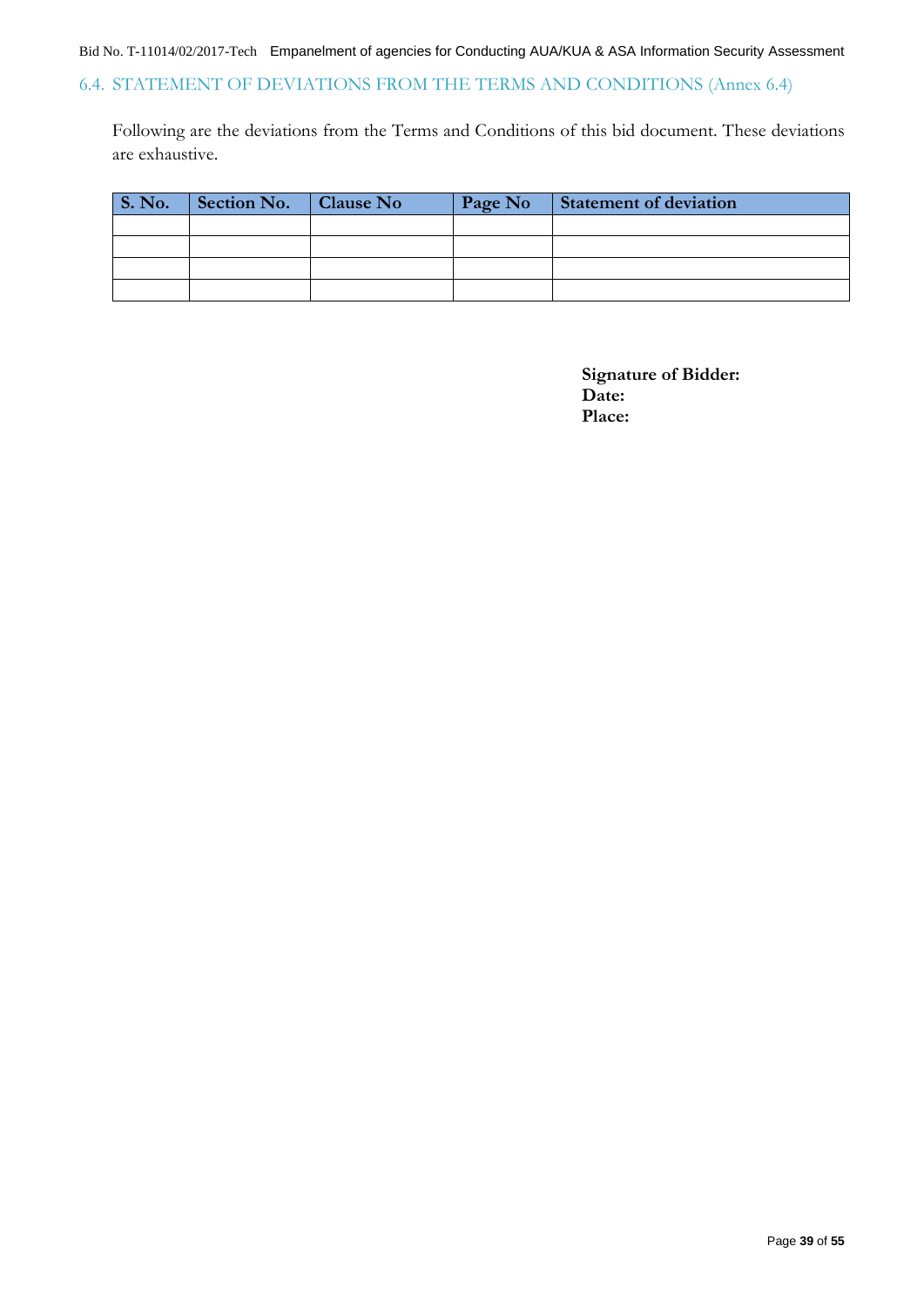### <span id="page-39-0"></span>**6.5.** BIDDERS" OVERALL EXPERIENCE AND ORGANISATIONAL STRENGTH(Annex 6.5)

| S. No          | Name of the Assignment | Client (Government | Supporting documents (Work order and      |
|----------------|------------------------|--------------------|-------------------------------------------|
|                |                        | dept. / Private)   | Completion certificate Client certificate |
|                |                        |                    | to be enclosed)                           |
|                |                        |                    |                                           |
| $\mathbf{1}$   |                        |                    |                                           |
| $\sqrt{2}$     |                        |                    |                                           |
| $\mathfrak{Z}$ |                        |                    |                                           |
| $\overline{4}$ |                        |                    |                                           |
| 5              |                        |                    |                                           |
| 6              |                        |                    |                                           |
| $\overline{7}$ |                        |                    |                                           |
| $8\,$          |                        |                    |                                           |
| 9              |                        |                    |                                           |
| 10             |                        |                    |                                           |

Yours Sincerely,

Authorized Signatory (In full and Initials)……………………..

Name and Title of Signatory: ………………………

Name of Firm

Address:

Location: ……………………………..Date : ………………………………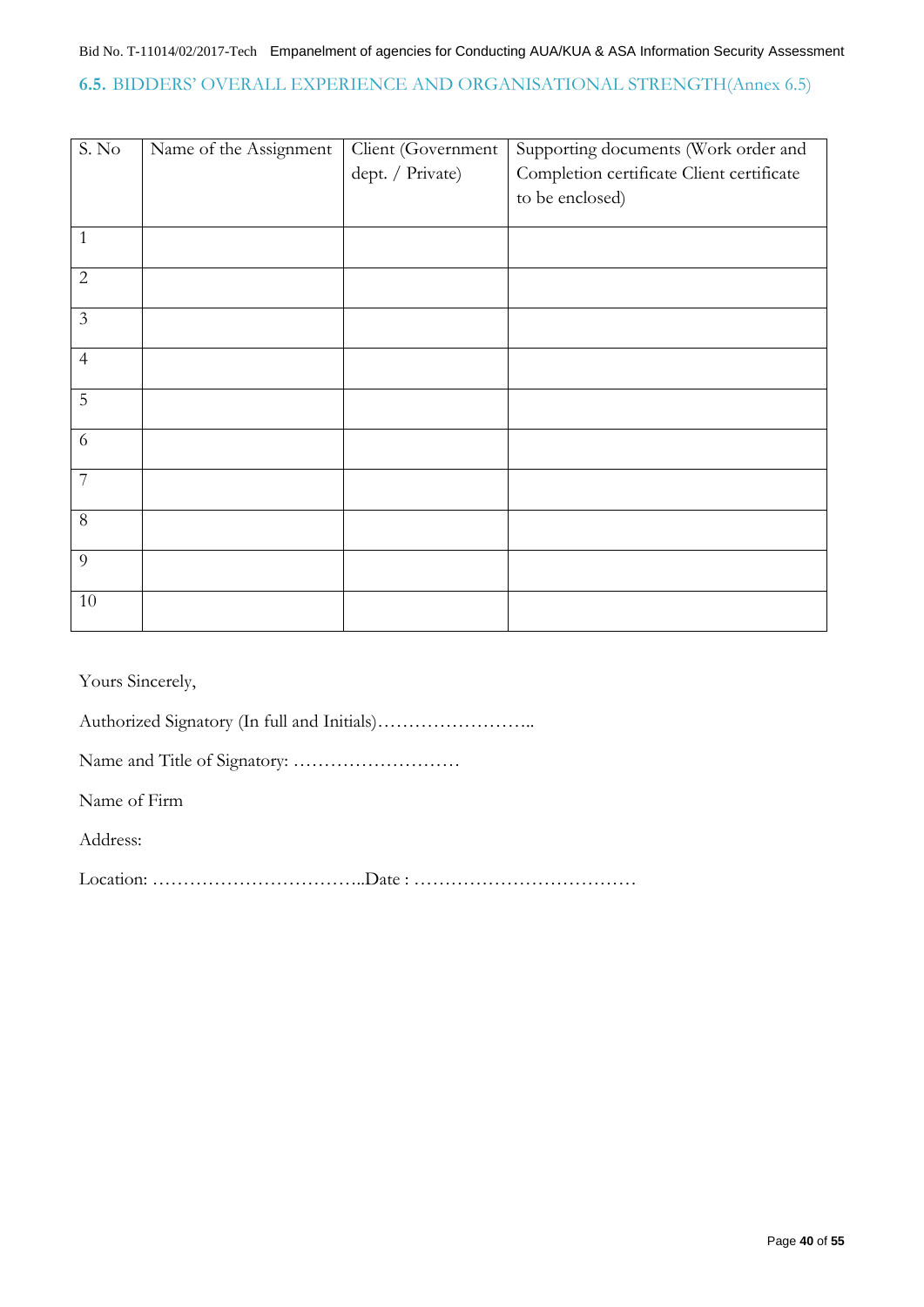| $\mathrm{SI}\,\mathrm{No}$ | Citations of the Previous Experience | <b>Supporting Documents</b>               |
|----------------------------|--------------------------------------|-------------------------------------------|
|                            |                                      | Work Order Copy and client certificate to |
|                            |                                      | be enclosed                               |
| $\mathbf{1}$               |                                      | $Do$                                      |
| $\overline{2}$             |                                      | $\mathrm{Do}$                             |
| $\mathfrak{Z}$             |                                      | $\mathrm{Do}$                             |
| $\overline{4}$             |                                      | Do                                        |
| $\overline{5}$             |                                      | $\mathrm{Do}$                             |
|                            |                                      | Do                                        |
| $\mathbf{1}$               |                                      | Do                                        |
| $\overline{2}$             |                                      | $\mathrm{Do}$                             |
| $\mathfrak{Z}$             |                                      | Do                                        |
| $\overline{4}$             |                                      | Do                                        |
| 5                          |                                      | Do                                        |

## <span id="page-40-0"></span>6.6. BIDDERS" OVERALL EXPERIENCE IN AUDIT Services for IT PROJECTS (Annex 6.6)

### **The citation should indicate the following:**

- (i) brief write up
- (ii) the scope of work
- (iii) effort proposed to be put in by the Bidder
- (iv) the composition of the proposed team, and
- (v) specific nature of the audit services provided.

Authorized Signatory (In full and Initials)……………………..

Name and Title of Signatory: ………………………

Name of Firm

Address:

Location: ……………………………..Date : ………………………………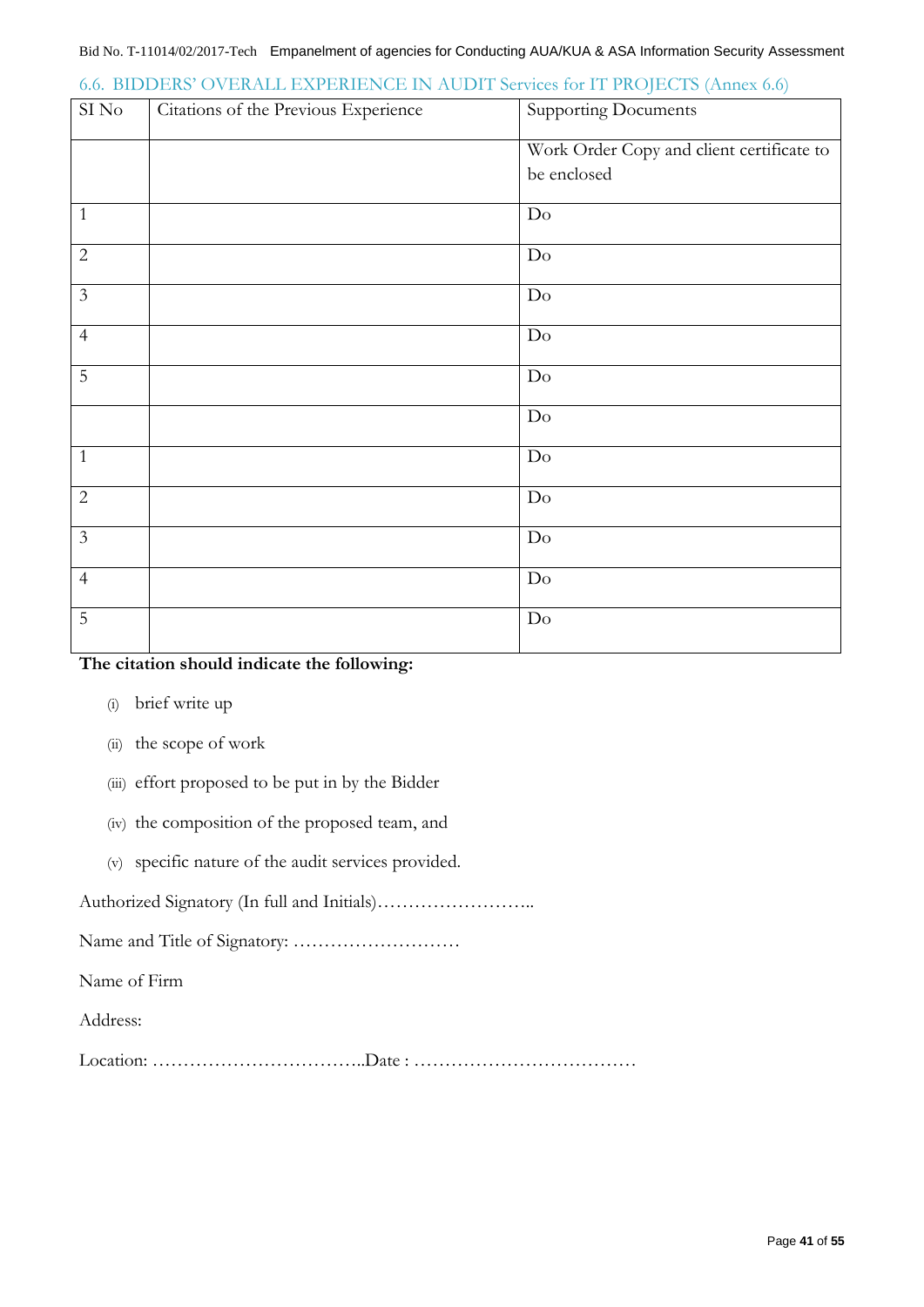#### <span id="page-41-0"></span>**6.7.** BIDDERS" APPROACH AND METHODOLOGY (Annex 6.7)

THE BIDDERS SHOULD PREPARE A POWER POINT PRESENTATION AND PROVIDE HARD COPY OF THE PRESENTATION AS A PART OF THIS FORM. THE PRESENTATION SHOULD DEMONSTRATE THE UNDERSTANDING OF THE SCOPE AND THE PROPOSED APPROACH AND METHODOLOGY.

|--|--|

Name and Title of Signatory: ………………………

Name of Firm

Address:

Location: ……………………………..Date : ………………………………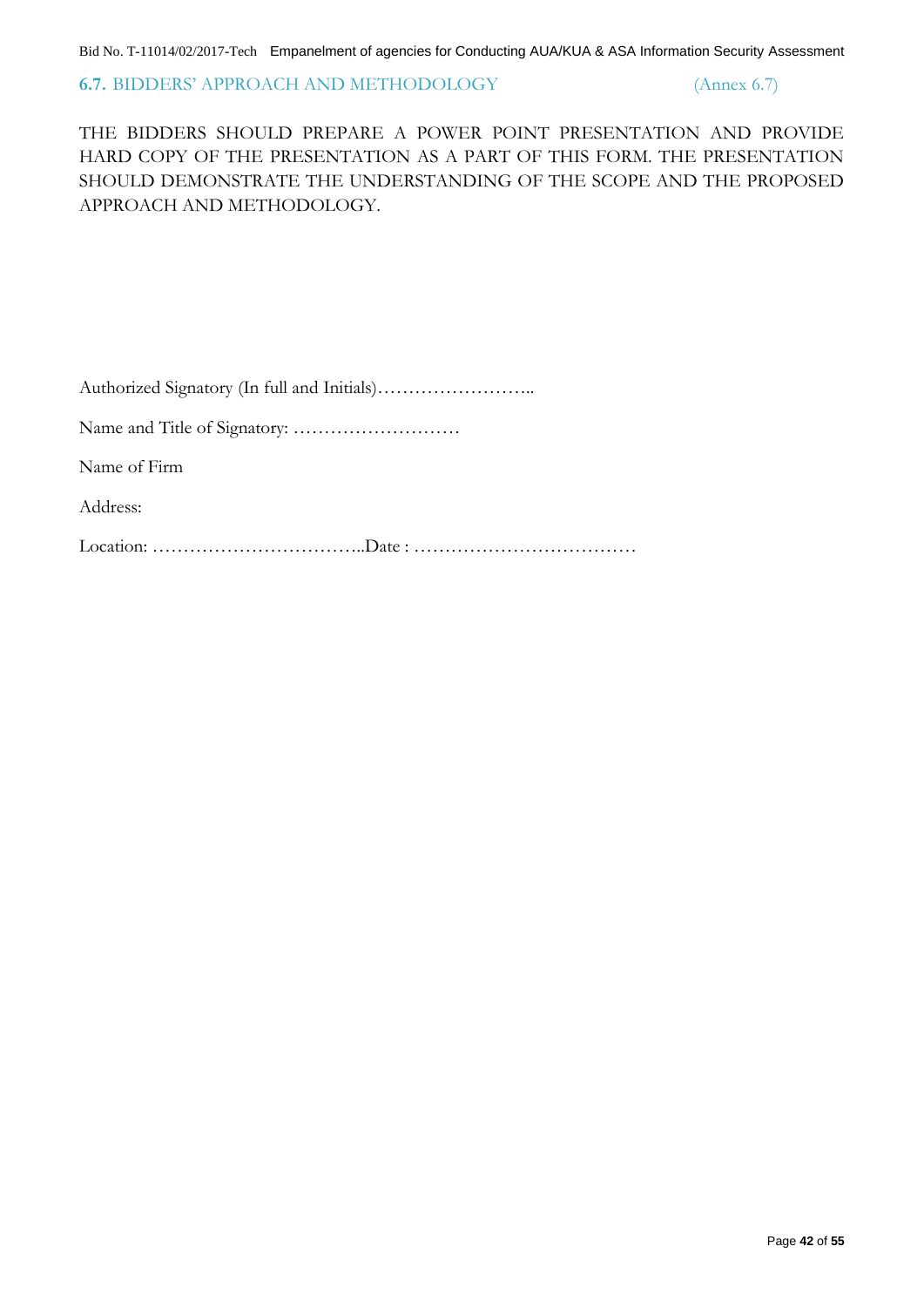## <span id="page-42-0"></span>**6.8.** QUALIFICATION AND COMPETENCE OF PROFESSIONAL STAFF (Annex 6.8)

| S.       | <b>Resource Category</b> | Prescribed            | Minimum Prescribed Experience |
|----------|--------------------------|-----------------------|-------------------------------|
| $\rm No$ |                          | Qualifications        |                               |
|          |                          |                       |                               |
|          | Principal Consultant     | MBA and B.E./B. Tech. | $12+$ years                   |
|          |                          |                       |                               |
|          | Senior Consultant        | MBA and B.E./B. Tech. | 8-12 Years (12 included)      |
|          | Consultant               | B.E./B. Tech.         | 5-8 years (8 included)        |
|          | Analyst                  | B.E./B. Tech.         | 2years                        |
|          |                          |                       |                               |

Authorized Signatory (In full and Initials)……………………..

Name and Title of Signatory: ………………………

Name of Firm

Address:

Location: ……………………………..Date: ………………………………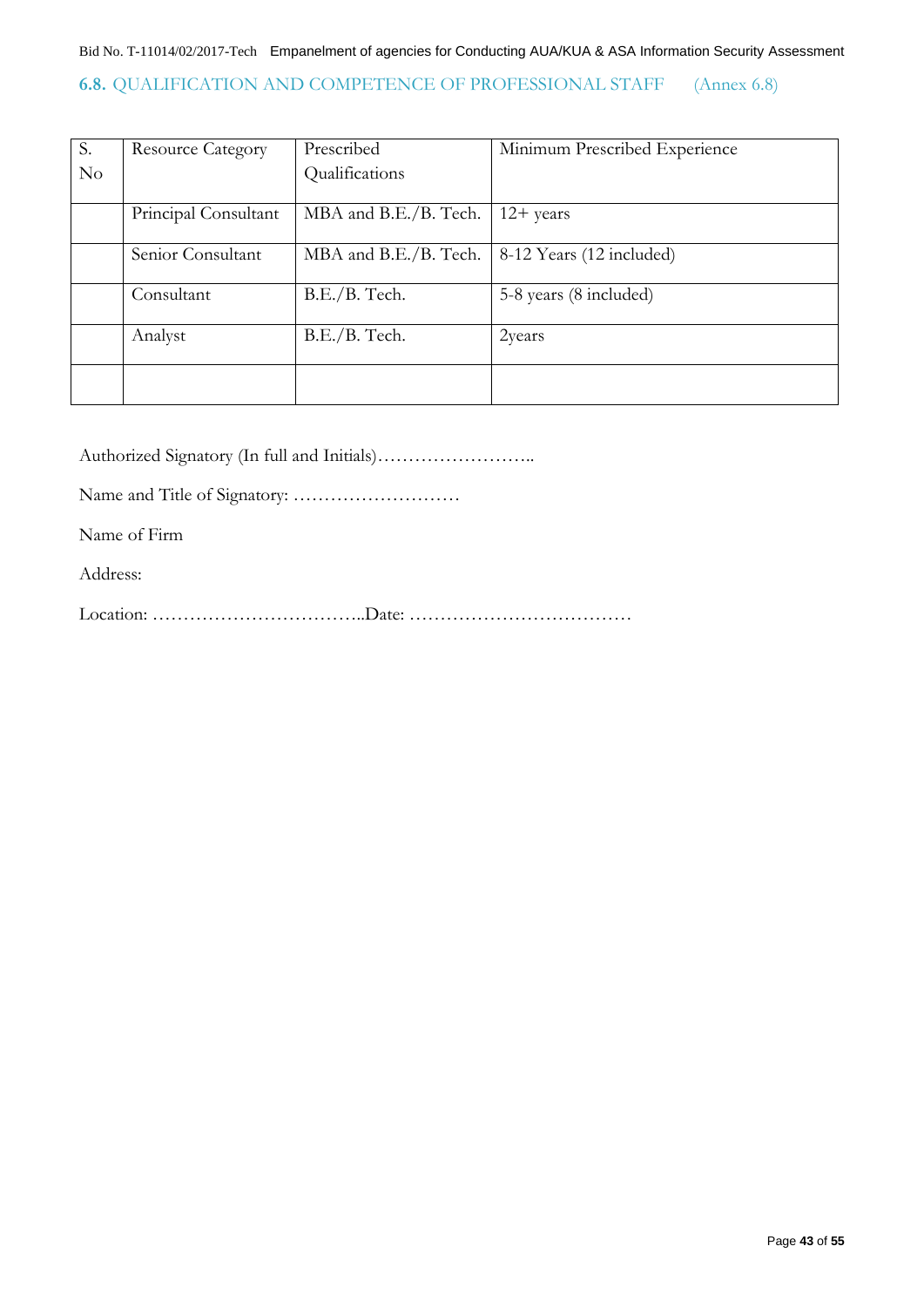### <span id="page-43-0"></span>**COMMERCIAL BID**

## <span id="page-43-1"></span>**6.9. BID PARTICULARS (Annex 6.9)**

FOR Bid No.

- 1. Name of the Bidder
- **2. Address of the Bidder \_\_\_\_\_\_\_\_\_\_\_\_\_\_\_\_\_\_\_\_\_**
- **3. Bidders Proposal Number and date \_\_\_\_\_\_\_\_\_\_\_\_\_\_\_\_\_\_\_\_\_**
- **4. Name and address of the officer to whom \_\_\_\_\_\_\_\_\_\_\_\_\_\_\_\_\_\_\_\_\_ all references shall be made regarding this bid**

| Tel. No. |  |
|----------|--|
| Cell No. |  |
| Fax No.  |  |

#### **Signature & seal of the bidder**

**Name : Full Address : Telephone No : Fax No : Email ID :**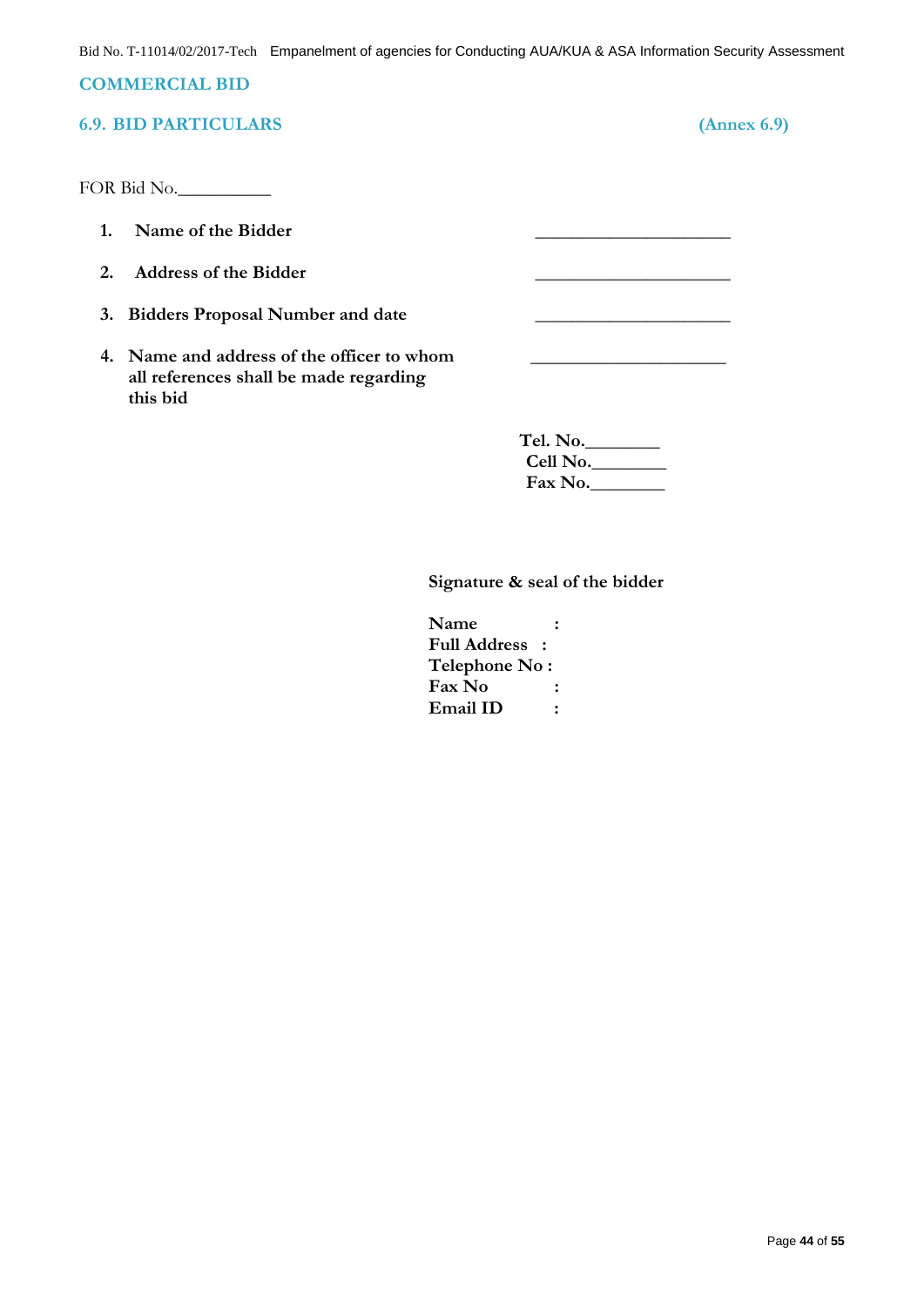<span id="page-44-0"></span>**6.10. Commercial Bid Letter (Annex 6.10)**

**To**

| The Deputy Director General (Technology)         |
|--------------------------------------------------|
| Unique Identification Authority of India (UIDAI) |
| Tower I, 9 <sup>th</sup> Floor,                  |
| Jeevan Bharati Building,                         |
| Connaught Circus,                                |
| New Delhi - 110001.                              |

 $Ref: Bid No.$ 

#### **Sir,**

We declare:

- (i) That we are the Service Provider of ----------------------------------------------------------------------
- (iii) That we have adequately skilled and experienced resources required to carry out the security assessment of AUA, KUA, Sub AUA and ASAs of UIDAI.
- $(ii)$  .
- **2.** We hereby offer to supply the Services at the prices and rates mentioned in the **Annex 6.11**of the Commercial Bid.
- **5.** We enclose herewith the complete **Commercial Bid** as required by you. This includes duly filled and signed **Section VI.**
- **6.** We agree to abide by our offer for a period of **180 days** from the date of opening of the bids.
- **7.** We have carefully read, understood and accept the terms & conditions specified in the bid. We do hereby undertake to provide services as per these terms and conditions. The deviations from the tender Terms and Conditions are only those mentioned in **Annex 6.4.**
- **8.** Certified that the bidder is :
	- a) The Constituted attorney of the company and the person signing the bids is the constituted attorney of the Company.

### **OR**

b) The Principal Officer or his duly Authorized Representative of the Company, and he has the authority to refer to arbitration disputes concerning the business of the Company by virtue of the general power of attorney.

(**NOTE:** Delete whatever is not applicable.)

**9.** Bid Security (**Earnest Money)**, in original, for an amount equal to **Rs. \_\_\_\_\_\_\_ (Rupees \_\_\_\_\_\_ Only)** is enclosed in the Cover containing **Technical Bid.**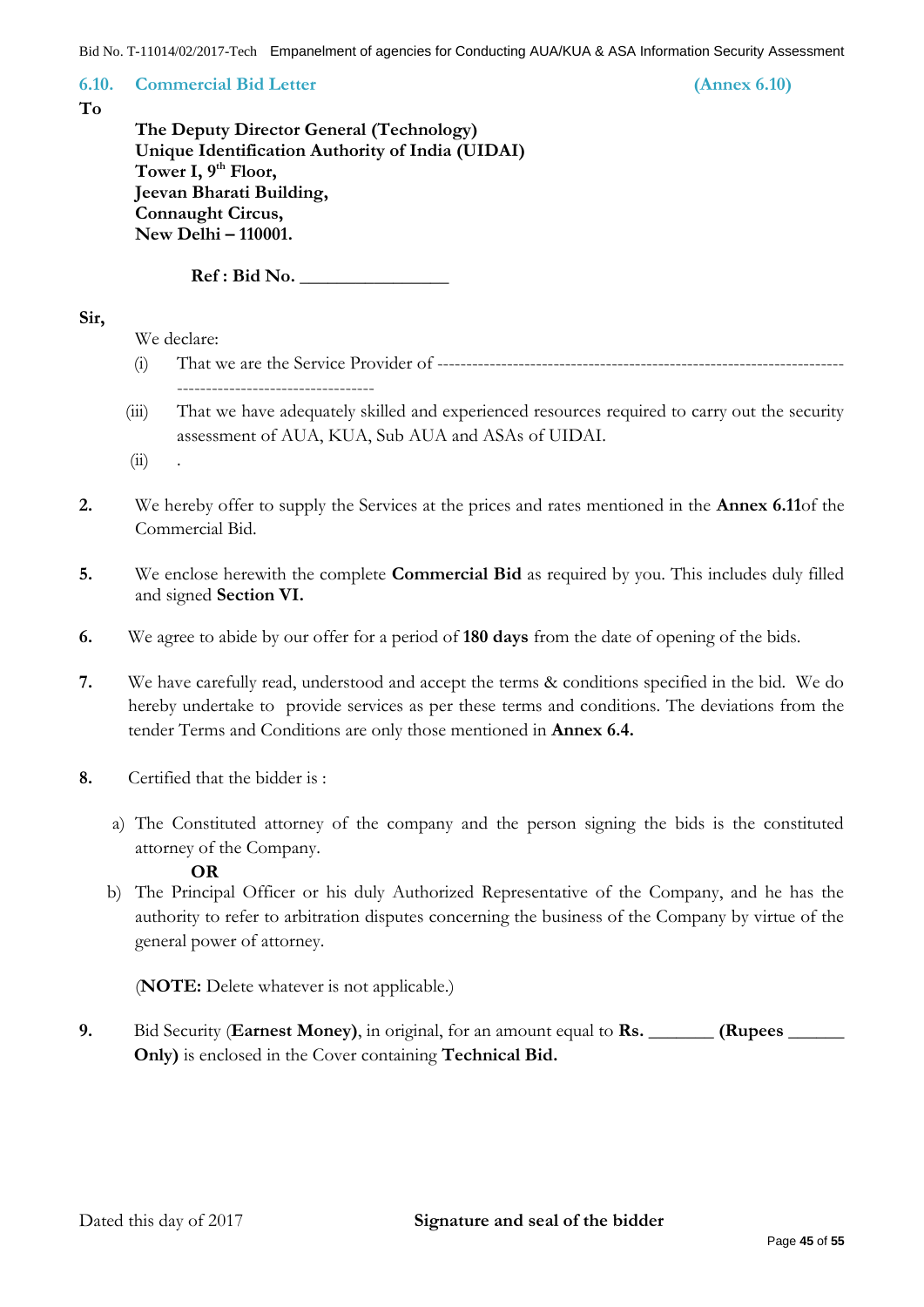**Name : Full Address: Telephone No: Fax No :**

#### **Details of enclosures:**

- **1.**
- **2.**
- **3.**
- 
- **4.**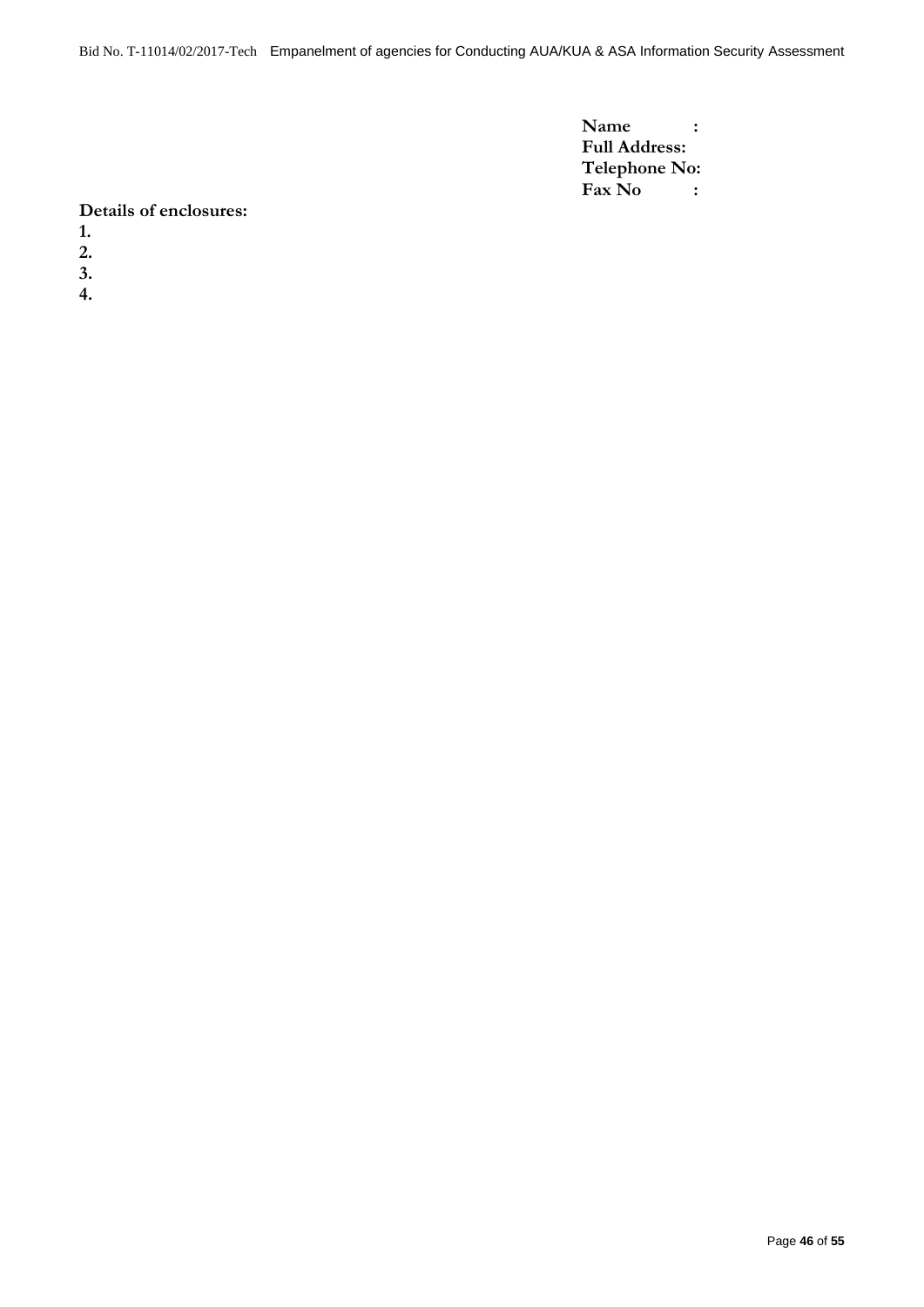## **6.11.COST OF Services (Per Audit) (in the form of BOQ\_AUDIT.xls) (Annex 6.11)**

<span id="page-46-0"></span>

| <b>Services</b> |                                  |                                                                                                                                                                              |                         |                         |                        |
|-----------------|----------------------------------|------------------------------------------------------------------------------------------------------------------------------------------------------------------------------|-------------------------|-------------------------|------------------------|
| S1.No           | <b>Item Name</b>                 | <b>Item Description</b>                                                                                                                                                      | <b>Unit Cost</b>        | <b>Taxes and Duties</b> | <b>Total Unit Cost</b> |
|                 |                                  |                                                                                                                                                                              |                         | (in Rs)                 | $(6=5+4)$              |
|                 |                                  |                                                                                                                                                                              |                         |                         | (in Rs)                |
|                 | $\overline{2}$                   | 3                                                                                                                                                                            | $\overline{\mathbf{4}}$ | $\overline{5}$          | 6                      |
|                 | ASA/ AUA/ KUA/<br>KAS Audit Cost | Per audit cost for conducting<br>Information<br>Security<br><b>UIDAI</b><br>of<br>Assessment<br>ecosystem<br>partners<br>$\hspace{0.1mm}-\hspace{0.1mm}$<br>AUAs/KUAs & ASAs |                         |                         |                        |

**Signature & seal of the bidder**

| Name                |   |  |
|---------------------|---|--|
| <b>Full Address</b> | ÷ |  |
| Telephone No        |   |  |
| <b>Fax No</b>       |   |  |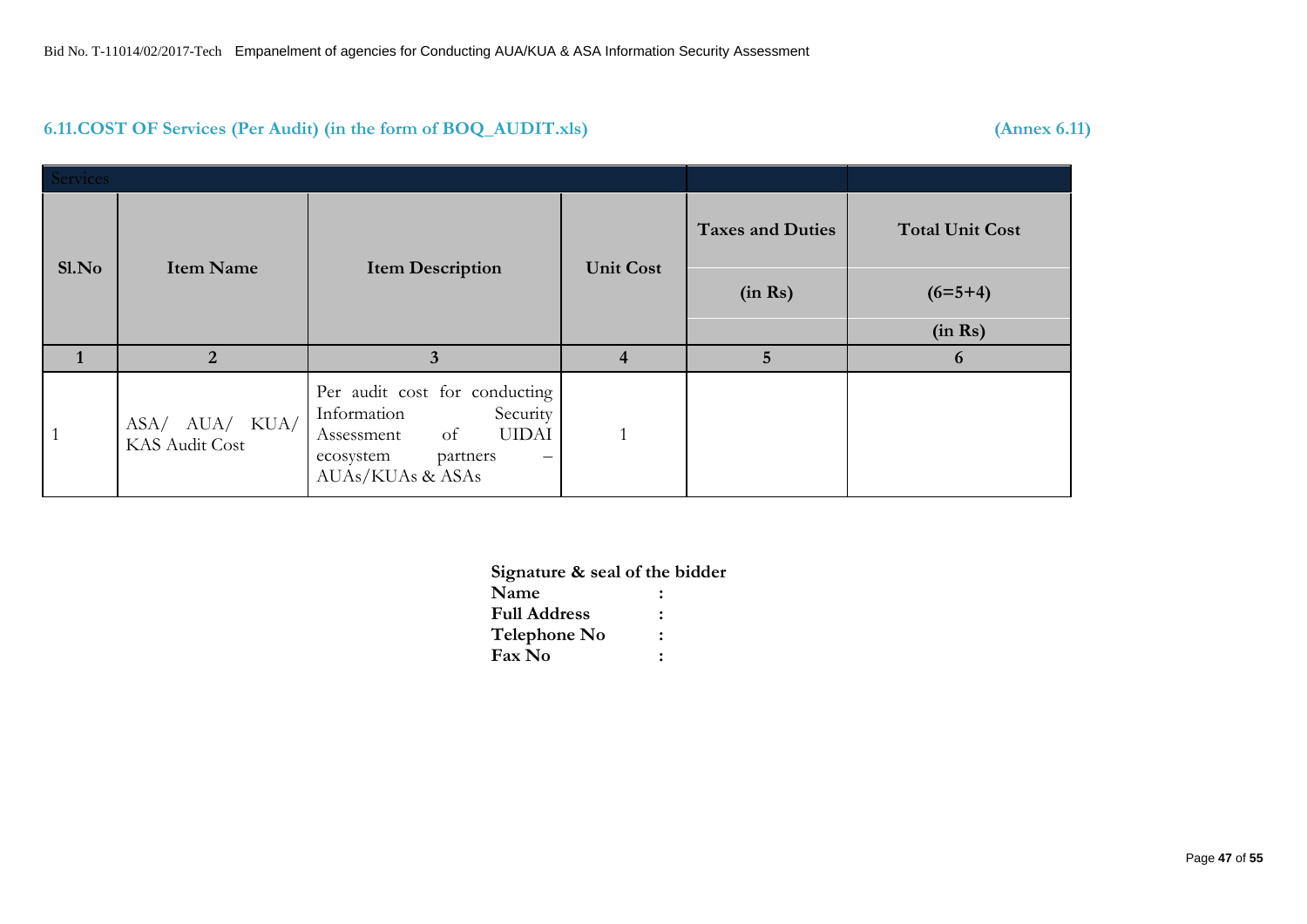#### <span id="page-47-0"></span>**Bidder Profile Appendix A**

#### **Details of the Bidder**

#### **General Instructions**

- (i) The Bidder should enclose adequate supporting documents to substantiate the information being provided below for each of the mentioned points.
- (ii) The Bidder should understand the Scope of work in detail as provided in the RFP document before filling up the below details
- (iii) Add more columns and rows wherever required

#### **Instructions for points 1 to 3**

- (i) In case of a group company bidding for the project, please provide the details of the group Company and not the group as a whole.
- (ii) Add more columns and rows if required for all such tables.

Audit Annual Turnover of the Bidder in last five years

(Please provide the information in INR Crore)

|        | 2013-14 | 2014-15 | 2015-16 |
|--------|---------|---------|---------|
| Bidder |         |         |         |

### Profit After Tax of the Bidder in last five years

(Please provide the information in INR Crore)

|        | 2013-14 | 2014-15 | 2015-16 |
|--------|---------|---------|---------|
| Bidder |         |         |         |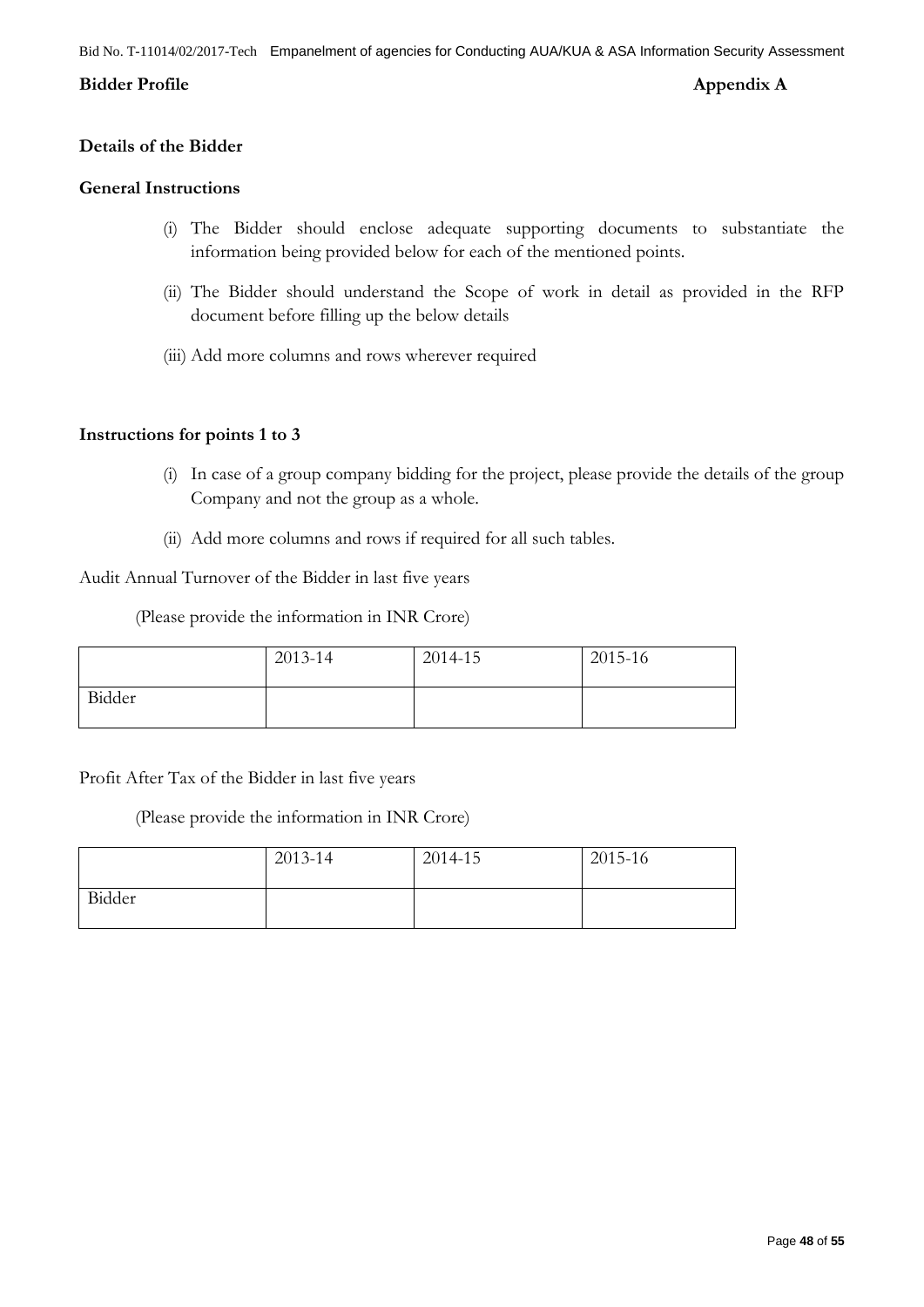#### <span id="page-48-0"></span>**BID SECURITY FORM Appendix B**

Whereas \_\_\_\_\_\_\_\_\_\_\_\_\_\_\_\_\_\_\_\_\_\_\_\_\_\_\_\_\_\_\_\_\_\_\_\_\_\_ (hereinafter called "the Bidder") has submitted its bids dated \_\_\_\_\_\_\_\_\_\_\_\_\_ for "**Request for Empanelment of agencies for conducting Information Security Assessment of UIDAI ecosystem partners – AUAs/KUAs & ASAs"** of Unique Identification Authority of India (hereinafter called "the Bid").

KNOW ALL MEN by these presents that WE \_\_\_\_\_\_\_\_\_\_\_\_\_\_\_\_\_\_\_\_\_\_\_\_\_\_ of \_\_\_\_\_\_\_\_\_\_\_\_ \_\_\_\_\_\_\_\_\_\_\_\_\_\_\_\_\_\_\_\_\_\_\_\_\_\_\_\_ having our registered office at \_\_\_\_\_\_\_\_\_\_\_\_\_\_\_\_\_\_\_\_\_\_\_\_

\_\_\_\_\_\_\_\_\_\_\_\_\_\_\_\_\_\_\_\_\_\_ (hereinafter called "the Bank") are bound unto the **CEO, Unique Identification Authority of India (UIDAI)** (hereinafter called "the UIDAI") in the sum of \_\_\_\_\_\_\_\_\_\_\_\_\_\_\_\_\_\_ for which payment well and truly to be made to the said UIDAI, the Bank binds itself, its successors and assigns by these presents.

THE CONDITIONS of this obligation are:

- **1.** If the Bidder, having its bid during the period of bid validity specified by the Bidder on the Bid Form; or
- **2.** If the Bidder, having been notified of the acceptance of its Bid by the UIDAI during the period of bid validity
	- a) Fails or refuses to execute the Contract Form, if required;

We undertake to pay to the UIDAI up to the above amount upon receipt of its first written demand, without the UIDAI having to substantiate its demand, provided that in its demand the UIDAI will note that the amount claimed by it is due to it owing to the occurrence of one or both of the two conditions, specifying the occurred condition or conditions.

This guarantee will remain in force up to and including 45 days after the period of bid validity, and any demand in respect thereof should reach the Bank not later than the above date.

Sealed with common seal of the said Bank this \_\_\_\_\_\_\_\_\_ day of \_\_\_\_\_\_\_\_\_\_\_ 2017.

(Authorized Signatory of the Bank)

\_\_\_\_\_\_\_\_\_\_\_\_\_\_\_\_\_\_\_\_\_\_\_\_\_\_\_\_\_\_\_\_\_\_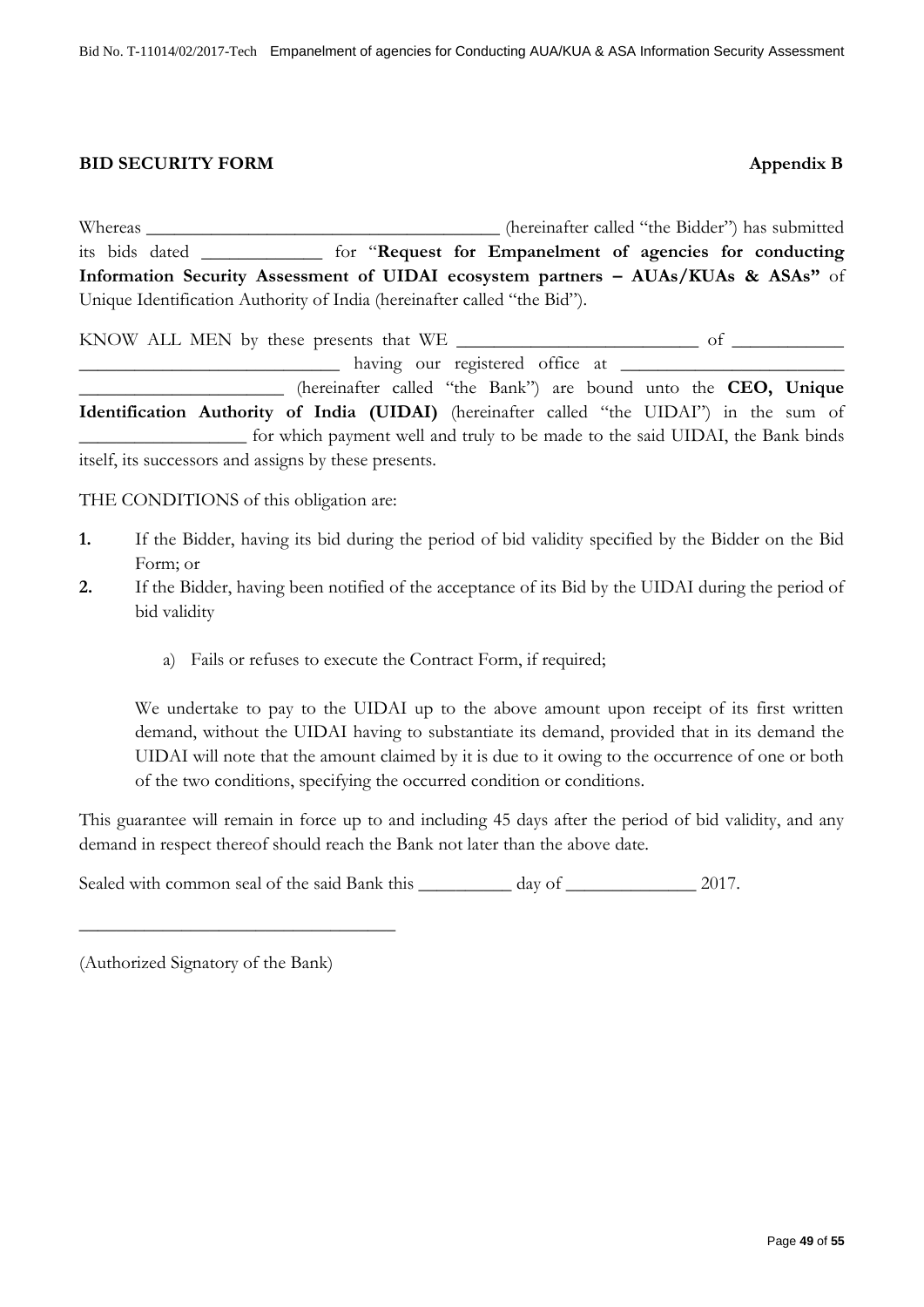#### <span id="page-49-0"></span>**Non-Disclosure Declaration Appendix C**

## **Non-Disclosure Declaration/Agreement (To be provided on Non-judicial stamp paper of Rs.100/-)**

WHEREAS, we the undersigned Bidder, \_\_\_\_\_\_\_\_\_\_\_\_\_\_\_\_\_\_\_\_\_\_\_\_\_\_\_\_, having our principal place of business/ registered office at \_\_\_\_\_\_\_\_\_\_\_\_\_\_\_\_\_, are desirous of bidding for Bid No.……… covering "**Request for Empanelment of agencies for conducting Information Security Assessment of UIDAI ecosystem partners – AUAs/KUAs & ASAs"** (hereinafter called the said 'RFE') to the Deputy Director General, Unique Identification Authority of India, having its office at 3rd Floor, Tower II, Jeevan Bharati Building, Connaught Circus, New Delhi – 110001, hereinafter referred to as "UIDAI' and, WHEREAS, the Bidder is aware and confirms that the UIDAI"s business/ operations, information, Application/software, hardware, business data, architecture schematics, designs, storage media and other information / documents made available by the UIDAI in the RFE documents during the bidding/implementation process and thereafter, or otherwise (confidential information for short) is privileged and strictly confidential and/or proprietary to the UIDAI.

#### NOW THEREFORE,

In consideration of disclosure of confidential information, and in order to ensure the UIDAI"s grant to the Bidder of specific access to UIDAI"s confidential information, property, information systems, network, databases and other data, the Bidder agrees to all of the following conditions.

It is hereby agreed as under:

1. The confidential information to be disclosed by the UIDAI under this Declaration ("Confidential Information") shall include without limitation, any and all information in written, representational, electronic, verbal or other form relating directly or indirectly to processes, methodologies, algorithms, risk matrices, thresholds, parameters, reports, deliverables, work products, specifications, architecture, project information, money laundering typologies, related computer programs, systems, trend analysis, risk plans, strategies and information communicated or obtained through meetings, documents, correspondence or inspection of tangible items, facilities or inspection at any site to which access is permitted by the UIDAI. We also hereby agree that this NDA will be binding on us through-out the contract period and will survive the contract period in case we are selected as a successful bidder.

2. Confidential Information does not include information which:

- a. the Bidder knew or had in its possession, prior to disclosure, without limitation on its confidentiality;
- b. information in the public domain as a matter of law;
- c. is obtained by the Bidder from a third party without any obligation of confidentiality;
- d. the Bidder is required to disclose by order of a competent court or regulatory authority;
- e. is released from confidentiality with the written consent of the UIDAI.

The Bidder shall have the burden of proving hereinabove are applicable to the information in the possession of the Bidder.

3. The Bidder agrees to hold in trust any Confidential Information received by the Bidder, as part of the Tendering/implementation process or otherwise, and the Bidder shall maintain strict confidentiality in respect of such Confidential Information, and in no event a degree of confidentiality less than the Bidder uses to protect its own confidential and proprietary information. The Bidder also agrees:

> a. to maintain and use the Confidential Information only for the purposes of bidding for this RFE and thereafter only as expressly permitted herein;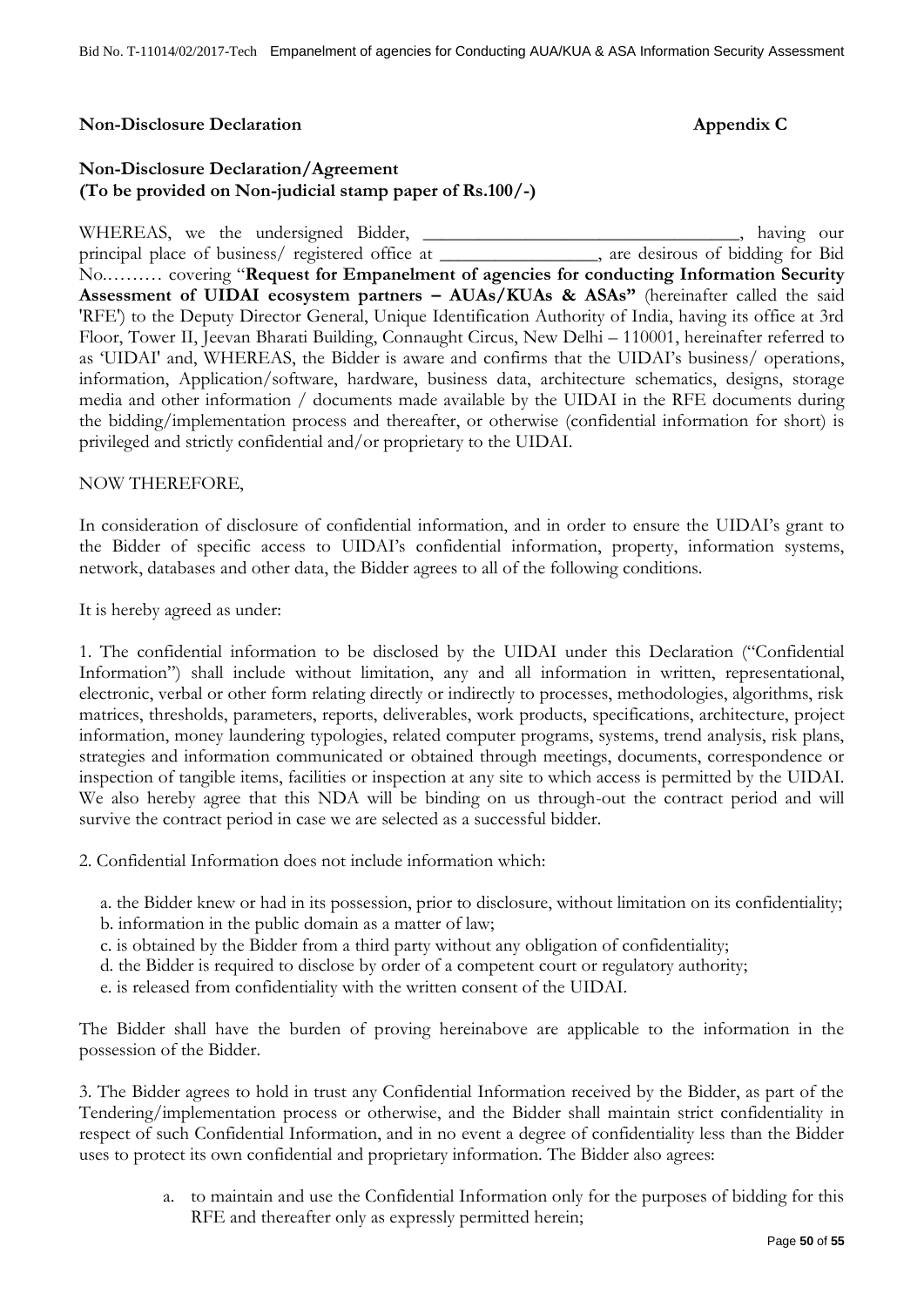- b. to only make copies as specifically authorized by the prior written consent of the UIDAI and with the same confidential or proprietary notices as may be printed or displayed on the original;
- c. to restrict access and disclosure of Confidential Information to their employees, agents, and representatives strictly on a "need to know" basis, to maintain confidentiality of the Confidential Information disclosed to them in accordance with this clause; and
- d. to treat Confidential Information as confidential unless and until UIDAI expressly notifies the Bidder of release of its obligations in relation to the said Confidential Information.

4. Notwithstanding the foregoing, the Bidder acknowledges that the nature of activities to be performed as part of the Tendering/implementation process or thereafter may require the Bidder"s personnel to be present on premises of the UIDAI or may require the Bidder"s personnel to have access to software, hardware, computer networks, databases, documents and storage media of the UIDAI while on or off premises of the Purchaser. It is understood that it would be impractical for the UIDAI to monitor all information made available to the Bidder"s personnel under such circumstances and to provide notice to the Bidder of the confidentiality of all such information.

Therefore, the Bidder shall disclose or allow access to the Confidential Information only to those personnel of the Bidder who need to know it for the proper performance of their duties in relation to this project, and then only to the extent reasonably necessary. The Bidder will take appropriate steps to ensure that all personnel to whom access to the Confidential Information is given are aware of the Bidder"s confidentiality obligation. Further, the Bidder shall procure that all personnel of the Bidder are bound by confidentiality obligation in relation to all proprietary and Confidential Information received by them which is no less onerous than the confidentiality obligation under this agreement.

5. The Bidder shall establish and maintain appropriate security measures to provide for the safe custody of the Confidential Information and to prevent unauthorised access to it.

6. The Bidder agrees that upon termination/expiry of this Agreement or at any time during its currency, at the request of the UIDAI, the Bidder shall promptly deliver to the UIDAI the Confidential Information and copies thereof in its possession or under its direct or indirect control, and shall destroy all memoranda, notes and other writings prepared by the Bidder or its Affiliates or directors, officers, employees or advisors based on the Confidential Information and promptly certify such destruction.

7. Confidential Information shall at all times remain the sole and exclusive property of the UIDAI. Upon completion of the Tendering/implementation process and/or termination of the contract or at any time during its currency, at the request of the UIDAI, the Bidder shall promptly deliver to the UIDAI the Confidential Information and copies thereof in its possession or under its direct or indirect control, and shall destroy all memoranda, notes and other writings prepared by the Bidder or its Affiliates or directors, officers, employees or advisors based on the Confidential Information within a period of sixty days from the date of receipt of notice, or destroyed, if incapable of return. The destruction shall be witnessed and so recorded, in writing, by an authorized representative of the UIDAI. Without prejudice to the above the Bidder shall promptly certify to the UIDAI, due and complete destruction and return. Nothing contained herein shall in any manner impair rights of the UIDAI in respect of the Confidential Information.

8. In the event that the Bidder hereto becomes legally compelled to disclose any Confidential Information, the Bidder shall give sufficient notice and render best effort assistance to the UIDAI to enable the UIDAI to prevent or minimize to the extent possible, such disclosure. Bidder shall not disclose to a third party any Confidential Information or the contents of this RFE without the prior written consent of the UIDAI. The obligations of this Clause shall be satisfied by handling Confidential Information with the same degree of care, which the Bidder applies to its own similar Confidential Information but in no event less than reasonable care.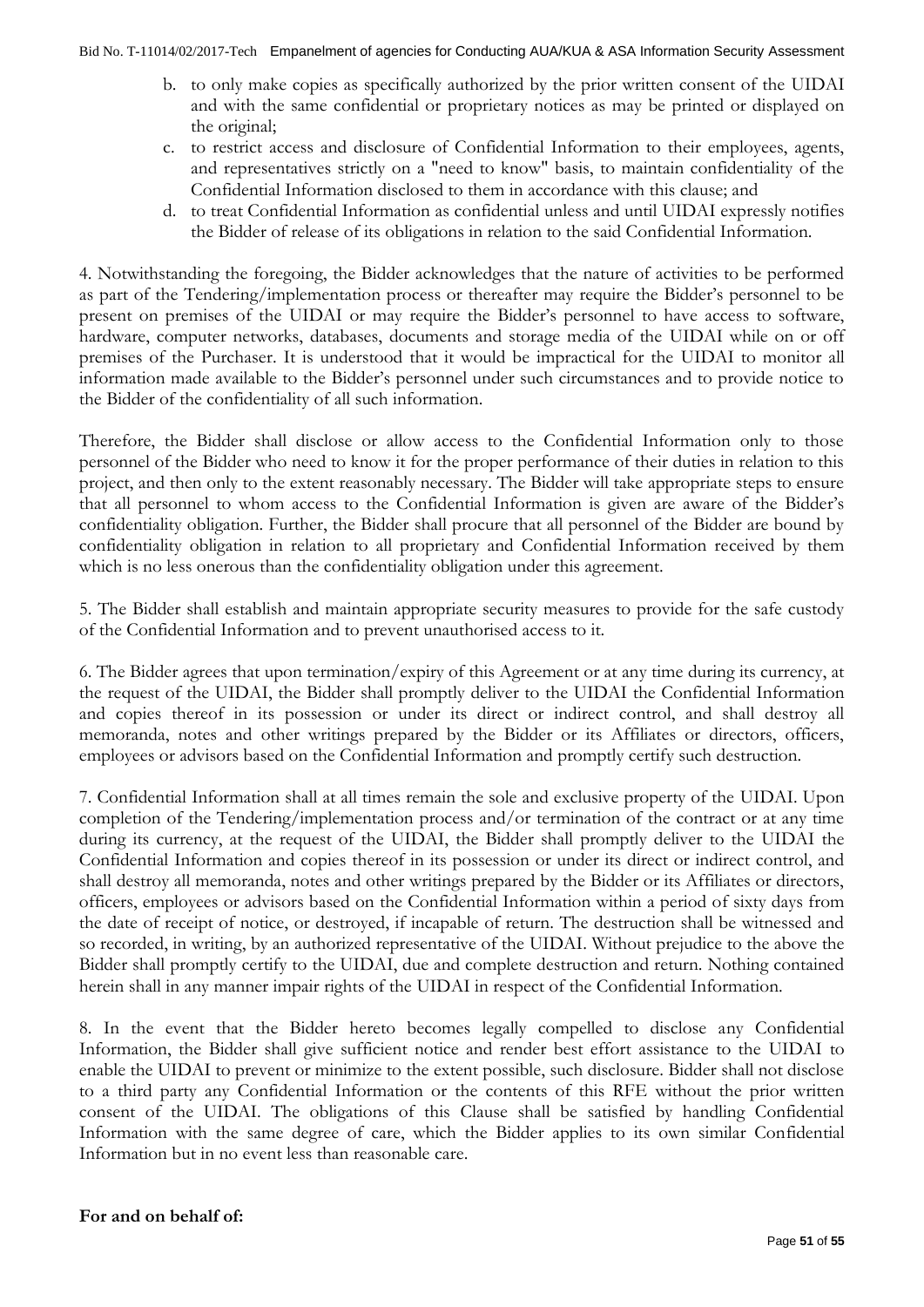## (BIDDER)

Authorised Signatory Office Seal:

Name: Place:

Designation:

Date: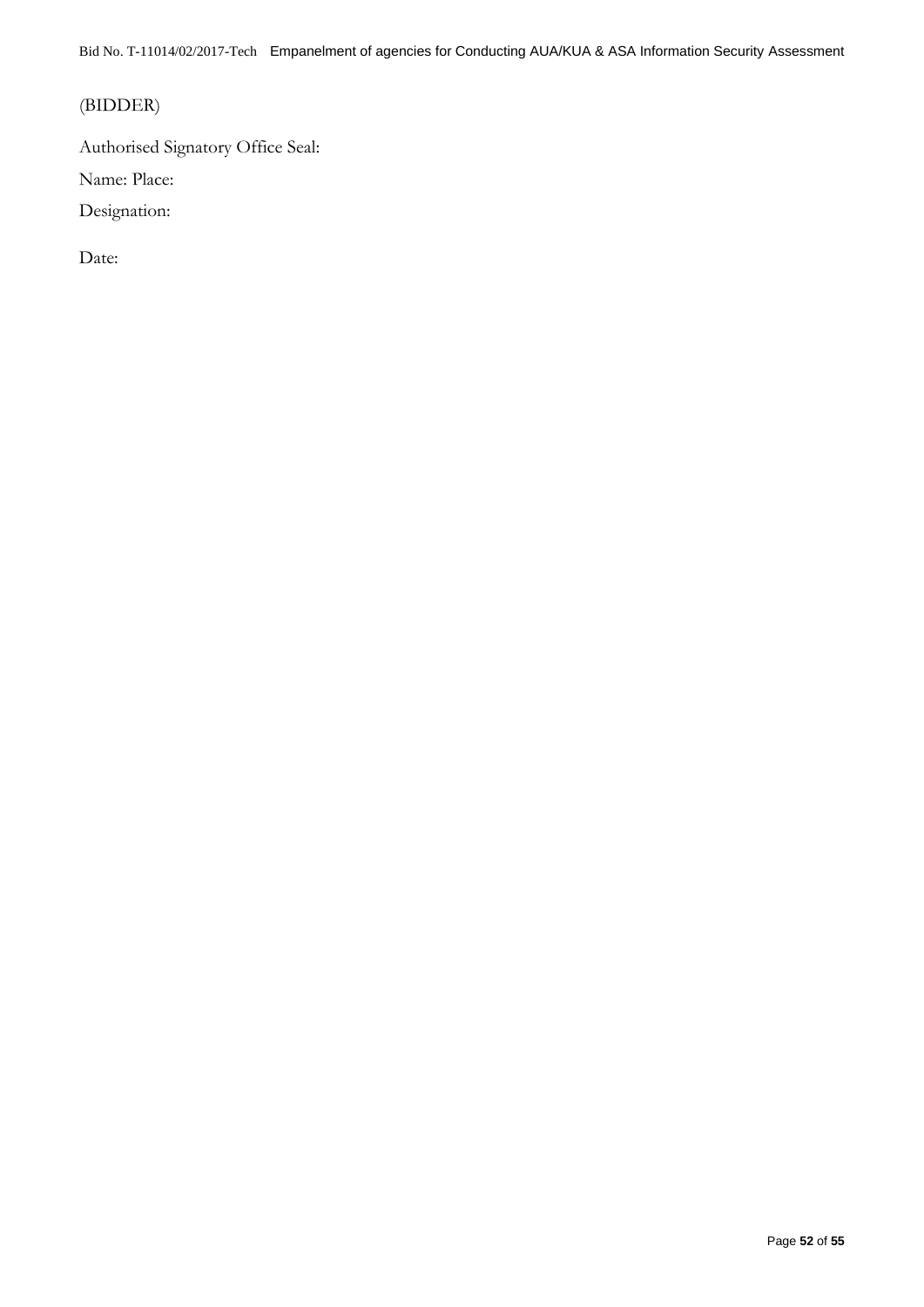#### <span id="page-52-0"></span>**Contract Form Appendix D**

#### **CONTRACT**

THIS AGREEMENT made this \_\_\_\_\_\_\_\_\_\_\_\_ day of ……. between the Unique Identification Authority of India acting through Chief Executive Officer or any other representative authorized by Chief Executive Officer, Unique Identification Authority of India which expression shall unless repugnant to the context or meaning thereof mean and be deemed to include its authorized representatives and permitted assigns of the FIRST PART and ….. Having its Office at ….. (hereinafter referred to as **"the Vendor"**) which expression shall unless excluded by or repugnant to the context, includes their Heirs, Executors, Administrators, Legal Representatives and permitted Assigns of the SECOND PART.

**WHEREAS** Unique Identification Authority of India is desirous of entering into a contract for "**Empanelment of agencies for conducting Information Security Assessment of UIDAI ecosystem partners – AUAs/KUAs & ASAs"** with the **Vendor**, for the **AUAs/KUAs & ASAs** of Unique Identification Authority of India**,** and has accepted that Vendor shall be paid by the **AUAs/KUAs & ASAs** the contract amount for provisioning of Audit Services at a total cost not exceeding …**..** (**Rupees ………**).

**AND WHEREAS** the **Vendor** has agreed to provide Services as listed in Bid Document No\_\_\_\_\_\_\_**,** as per the rate(s) given in **the table below mentioned hereinafter.**

#### **NOW THIS AGREEMENT WITNESSETH AS FOLLOWS:**

- 1. In this Agreement words and expressions shall have the same meanings as are respectively assigned to them in the Conditions of Contract referred to.
- 2. The following documents shall be deemed to form and be read and construed as part of this Agreement viz:
	- **A.** Bid Document No\_\_\_\_\_\_\_ regarding "**Empanelment of agencies for conducting Information Security Assessment of UIDAI ecosystem partners – AUAs/KUAs & ASAs"**for the **AUAs/KUAs & ASAs** of Unique Identification Authority of India**,** including

| $\left( i\right)$ | Invitation to Empanelment         | <b>Section I</b>   |
|-------------------|-----------------------------------|--------------------|
| (ii)              | Introduction                      | <b>Section II</b>  |
| (iii)             | Instruction to Bidders            | <b>Section III</b> |
| (iv)              | Scope of Work                     | <b>Section IV</b>  |
| (v)               | Terms & Conditions of Empanelment | <b>Section V</b>   |
| (vi)              | Annexures                         | <b>Section VI</b>  |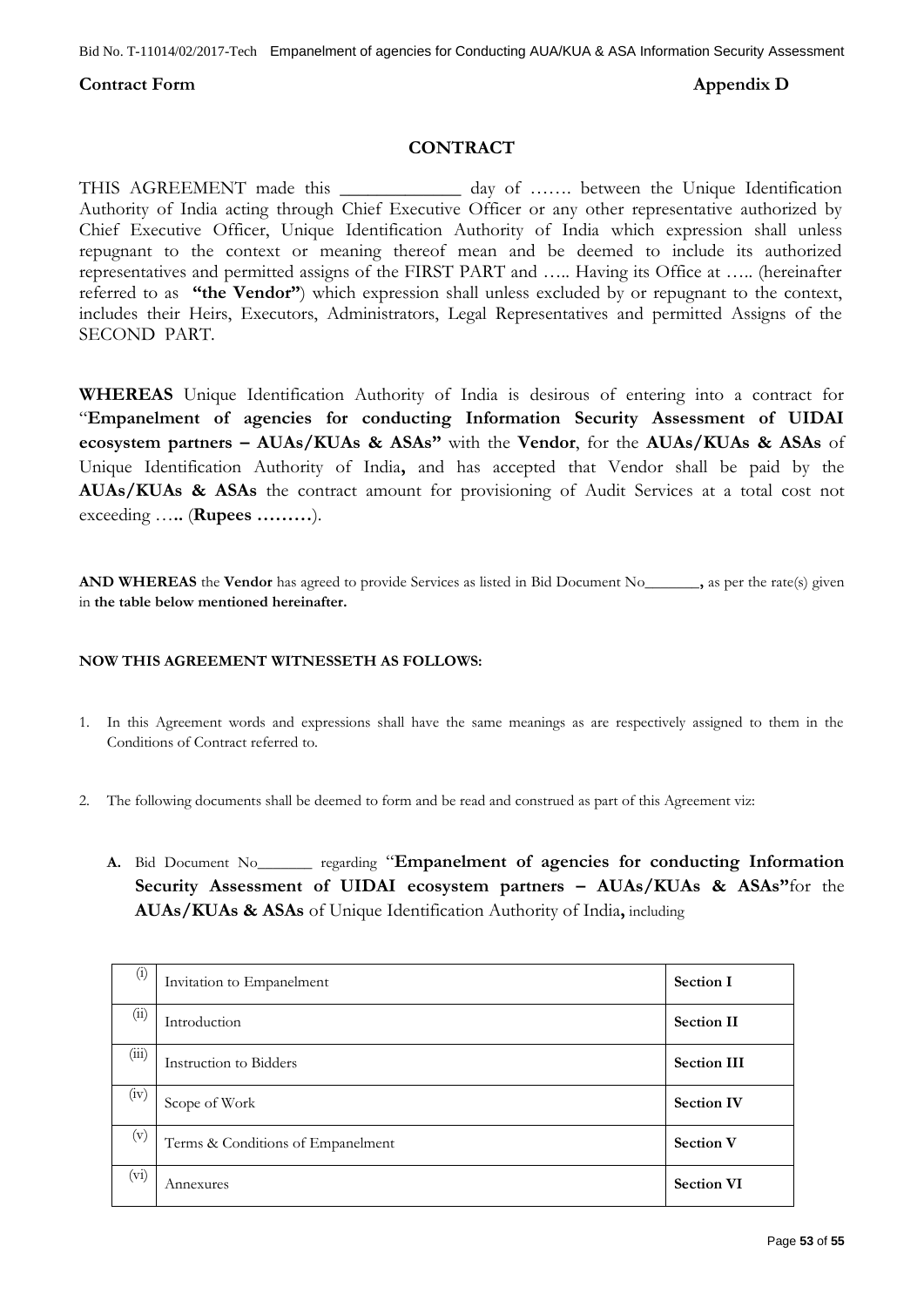- **B.** Clarifications issued by the Unique Identification Authority of India**.**
- **C.** Technical and Commercial proposals submitted by the **Vendor.**
- **D.** Order No.\_\_\_\_\_\_ dated \_\_\_\_\_\_\_ placed on the **Vendor.**
- **E.** Acceptance of the order vide No.\_\_\_\_\_\_\_\_ dated \_\_\_\_\_\_\_ by the Vendor.
- 3. In consideration of the payments to be made by theUnique Identification Authority of Indiato the **Vendor** as hereinafter mentioned, the **Vendor** hereby covenants with the Unique Identification Authority of Indiato provide the services and to remedy therein in conformity in all aspects with the provisions of the aforesaid Bid under reference.
- 4. The Unique Identification Authority of India hereby covenants that Vendor shall be paid by the**AUAs/KUAs & ASAs**in consideration of the provision of the Services as listed in Table below and the remedying of defects therein , the Contract Price or such other sum as may become payable under the provisions of the Contract at the times and in the manner prescribed by the Contract.

| Services              |                                  |                                                                                                                       |                  |                                    |                                     |
|-----------------------|----------------------------------|-----------------------------------------------------------------------------------------------------------------------|------------------|------------------------------------|-------------------------------------|
| Sl.<br>N <sub>o</sub> | <b>Item Name</b>                 | <b>Item Description</b>                                                                                               | <b>Unit Cost</b> | <b>Taxes and Duties</b><br>(in Rs) | <b>Total Unit Cost</b><br>$(6=5+4)$ |
|                       |                                  |                                                                                                                       |                  |                                    | (in Rs)                             |
|                       | $\overline{2}$                   | 3                                                                                                                     | 4                | 5                                  | 6                                   |
| $\mathbf{1}$          | ASA/ AUA/ KUA/<br>KAS Audit Cost | Per audit cost for conducting<br>Information Security Assessment<br>of UIDAI ecosystem partners -<br>AUAs/KUAs & ASAs |                  |                                    |                                     |

**5. TOTAL CONTRACT VALUE: ….............**(**Rupees …………………………**)

**IN WITNESS** whereof the parties hereto have caused this Agreement to be executed in accordance with their respective laws the day and year first above written.

| Signed, sealed and delivered for & on<br>behalf of M/s |  | Signed, sealed and delivered for and on behalf<br>of the Unique Identification Authority of India<br>acting through Chief Executive Officer or any<br>other representative authorized by Chief<br><b>Executive Officer, Unique Identification</b><br><b>Authority of India</b> |  |
|--------------------------------------------------------|--|--------------------------------------------------------------------------------------------------------------------------------------------------------------------------------------------------------------------------------------------------------------------------------|--|
| Signature                                              |  | Signature                                                                                                                                                                                                                                                                      |  |
| Name<br>Designation                                    |  | Name<br>Designation                                                                                                                                                                                                                                                            |  |
| Address                                                |  | Address                                                                                                                                                                                                                                                                        |  |
| Date                                                   |  | Date                                                                                                                                                                                                                                                                           |  |